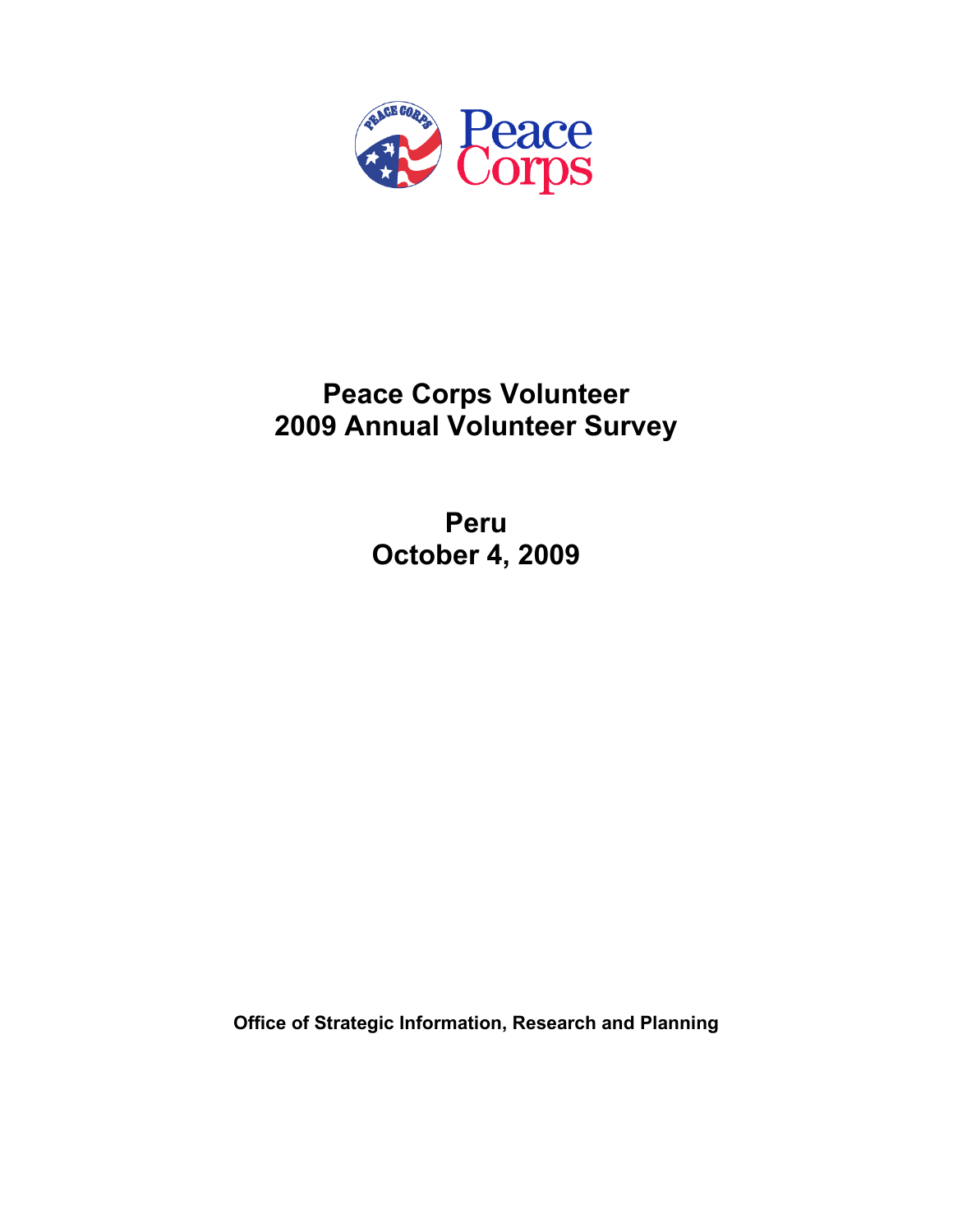# **Table of Contents**

| Introduction to the 2009 Annual Volunteer Survey Report 3 |    |
|-----------------------------------------------------------|----|
| Overview of the Post's 2009 Volunteer Survey Respondents4 |    |
|                                                           |    |
|                                                           |    |
|                                                           |    |
|                                                           |    |
|                                                           |    |
|                                                           | 27 |
|                                                           |    |
|                                                           |    |
|                                                           |    |
|                                                           |    |
|                                                           |    |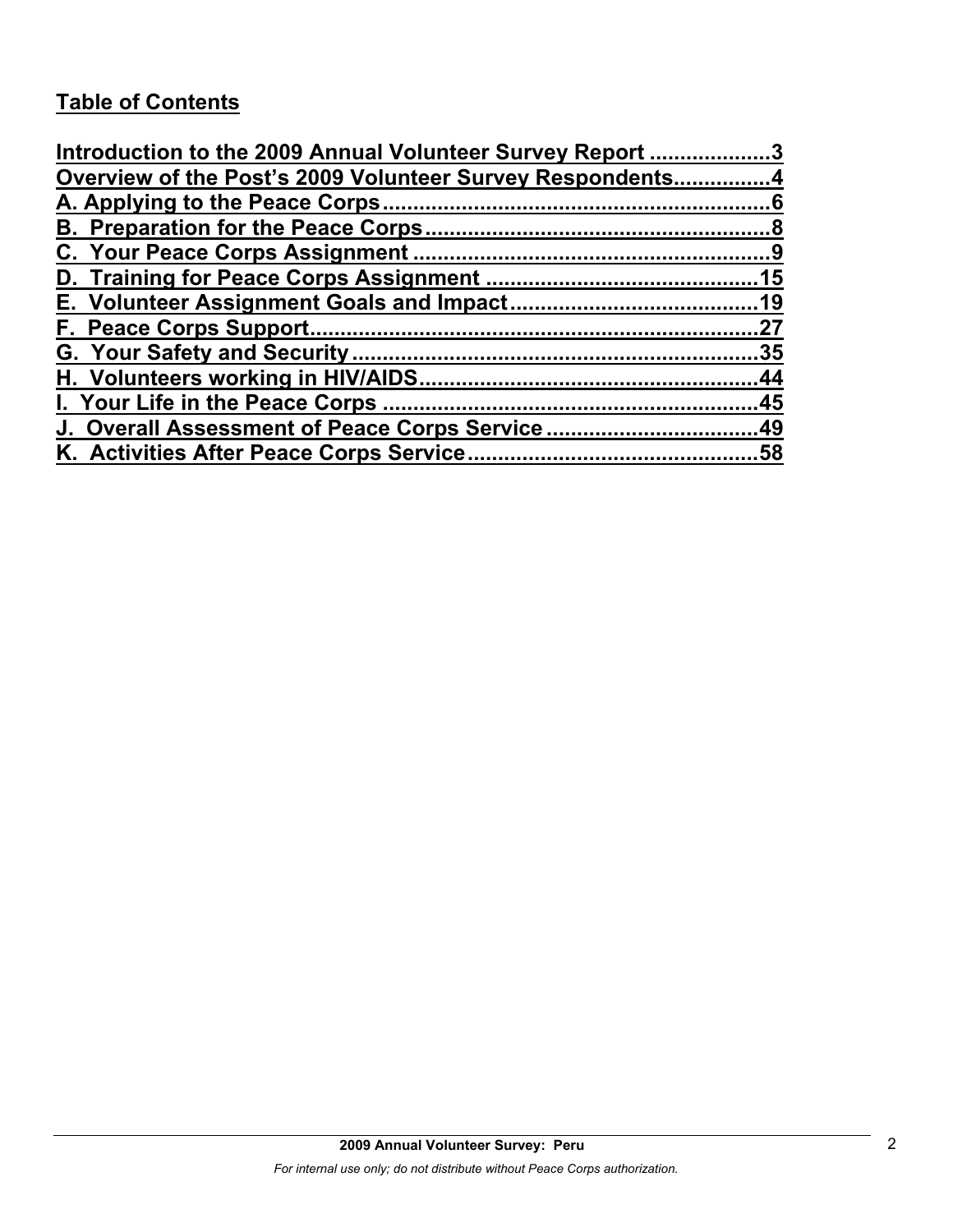# **Introduction to the 2009 Annual Volunteer Survey Report**

This country report contains the tables and charts from the Volunteers in your country who completed the 2009 Annual Volunteer Survey (AVS). The results provide a picture of the activities, experiences and views of Peace Corps Volunteers in 2009. The results show areas where Volunteers' needs are met and identify areas where improvements may be needed. The survey was fielded from May through August 2009.

A core set of questions was asked of all Volunteers. For the first time, Volunteers were also asked a series of questions relevant to their time in country:

- Volunteers in country 8 or less months were asked about applying to and preparing for the Peace Corps.
- Volunteers in country 18 or less months were asked about the effectiveness of their preservice training (PST).
- Volunteers in country 19 or more months were asked about their post-service plans, as well as the Peace Corps' resources for their post-service transition.

Tables and graphs are labeled by survey section and the survey question. The tables show the percent of post respondents that selected each choice and the total number of post respondents that answered the question. The number of responses for each question will vary, depending on:

- whether the question was asked of all Volunteers or only the Volunteers in-country a certain number of months and
- how many of the Volunteers who were "eligible" to answer the question did respond.

Most survey questions asked respondents to select only one from a set of choices. The percentages for the "select one" responses add up to 100 percent. Other questions asked Volunteers to "mark all that apply" in situations, for example, where it is likely that respondents are involved in more than one secondary activity. The percentages of the "mark all that apply" responses will total more than 100 percent; each percentage equals the number of respondents selecting that choice divided by the number of respondents who answered the question.

Posts are encouraged to compare these 2009 results with the 2006 and 2008 survey results to note trends and changes over time. Because questions are revised from one survey to the next, a crosswalk between the 2008 and 2009 questions is posted on the OSIRP intranet page under 2009 AVS Reports "Reference Documents." The earlier 2008 survey global, regional and post reports are also posted on the OSIRP Intranet page.

Volunteers' extensive narrative responses to the 29 open-ended questions on the survey are in the post's 2009 Annual Volunteer Survey Open Ended Reponses report. All Volunteers' narrative responses to key questions will be analyzed for global themes and presented in a later report.

The number of surveys for each post includes surveys submitted online by Volunteers and completed paper surveys sent to the Peace Corps headquarters for hand-entry into the online survey system. The final count may include mostly completed partial surveys added to the final dataset after the survey closed.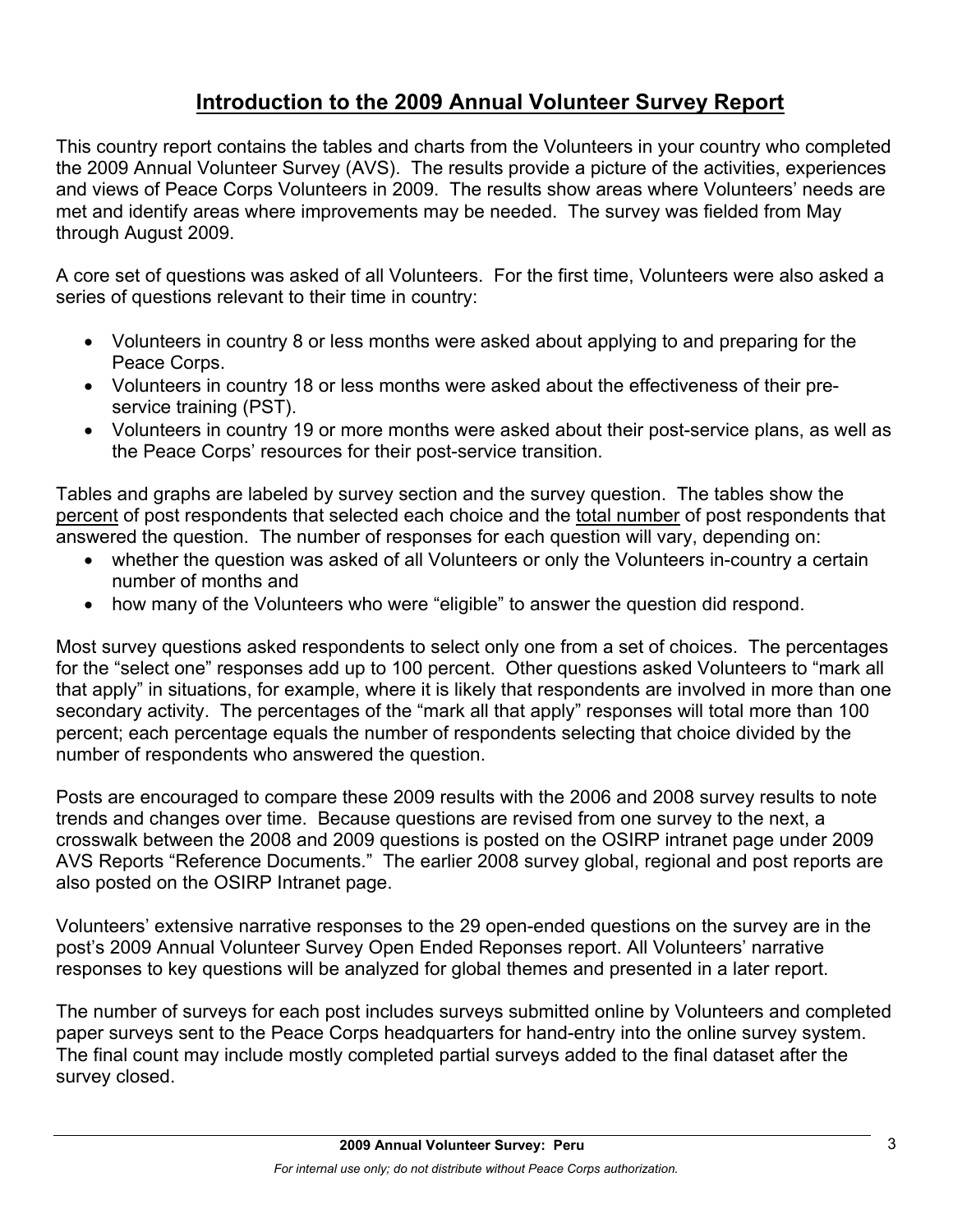# **Overview of the Post's 2009 Volunteer Survey Respondents**

This overview presents basic information about the characteristics of Volunteers who completed the 2009 Annual Volunteer Survey at post.

|            | 8 months or less |         | 9 to 18 months |         | 19 months or more |         | Total  |         |
|------------|------------------|---------|----------------|---------|-------------------|---------|--------|---------|
|            | Number           | Percent | Number         | Percent | Number            | Percent | Number | Percent |
| Months3grp |                  | 7%      | 50 l           | 51%     | 41                | 42%     | 98     | 100%    |

### **Completed Surveys by Months in Country**

## **L1: What is your age?**

|         | $20 - 29$ |    | $50+$ | Total |  |
|---------|-----------|----|-------|-------|--|
| AGE3grp | 96%       | 4% | 0%    | 93    |  |

## **L2: What is your gender?**

|                 | Female | Male | Total |
|-----------------|--------|------|-------|
| <b>I</b> GENDER | 51%    | 49%  |       |

## **Completed surveys by project.**

|                                                    | Count | Column N % |
|----------------------------------------------------|-------|------------|
| Community-Based<br><b>Environmental Management</b> | 20    | 20%        |
| <b>Community Health Promotion</b>                  | 20    | 20%        |
| <b>Small Business Development</b>                  | 23    | 23%        |
| <b>Water and Sanitation Project</b>                | 11    | 11%        |
| Youth Development                                  | 24    | 24%        |
| Other. Please specify                              |       |            |
| Total                                              | 98    | 100'       |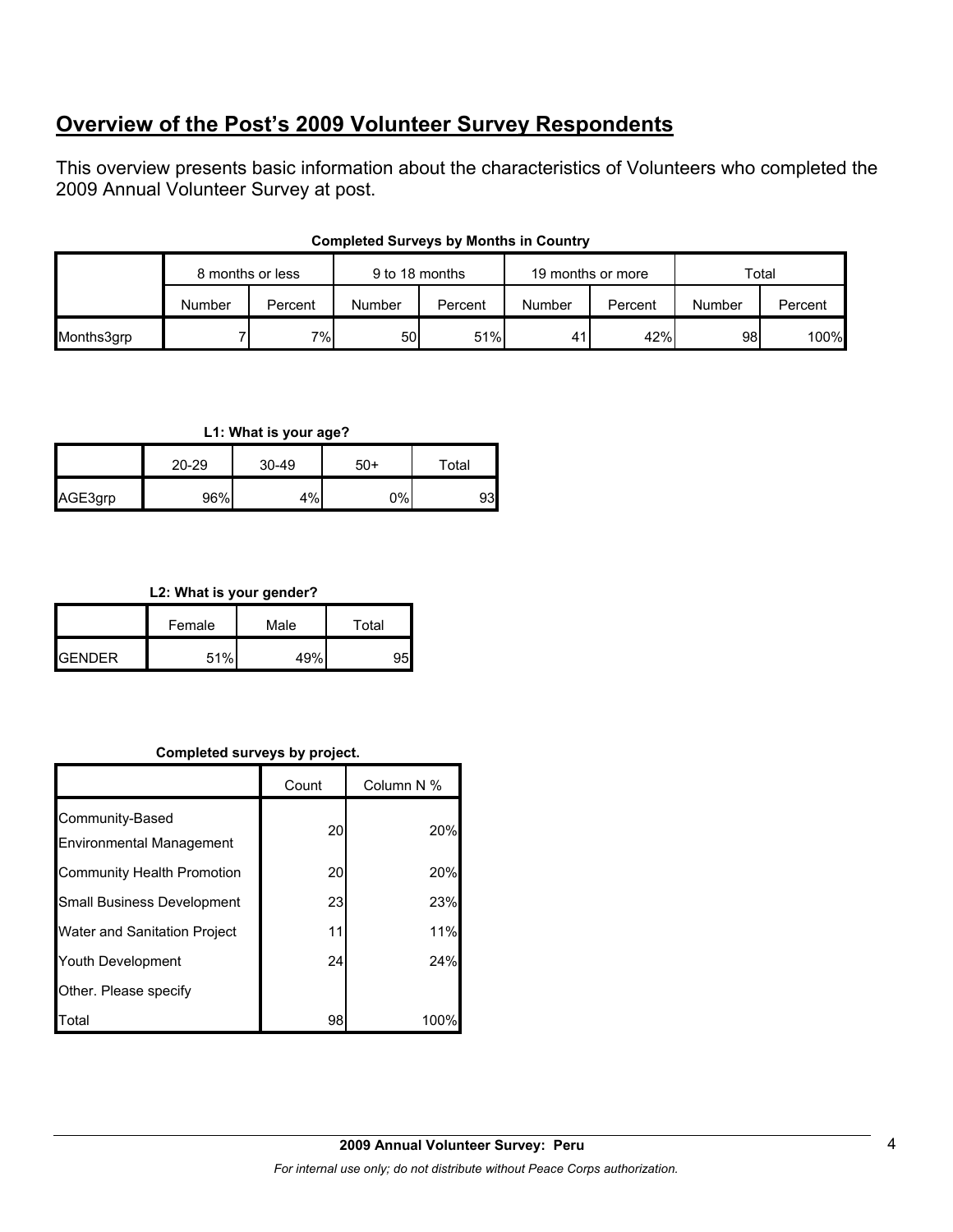|                |                                                 | Percent | Number         |
|----------------|-------------------------------------------------|---------|----------------|
| C <sub>2</sub> | Youth development                               | 22%     | 22             |
|                | Business education/advising                     | 19%     | 19             |
|                | Health extension                                | 17%     | 17             |
|                | Environmental education                         | 14%     | 14             |
|                | Water sanitation                                | 10%     | 10             |
|                | Other: Please specify                           | 5%      | 5              |
|                | Forestry/parks                                  | 3%      | $\mathbf{3}$   |
|                | <b>HIV/AIDS</b>                                 | 2%      | $\mathbf{2}$   |
|                | Community development                           | 2%      | $\overline{2}$ |
|                | Teacher training                                | 1%      | $\mathbf{1}$   |
|                | English teaching                                | 1%      | $\mathbf{1}$   |
|                | NGO development                                 | 1%      | 1              |
|                | Agriculture/fish/livestock                      | 1%      | 1              |
|                | Urban & regional planning/municipal development |         |                |
|                | Other education                                 |         |                |
|                | Math/science teaching                           |         |                |
|                | Agroforestry                                    |         |                |
|                | Information & communications technology (ICT)   |         |                |
|                | Total                                           | 100%    | 98             |

## **C2: Which best describes the focus of your primary assignment/work?**

## **C2.TEXT: Which of the following initiatives does your primary work include? Other (specify)**

|                                                                        | PERCENT |      | <b>NUMBER</b> |  |
|------------------------------------------------------------------------|---------|------|---------------|--|
| Open-ended results. Not responsive to request.<br>C <sub>2</sub> .TEXT |         |      |               |  |
| Total                                                                  |         | 100% | 98            |  |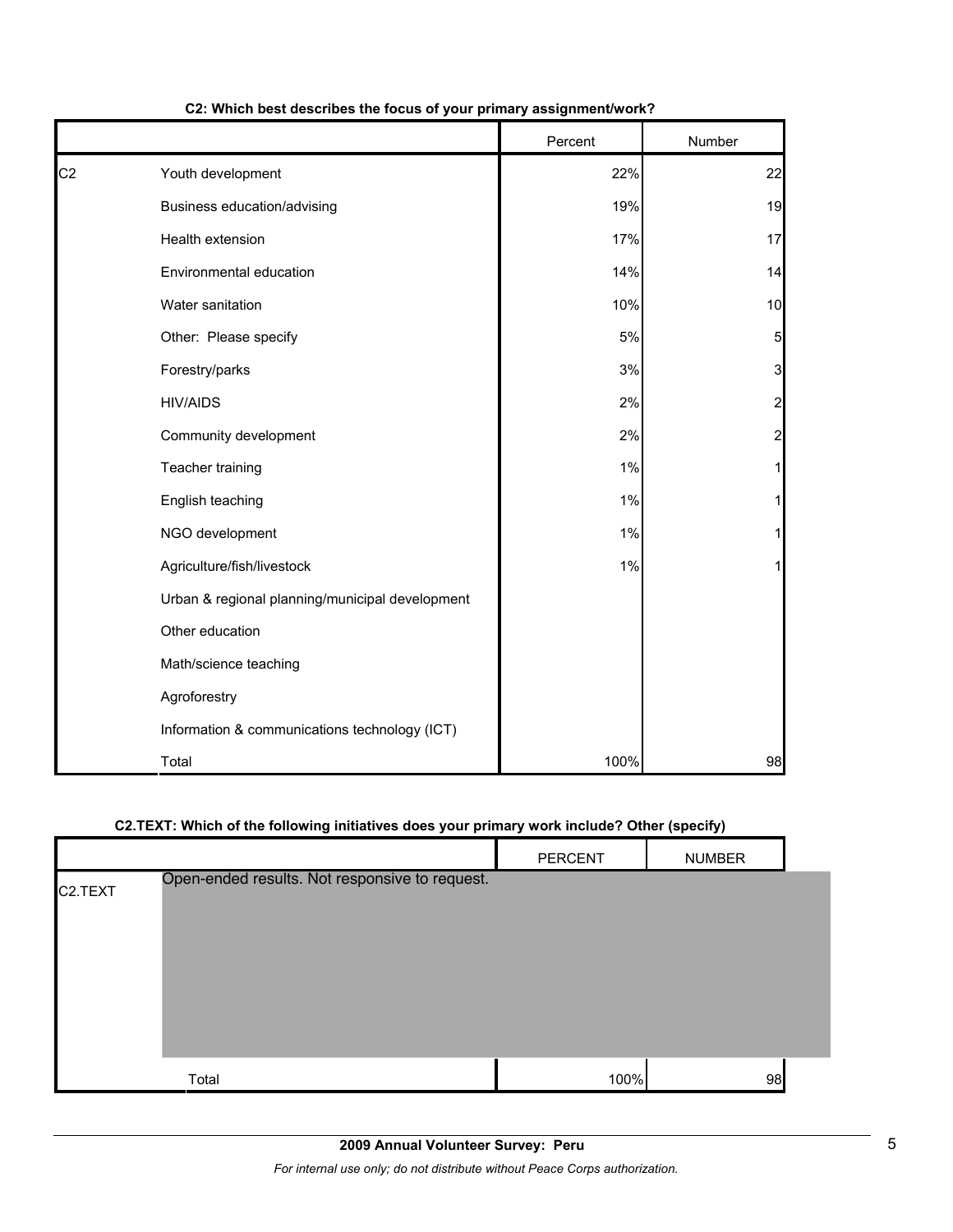# **A. Applying to the Peace Corps**

*This section reports Volunteers' motivations in applying and accepting a Peace Corps assignment.* 

|                             | Not Important | Somewhat<br>important | Important | <b>NA</b> | Total          |
|-----------------------------|---------------|-----------------------|-----------|-----------|----------------|
| Different culture           |               |                       | 100%      |           | 7              |
| Work experience             |               | 14%                   | 86%       |           | 7              |
| Help others                 |               |                       | 100%      |           | 7              |
| International experience    |               |                       | 100%      |           | 7              |
| Language                    |               | 14%                   | 86%       |           | 7              |
| Personal growth             |               |                       | 100%      |           | 6              |
| U. S. job market            | 29%           | 71%                   |           |           | $\overline{7}$ |
| Serve my country            | 14%           | 71%                   | 14%       |           | $\overline{7}$ |
| Travel/adventure            |               | 29%                   | 71%       |           | $\overline{7}$ |
| Other: Please specify below | 25%           |                       |           | 75%       | $\overline{4}$ |

**A1: How important were the following factors in accepting a PC assignment?**

# **A1\_OTHER: How important were the following**

**factors in accepting a PC assignment? Other** 

**(specify)**

|                 |       | <b>PERCENT</b> | <b>NUMBER</b> |
|-----------------|-------|----------------|---------------|
| <b>A1 OTHER</b> |       | 100%           | 98            |
|                 | Total | 100%           | ąя            |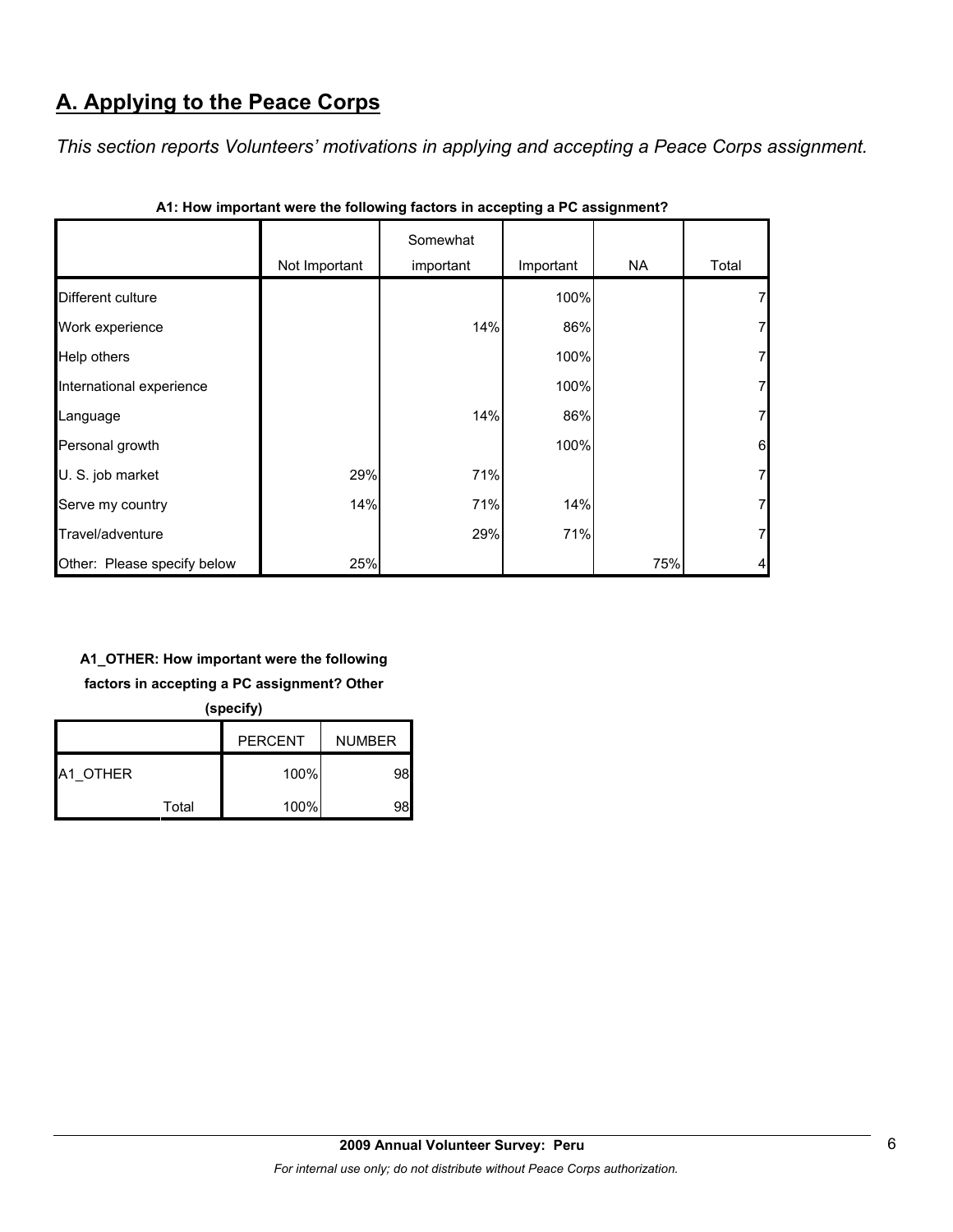|                                     |                                                                                                        | PCV Responses | % Involved in<br>Initiative | <b>Total PCVs</b><br>Responding |
|-------------------------------------|--------------------------------------------------------------------------------------------------------|---------------|-----------------------------|---------------------------------|
| What prompted you to apply to<br>PC | Personal interest in the Peace<br>Corps                                                                | 6             | 86%                         |                                 |
|                                     | <b>Returned Peace Corps</b><br>Volunteer (e.g., someone you<br>met or know personally                  | 5             | 71%                         |                                 |
|                                     | Peace Corps website                                                                                    | 3             | 43%                         |                                 |
|                                     | Peace Corps campus or<br>community information session                                                 | 2             | 29%                         |                                 |
|                                     | Peace Corps recruiter                                                                                  |               | 14%                         |                                 |
|                                     | Peace Corps material in the<br>mail                                                                    | 1             | 14%                         |                                 |
|                                     | Other: Please specify                                                                                  |               | 14%                         |                                 |
|                                     | <b>Returned Peace Corps</b><br>Volunteer who spoke to your<br>school or group about the<br>Peace Corps |               |                             |                                 |
|                                     | Article or book about the Peace<br>Corps                                                               |               |                             |                                 |
|                                     | Radio, TV, or print<br>advertisement                                                                   |               |                             |                                 |
|                                     | Total                                                                                                  |               |                             | 7                               |

## **A2. What prompted you to apply to the PC? Mark all that apply.**

Percents may total to more than 100% since Volunteers were asked to "Mark all that apply."

## **A2.OTHER.TEXT: What prompted you to apply to the PC? Other (specify)**

|               |                                                | PERCENT | <b>NUMBER</b> |  |
|---------------|------------------------------------------------|---------|---------------|--|
|               | Open-ended results. Not responsive to request. |         |               |  |
| A2.OTHER.TEXT |                                                |         |               |  |
|               |                                                |         |               |  |
|               |                                                |         |               |  |
|               |                                                |         |               |  |
|               | Total                                          | 100%    | 98            |  |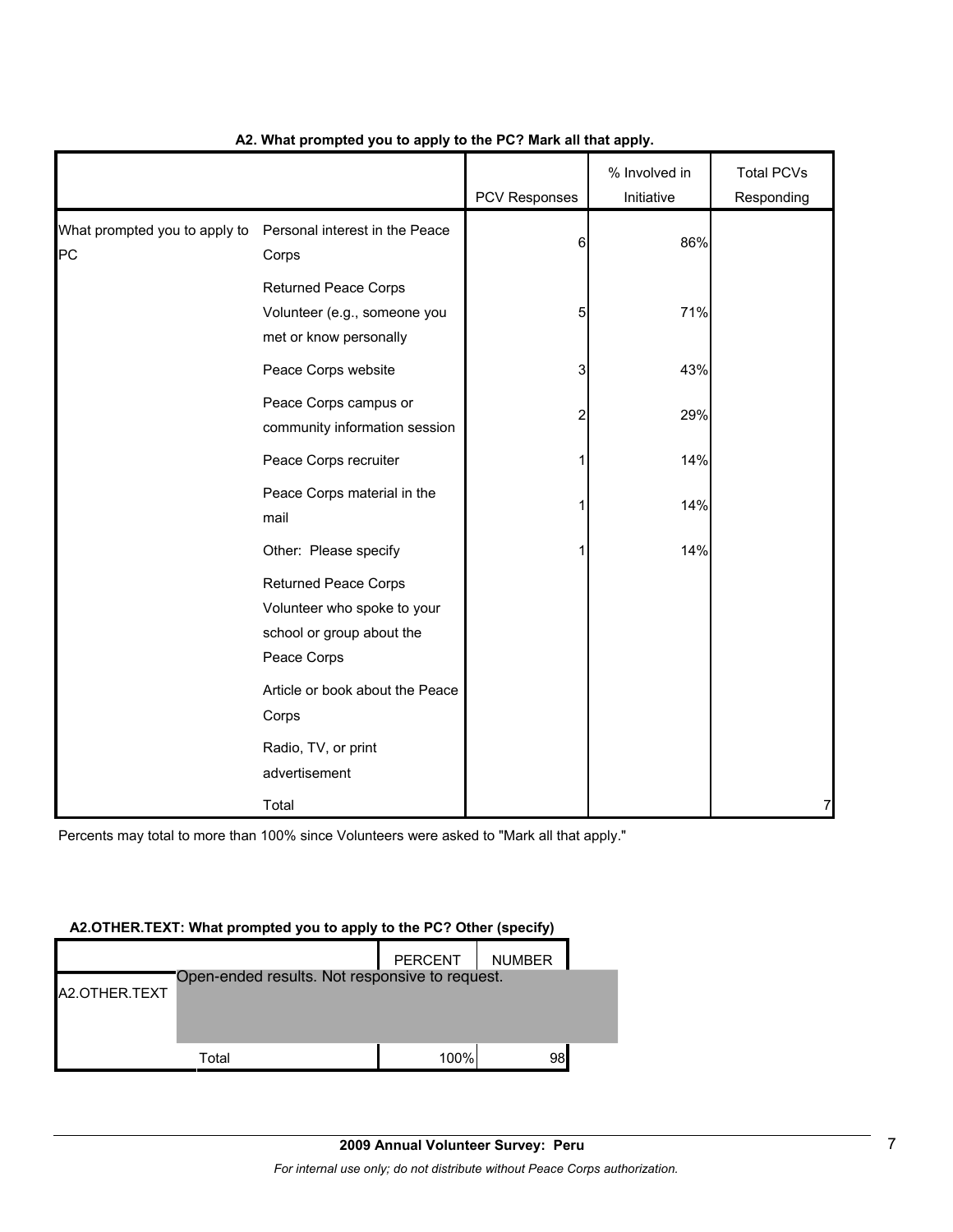# **B. Preparation for the Peace Corps**

*This section reports on Volunteers' assessment of the materials and information available before their service.* 

## **B1: How useful was the information on the PC website in preparing you for the realities of living and working**

|            |              |     |     |     |             | Don't know (did |       |
|------------|--------------|-----|-----|-----|-------------|-----------------|-------|
|            |              |     |     |     |             | not access      |       |
|            | Not at all 1 | ົ   |     | 4   | Extremely 5 | information)    | Total |
| <b>B</b> 1 |              | 14% | 29% | 29% | 29%         |                 |       |

**as a Volunteer?**

### **B2: How useful were the PC materials about your country in helping you prepare for your service?**

|                |              |   |     |     |             | Don't know (did |       |
|----------------|--------------|---|-----|-----|-------------|-----------------|-------|
|                |              |   |     |     |             | not access      |       |
|                | Not at all 1 | ົ | 2   | 4   | Extremely 5 | information)    | Total |
| B <sub>2</sub> |              |   | 14% | 71% | 14%         |                 |       |

## **B3: How useful were the materials you received from the PC about your primary assignment in helping you**

**prepare for your service?**

|                |              |     |     |     |             | Don't know (did |       |
|----------------|--------------|-----|-----|-----|-------------|-----------------|-------|
|                |              |     |     |     |             | not access      |       |
|                | Not at all 1 |     | 2   | 4   | Extremely 5 | information)    | Total |
| B <sub>3</sub> |              | 43% | 29% | 29% |             |                 |       |

#### **B4: How useful were the materials you received from the PC regarding the need for flexibility in adapting to**

**your work?**

|                 |              |   |     |             | Don't know (did |       |
|-----------------|--------------|---|-----|-------------|-----------------|-------|
|                 |              |   |     |             | not access      |       |
|                 | Not at all 1 | 2 | 4   | Extremely 5 | information)    | Total |
| IB <sub>4</sub> |              |   | 57% | 29%         | 14%             |       |

#### **B7: How prepared do you feel to meet the challenges of PC service?**

|     | Not at all 1 |     |     | Exceptionally 5 | $\tau$ otal |
|-----|--------------|-----|-----|-----------------|-------------|
| IB7 |              | 29% | 71% |                 |             |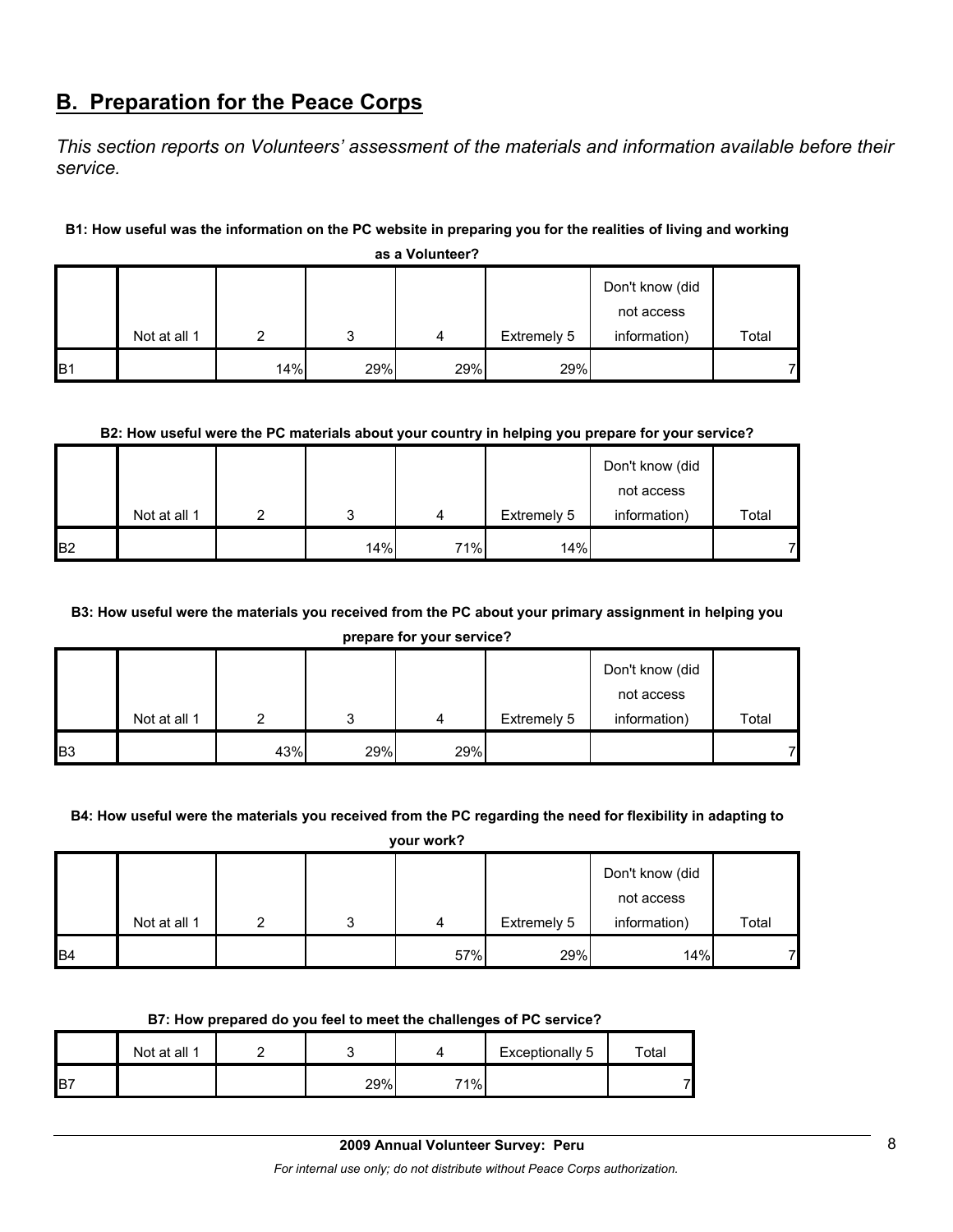# **C. Your Peace Corps Assignment**

*This section reports Volunteers' primary assignment work and secondary activities. The term "primary assignment" refers to the Volunteers' assignment which is part of an overall project plan designed by your host country partners and in-country Peace Corps staff.* 

|            |                                                       | apply.        |               |                   |
|------------|-------------------------------------------------------|---------------|---------------|-------------------|
|            |                                                       |               | % Involved in | <b>Total PCVs</b> |
|            |                                                       | PCV Responses | Initiative    | Responding        |
| \$C3PrmAct | Working with youth                                    | 60            | 61%           |                   |
|            | Working with NGO(s)                                   | 34            | 35%           |                   |
|            | Environment work                                      | 33            | 34%           |                   |
|            | Nutrition education                                   | 29            | 30%           |                   |
|            | <b>HIV/AIDS</b>                                       | 28            | 29%           |                   |
|            | Water and sanitation                                  | 25            | 26%           |                   |
|            | English teaching                                      | 24            | 24%           |                   |
|            | Income generation                                     | 23            | 23%           |                   |
|            | <b>Business advertising</b>                           | 21            | 21%           |                   |
|            | Girls' education                                      | 19            | 19%           |                   |
|            | Natural resources management                          | 19            | 19%           |                   |
|            | Rural development                                     | 19            | 19%           |                   |
|            | Microenterprise development                           | 18            | 18%           |                   |
|            | Sports/fitness                                        | 15            | 15%           |                   |
|            | Information and<br>communications technology<br>(ICT) | 13            | 13%           |                   |
|            | Arts                                                  | 12            | 12%           |                   |
|            | Household food security                               | 12            | 12%           |                   |
|            | WID/GAD                                               | 12            | 12%           |                   |
|            | Community food security<br>(production/marketing)     | 10            | 10%           |                   |
|            | World Wise Schools/<br>Correspondence Match           | 10            | 10%           |                   |

## **C3: Which of the following activities does your primary assignment/work include? Mark all that**

**2009 Annual Volunteer Survey: Peru**  *For internal use only; do not distribute without Peace Corps authorization.*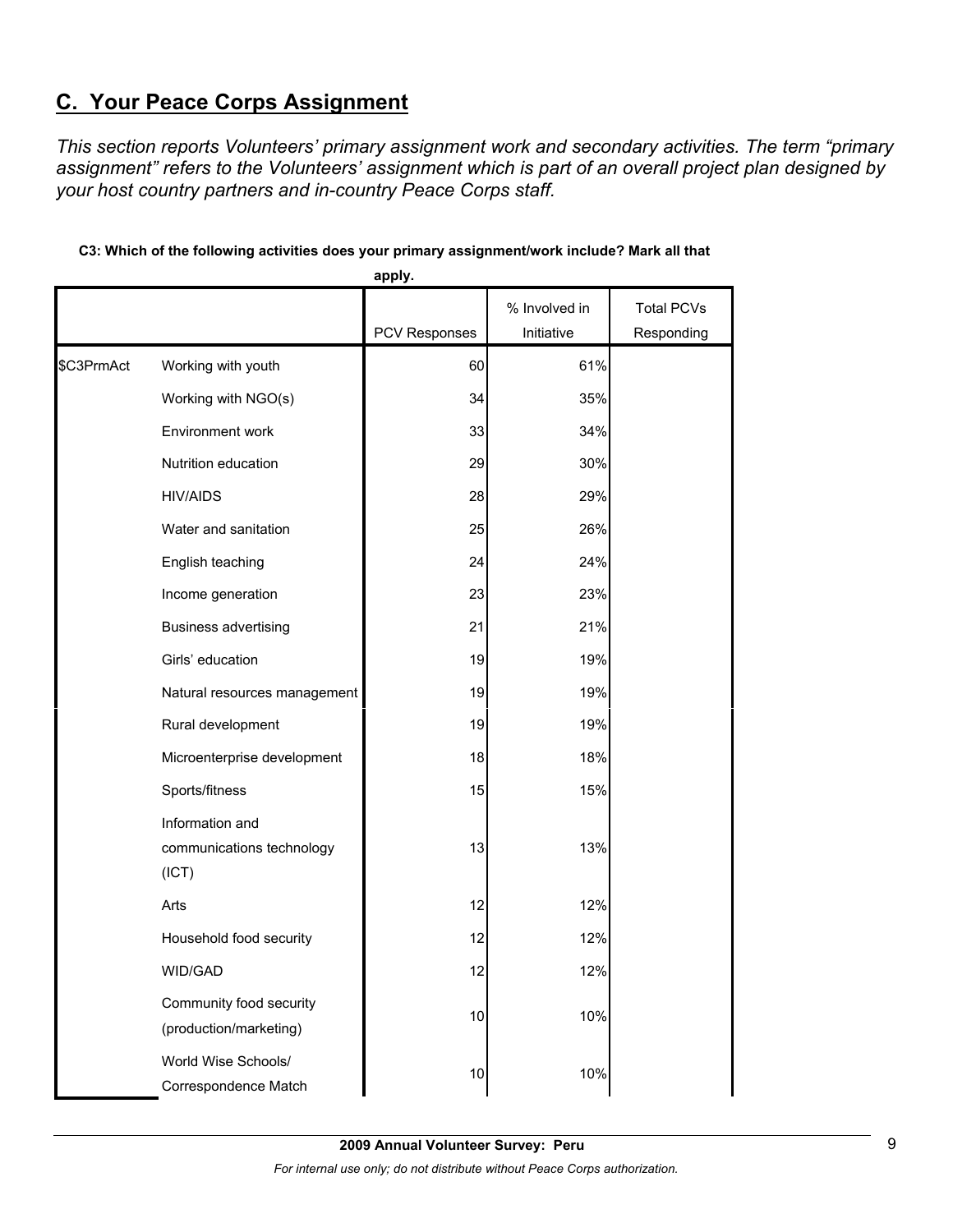| Working with special groups<br>(e.g., disabled, elderly, ethnic<br>minorities, orphans) | 8 | 8% |    |
|-----------------------------------------------------------------------------------------|---|----|----|
| Other: Please specify                                                                   | 8 | 8% |    |
| Biodiversity conservation                                                               |   | 7% |    |
| Urban development/municipal<br>development                                              |   | 7% |    |
| Mobilize host country nationals<br>(HCNs) to volunteer                                  | 6 | 6% |    |
| Literacy                                                                                | 5 | 5% |    |
| Child survival                                                                          | 4 | 4% |    |
| Library development                                                                     |   | 4% |    |
| Total                                                                                   |   |    | 98 |

Percents may total to more than 100% since Volunteers were asked to "Mark all that apply."

### **C3: Which of the following activities does your primary assignment/work include? Other**

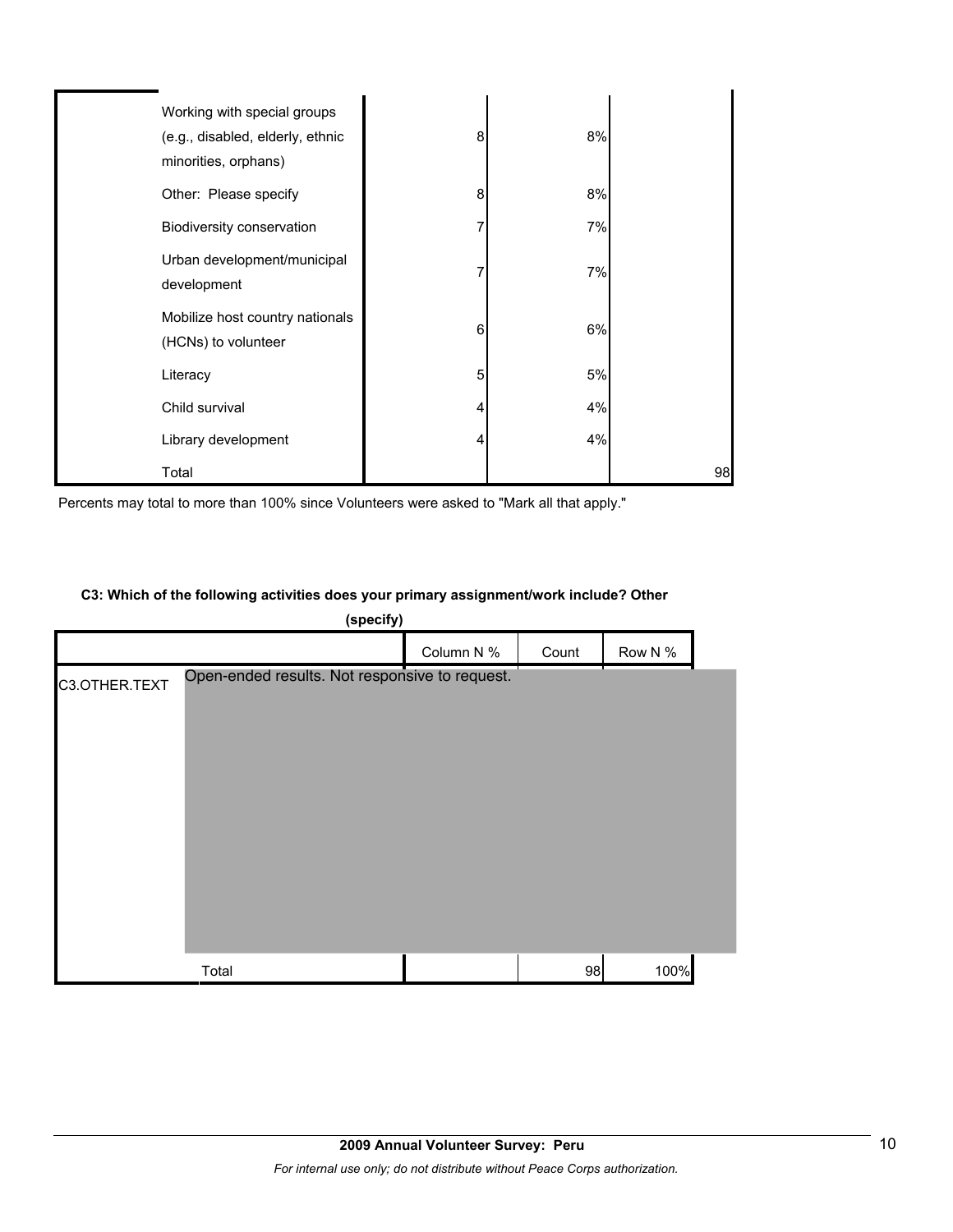|           | None | $1-10$ hrs | 11-20 hrs | 21-30 hrs | 31-40 hrs | More than 40 hrs | Total |
|-----------|------|------------|-----------|-----------|-----------|------------------|-------|
| C4Hrs6grp |      | 22%        | 41%       | 19%       | 15%       | 4%               | 96    |

**C4: Hours Spent on Primary Assignment During Average Work Week**

### **C4: How many hours do you spend on your primary assignment during an average work**

|                | All Volunteers | Average                   | Lowest reported | Highest reported | Did not answer |
|----------------|----------------|---------------------------|-----------------|------------------|----------------|
| C <sub>4</sub> | 98             | $\sim$ $\sim$<br><u>.</u> |                 | 70               | റ              |

# **C5: Which of the following do your secondary activities (other than your primary assignment work) include? Mark all that apply.**

|            |                                                                                         | PCV Responses | % Involved in<br>Initiative | <b>Total PCVs</b><br>Responding |
|------------|-----------------------------------------------------------------------------------------|---------------|-----------------------------|---------------------------------|
| \$C5SecAct | English teaching                                                                        | 49            | 53%                         |                                 |
|            | Working with youth                                                                      | 44            | 47%                         |                                 |
|            | Sports/fitness                                                                          | 36            | 39%                         |                                 |
|            | Arts                                                                                    | 24            | 26%                         |                                 |
|            | <b>HIV/AIDS</b>                                                                         | 22            | 24%                         |                                 |
|            | Nutrition education                                                                     | 22            | 24%                         |                                 |
|            | <b>Environment work</b>                                                                 | 19            | 20%                         |                                 |
|            | World Wise Schools/<br>Correspondence Match                                             | 18            | 19%                         |                                 |
|            | Library development                                                                     | 17            | 18%                         |                                 |
|            | Working with NGO(s)                                                                     | 16            | 17%                         |                                 |
|            | Working with special groups<br>(e.g., disabled, elderly, ethnic<br>minorities, orphans) | 13            | 14%                         |                                 |
|            | Girls' education                                                                        | 11            | 12%                         |                                 |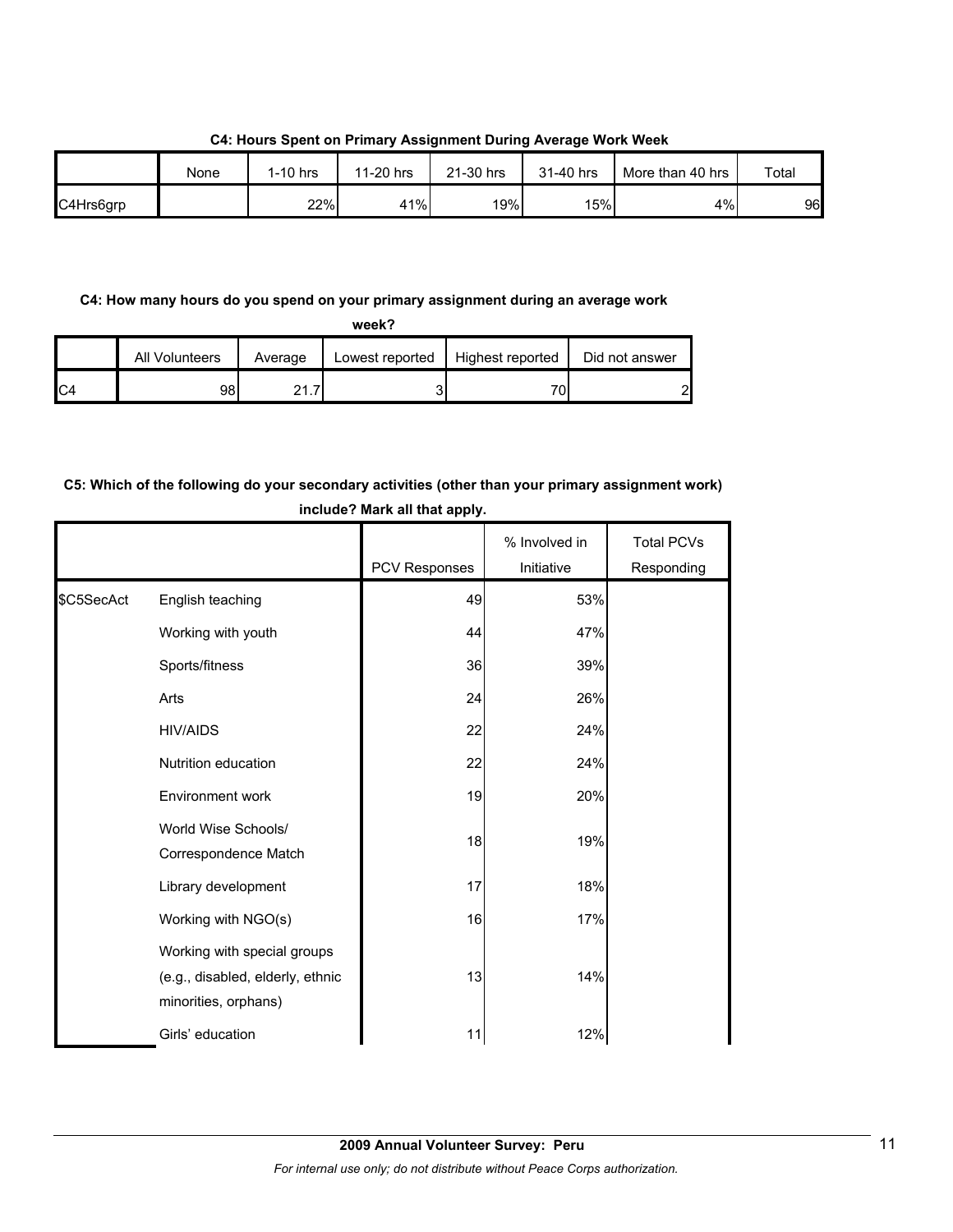| Information and                                        |    |     |    |
|--------------------------------------------------------|----|-----|----|
| communications technology                              | 11 | 12% |    |
| (ICT)                                                  |    |     |    |
| <b>Business advertising</b>                            | 9  | 10% |    |
| Income generation                                      | 9  | 10% |    |
| Literacy                                               | 8  | 9%  |    |
| Rural development                                      | 6  | 6%  |    |
| Biodiversity conservation                              | 5  | 5%  |    |
| Microenterprise development                            | 5  | 5%  |    |
| Natural resources management                           | 5  | 5%  |    |
| Water and sanitation                                   | 5  | 5%  |    |
| Other: Please specify                                  | 5  | 5%  |    |
| Mobilize host country nationals<br>(HCNs) to volunteer | 4  | 4%  |    |
| Urban development/municipal                            | 4  | 4%  |    |
| development                                            |    |     |    |
| WID/GAD                                                | 4  | 4%  |    |
| Household food security                                | 3  | 3%  |    |
| Child survival                                         |    |     |    |
| Community food security<br>(production/marketing)      |    |     |    |
| Total                                                  |    |     | 93 |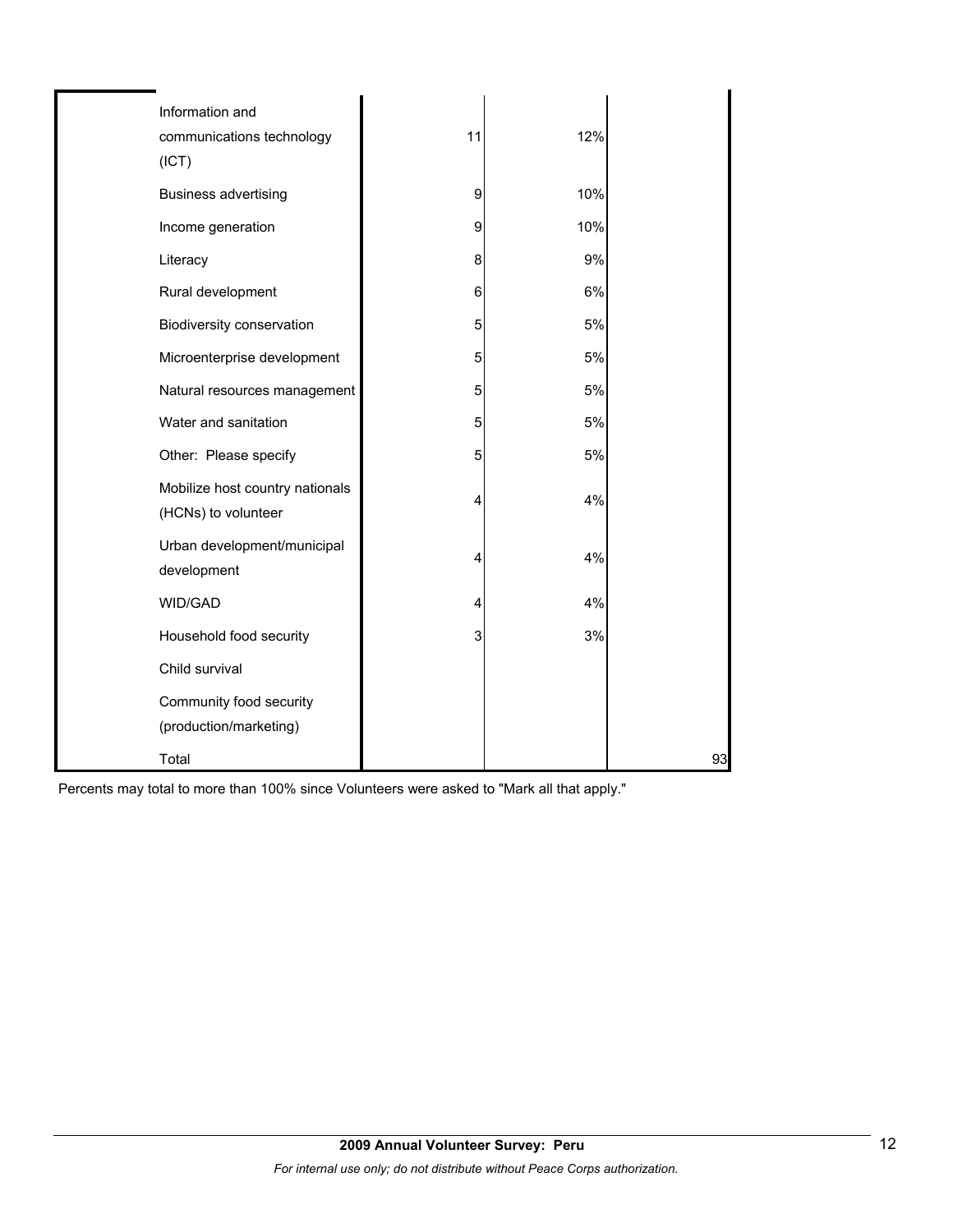## **C5: Which of the following do your secondary activities include? Other (specify)**

|               |                                                | Column N % | Count | Row N % |  |
|---------------|------------------------------------------------|------------|-------|---------|--|
| C5.OTHER.TEXT | Open-ended results. Not responsive to request. |            |       |         |  |
|               |                                                |            |       |         |  |
|               |                                                |            |       |         |  |
|               |                                                |            |       |         |  |
|               |                                                |            |       |         |  |
|               |                                                |            |       |         |  |
|               |                                                |            |       |         |  |
|               | Total                                          |            | 98    | 100%    |  |

#### **C5: No Secondary Activities**

|         |       | Percent | Number |
|---------|-------|---------|--------|
| C5.NONE | No    | 95%     | 93     |
|         | Yes   | 5%      |        |
|         | Total | 100%    | 98     |

## **C6: Hours Spent on Secondary Activities During Average Work Week**

|           | None | $1-10$ hrs | 11-20 hrs | 21-30 hrs | 31-40 hrs | More than 40 hrs | Total |
|-----------|------|------------|-----------|-----------|-----------|------------------|-------|
| C6Hrs6grp |      | 69%        | 22%       | 8%        | $1\%$     |                  | 97    |

#### **C6. How many hours do you spend on secondary activities during an average work week?**

|     | All Volunteers | Average | Lowest reported | Highest reported | Did not answer |
|-----|----------------|---------|-----------------|------------------|----------------|
| IC6 | 98             | 10.8l   |                 | 40.              |                |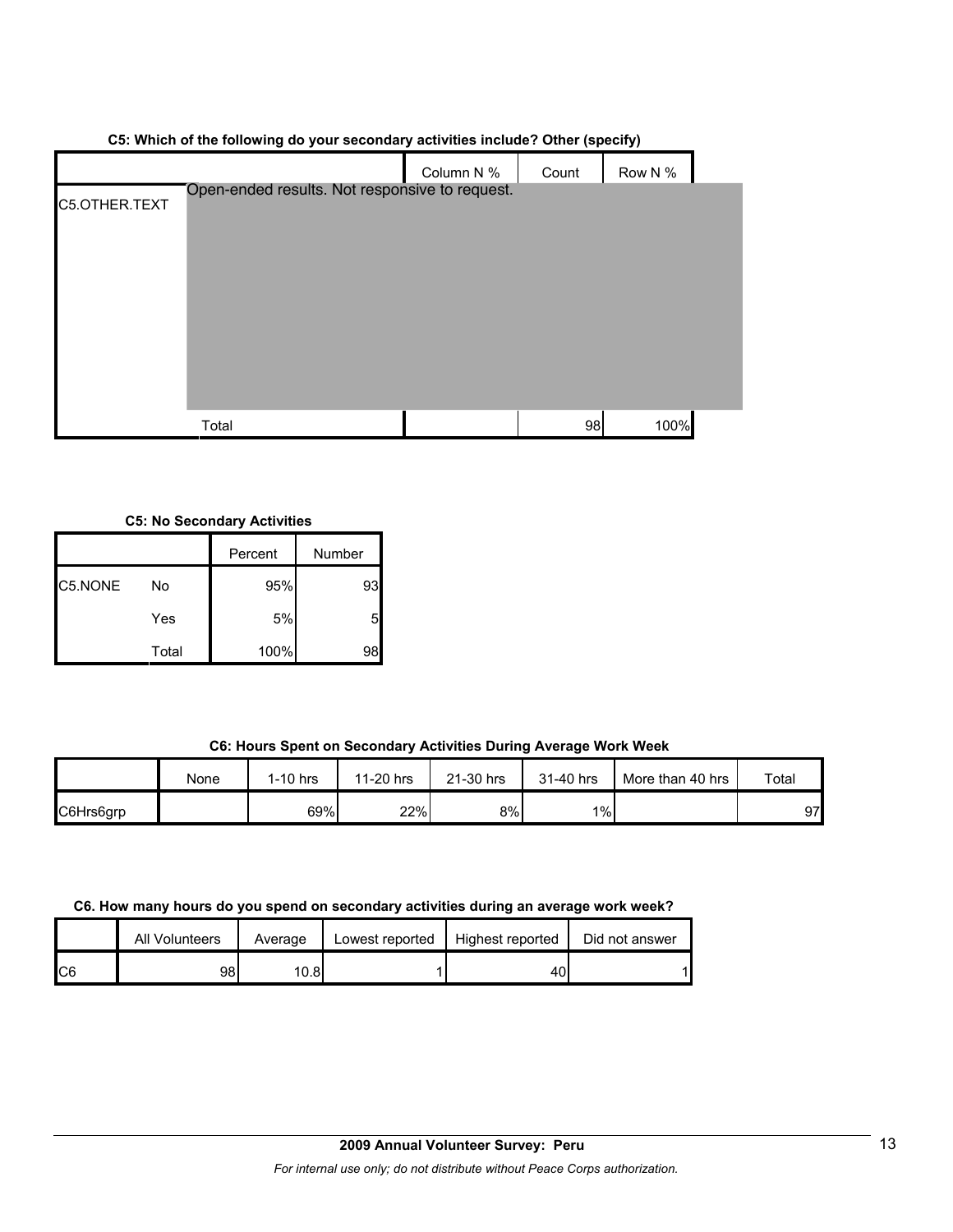|                              | Not at all 1 |        |     |     | Exceptionally 5  | Total |
|------------------------------|--------------|--------|-----|-----|------------------|-------|
| Primary assignment           |              | $10\%$ | 24% | 46% | 19% <sub>I</sub> | 98    |
| Secondary project/activities | 4%           | 3%     | 25% | 46% | 21%              | 95    |

**C7: How personally satisfying is your--?**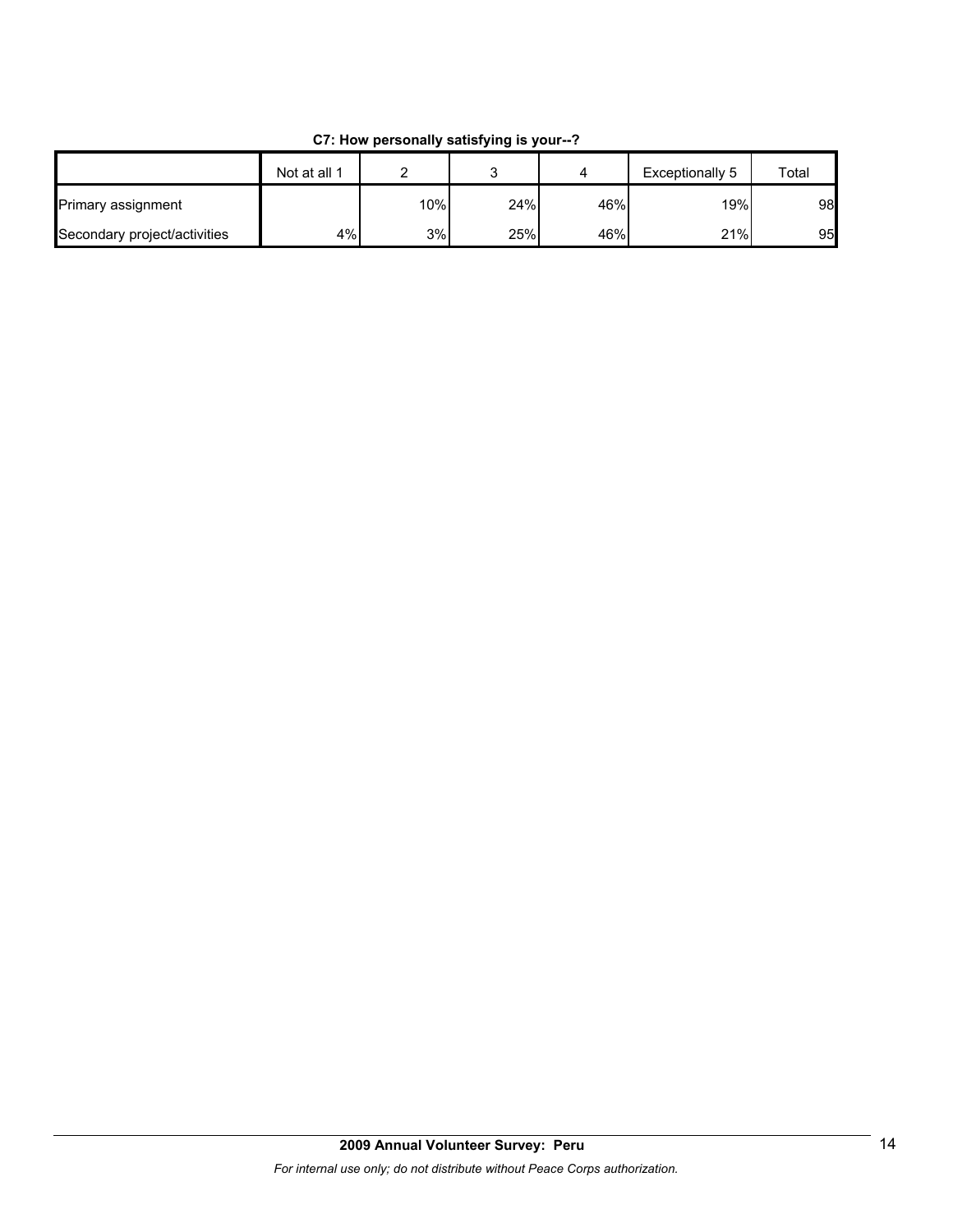# **D. Training for Peace Corps Assignment**

*This section reports Volunteers' assessments of the effectiveness of their Pre-Service Training and In-Service Training at post. In-Service Training (IST) includes: Reconnect; Technical IST; Mid-Service and Close of Service conferences; project management/leadership conferences; and other post-sponsored training sessions.* 

|                                                                       | Not effective | Poor | Adequate | Effective | Very Effective | NA/No training | Total |
|-----------------------------------------------------------------------|---------------|------|----------|-----------|----------------|----------------|-------|
| Manage cultural differences                                           |               |      | 16%      | 47%       | 37%            |                | 57    |
| Deal with adjustment issues                                           |               | 5%   | 16%      | 52%       | 27%            |                | 56    |
| Work with                                                             |               |      |          |           |                |                |       |
| counterparts/community                                                |               | 12%  | 44%      | 35%       | 9%             |                | 57    |
| partners                                                              |               |      |          |           |                |                |       |
| Use language needed in<br>work and social interactions                |               | 5%   | 18%      | 32%       | 46%            |                | 57    |
| Perform technical aspects of<br>your work                             | 9%            | 25%  | 30%      | 18%       | 18%            | 2%             | 57    |
| Work on your project goals<br>and objectives                          | 4%            | 11%  | 25%      | 32%       | 28%            | 2%             | 57    |
| Conduct a participatory<br>community needs<br>assessment (e.g., PACA) |               | 16%  | 21%      | 35%       | 23%            | 5%             | 57    |
| Monitor your project goals<br>and outcomes                            | 2%            | 11%  | 37%      | 40%       | 7%             | 4%             | 57    |
| Maintain your physical health                                         |               | 2%   | 19%      | 42%       | 33%            | 4%             | 57    |
| Maintain your<br>mental/emotional health                              | 2%            | 7%   | 16%      | 40%       | 32%            | 4%             | 57    |
| Maintain your personal safety<br>and security                         |               |      | 11%      | 46%       | 42%            | 2%             | 57    |

**D1: (PCVs at post 18 months or less) How effective was your Pre-Service Training (PST) in preparing you to--**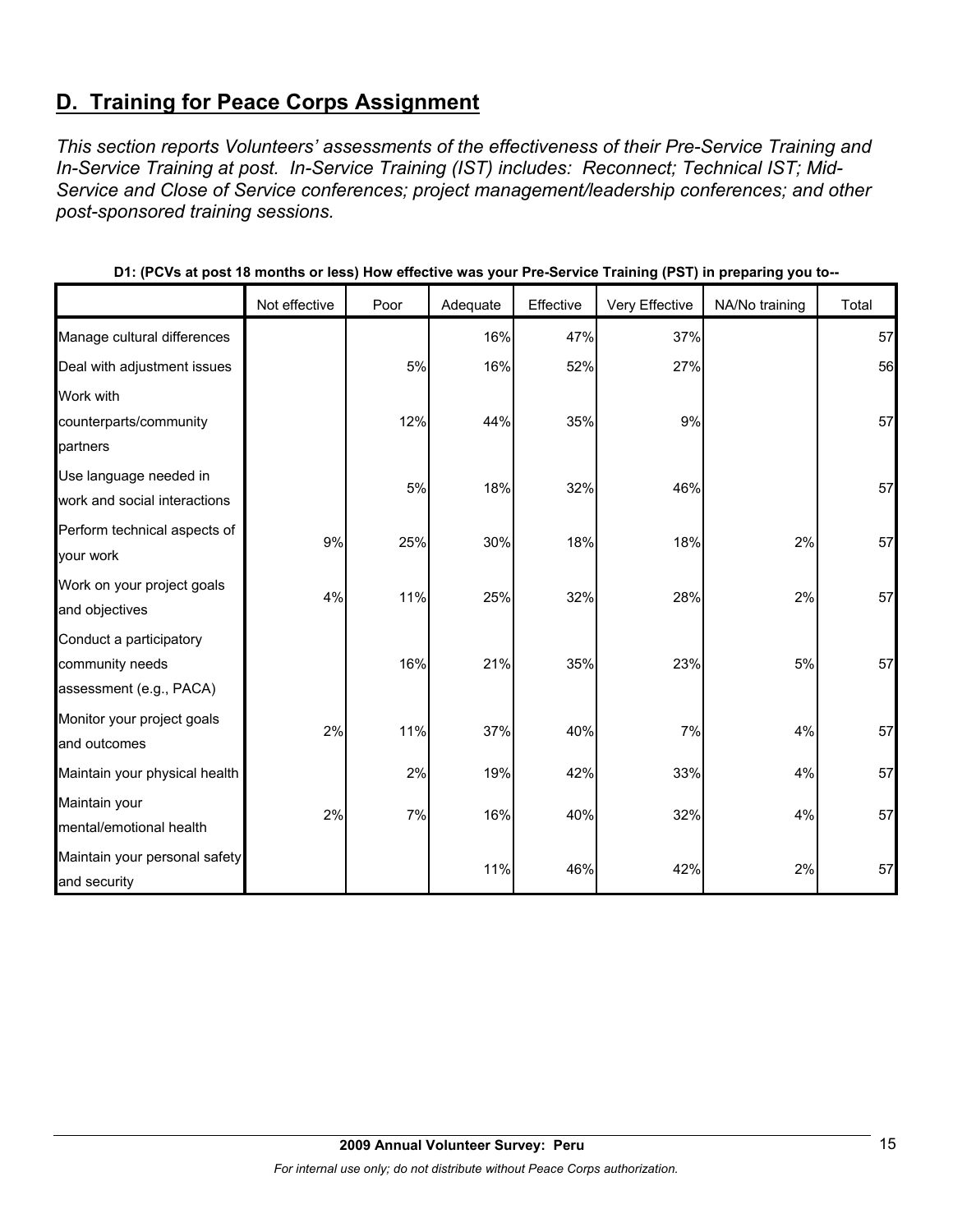|                                                                                          | Not effective | Poor | Adequate | Effective | Very Effective | NA/No training | Total |
|------------------------------------------------------------------------------------------|---------------|------|----------|-----------|----------------|----------------|-------|
| Manage cultural differences                                                              |               | 1%   | 27%      | 40%       | 9%             | 23%            | 86    |
| Deal with adjustment issues                                                              |               | 5%   | 28%      | 37%       | 9%             | 21%            | 86    |
| Build and strengthen working<br>relationships with<br>counterparts/community<br>partners |               | 8%   | 17%      | 43%       | 24%            | 7%             | 86    |
| Use language needed in<br>work and social interactions                                   | 1%            | 8%   | 17%      | 34%       | 19%            | 21%            | 86    |
| Perform technical aspects of<br>your work                                                | 1%            | 9%   | 22%      | 36%       | 20%            | 12%            | 86    |
| Work on your project goals<br>and objectives                                             | 1%            | 2%   | 20%      | 43%       | 29%            | 5%             | 86    |
| Conduct a participatory<br>community needs<br>assessment (e.g., PACA)                    |               | 6%   | 24%      | 38%       | 8%             | 23%            | 86    |
| Monitor project goals and<br>outcomes                                                    | 1%            | 8%   | 23%      | 41%       | 17%            | 9%             | 86    |
| Maintain your physical health                                                            | 1%            | 6%   | 15%      | 33%       | 14%            | 31%            | 86    |
| Maintain your<br>mental/emotional health                                                 | $1\%$         | 5%   | 13%      | 36%       | 15%            | 30%            | 86    |
| Maintain your personal safety<br>and security                                            |               | 1%   | 15%      | 35%       | 19%            | 30%            | 86    |

# **D5: How effective was your In-Service Training (IST) in preparing you to--**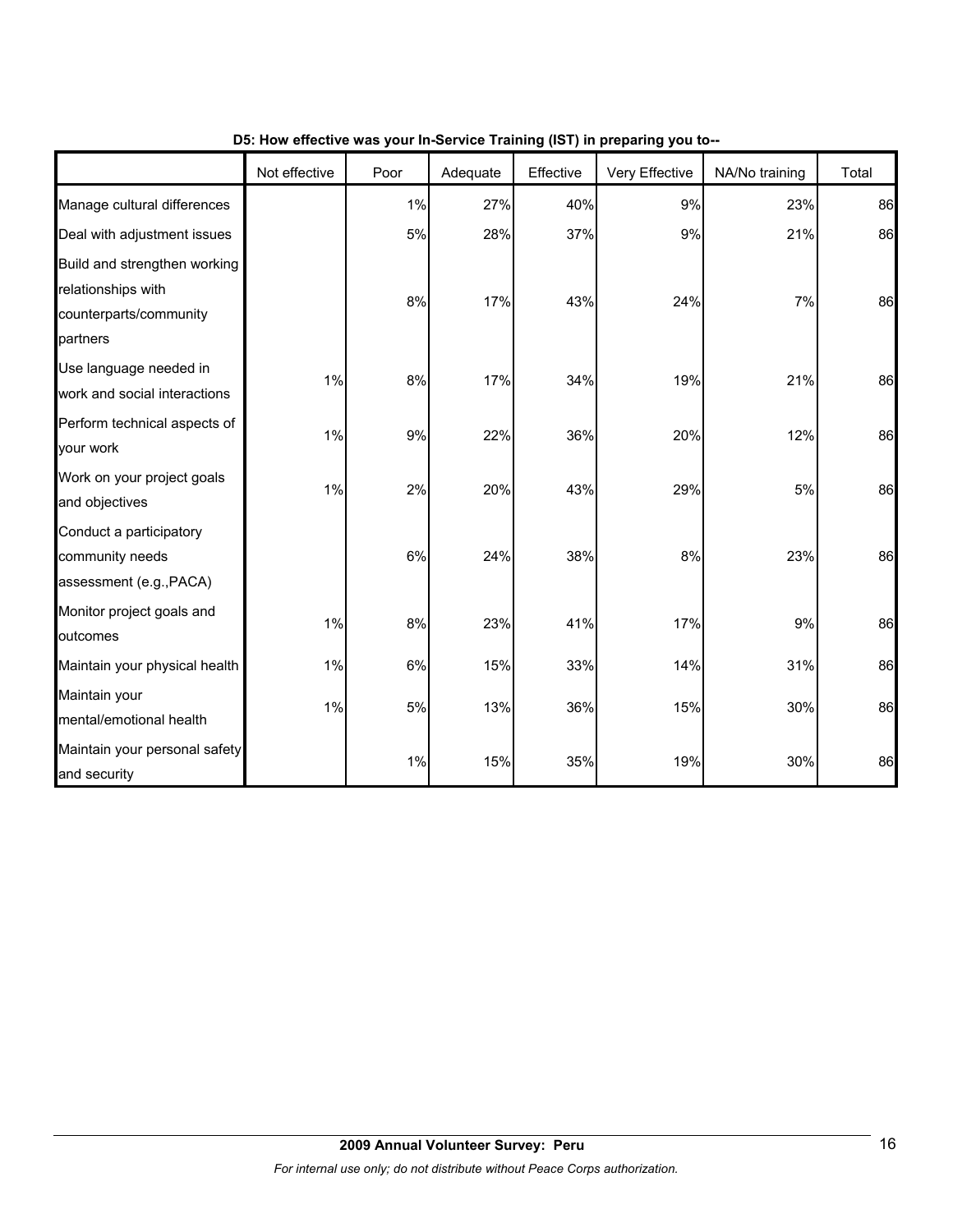|  |  |  | D8: Did you have this skill before joining the Peace Corps? |  |  |
|--|--|--|-------------------------------------------------------------|--|--|
|  |  |  |                                                             |  |  |

|                                                  | No/ No answer | Yes | Total |
|--------------------------------------------------|---------------|-----|-------|
| Skills specific to my assignment                 | 42            | 56  | 98    |
| Assessing community needs                        | 76            | 20  | 96    |
| Organizing/implementing<br>community activities  | 42            | 55  | 97    |
| Building capacity of local<br>organizations      | 78            | 19  | 97    |
| Monitoring, reporting, and<br>evaluating my work | 34            | 63  | 97    |
| Designing and implementing<br>training sessions  | 71            | 26  | 97    |

# **D8: Is the skill needed for your Peace Corps work?**

|                                                  | No/ No answer | Yes | Total |
|--------------------------------------------------|---------------|-----|-------|
| Skills specific to my assignment                 | 5             | 92  | 97    |
| Assessing community needs                        |               | 95  | 96    |
| Organizing/implementing<br>community activities  | 2             | 94  | 96    |
| Building capacity of local<br>organizations      | 8             | 89  | 97    |
| Monitoring, reporting, and<br>evaluating my work | 3             | 94  | 97    |
| Designing and implementing<br>training sessions  | 10            | 87  | 97    |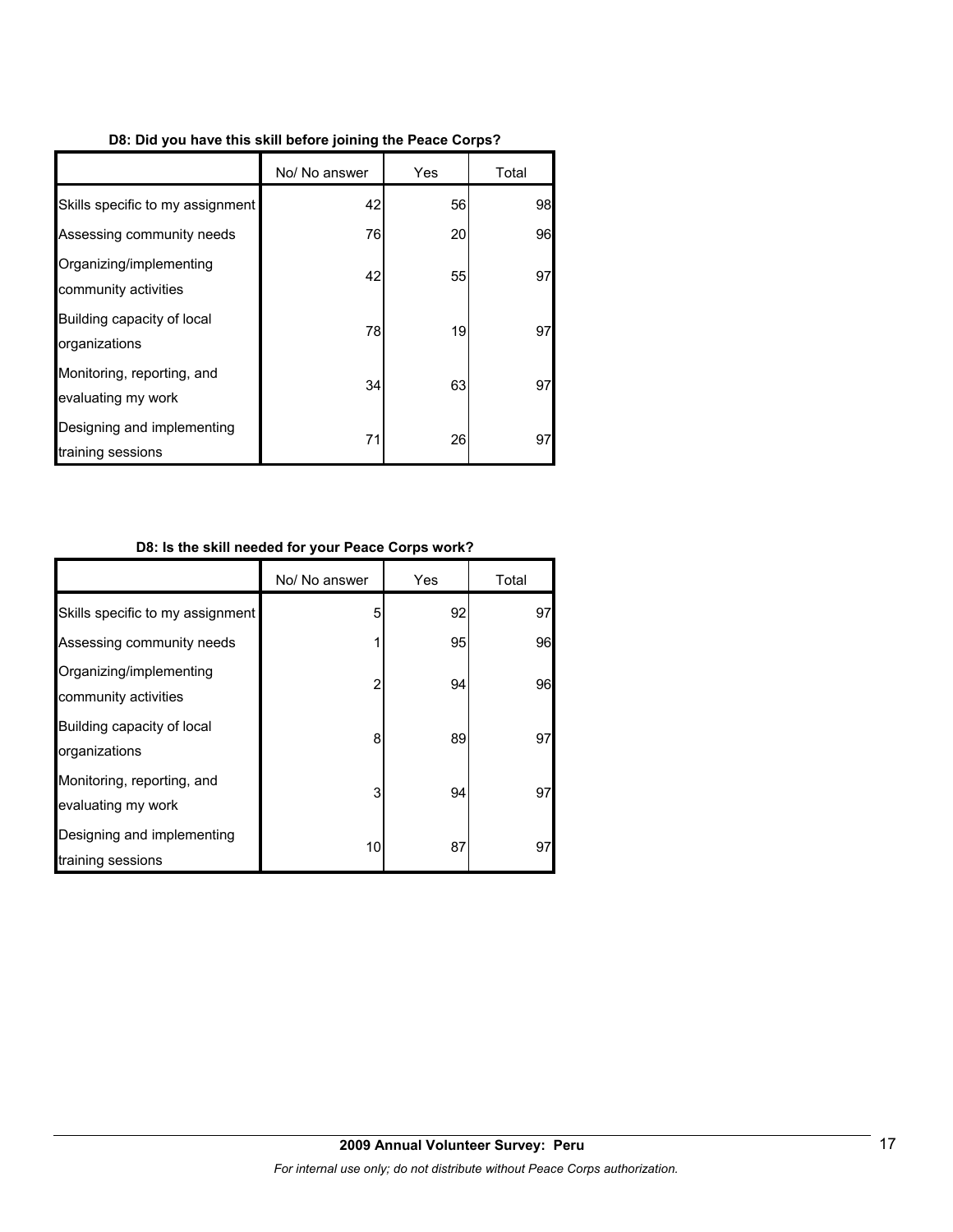# **D8: Have you had adequate Peace Corps training to acquire the skill?**

|                                                  | No/ No answer | Yes | Total |
|--------------------------------------------------|---------------|-----|-------|
| Skills specific to my assignment                 | 23            | 64  | 87    |
| Assessing community needs                        | 9             | 86  | 95    |
| Organizing/implementing<br>community activities  | 13            | 80  | 93    |
| Building capacity of local<br>organizations      | 31            | 59  | 90    |
| Monitoring, reporting, and<br>evaluating my work | 14            | 76  | 90    |
| Designing and implementing<br>training sessions  | 21            | 71  | 92    |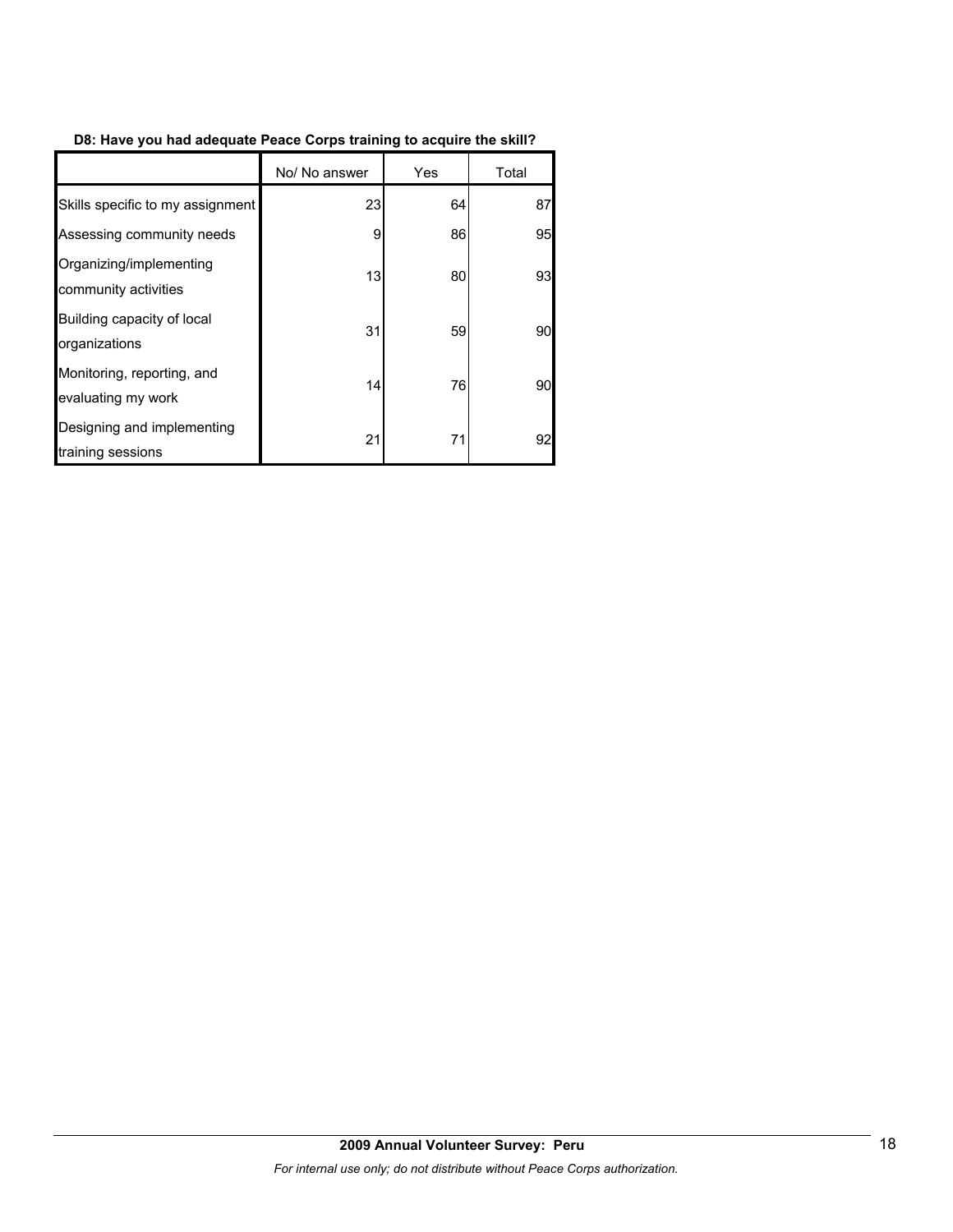# **E. Volunteer Assignment Goals and Impact**

*This section reports Volunteers' self-assessments of their impact on the individuals and organizations in the communities in which they serve. At the end of this section, Volunteers' third goal activities, participation in Coverdell World Wise School/Correspondence Match (CWWS/CM) and use of Peace Corps resources to support their work are reported in questions.* 

|                                                                                                       | Not at all 1 | $\overline{2}$ | 3   | 4   | <b>Exceptionally 5</b> | <b>NA</b> | Total |
|-------------------------------------------------------------------------------------------------------|--------------|----------------|-----|-----|------------------------|-----------|-------|
| Meets the objectives of the<br>project plan                                                           |              | 2%             | 27% | 47% | 24%                    |           | 98    |
| Builds local capacity for<br>sustainability                                                           | 2%           | 10%            | 40% | 34% | 14%                    |           | 98    |
| Involves local people in<br>planning and implementing<br>activities                                   |              | 8%             | 23% | 42% | 27%                    |           | 98    |
| Complements other local<br>development activities                                                     | 4%           | 7%             | 31% | 38% | 20%                    |           | 98    |
| Transfers skills to host country<br>individuals and organizations                                     | 1%           | 5%             | 25% | 53% | 16%                    |           | 97    |
| Mobilizes host country<br>nationals (HCNs) to volunteer                                               | 10%          | 32%            | 27% | 16% | 11%                    | 4%        | 98    |
| Helps promote a better<br>understanding of Americans<br>on the part of the peoples<br>served (goal 2) |              | 4%             | 15% | 41% | 39%                    | 1%        | 98    |
| Helps promote a better<br>understanding of other<br>peoples on the part of<br>Americans (goal 3)      | 2%           | 5%             | 18% | 31% | 41%                    | 3%        | 98    |

## **E1: To what extent does your Volunteer work assignment address the following?**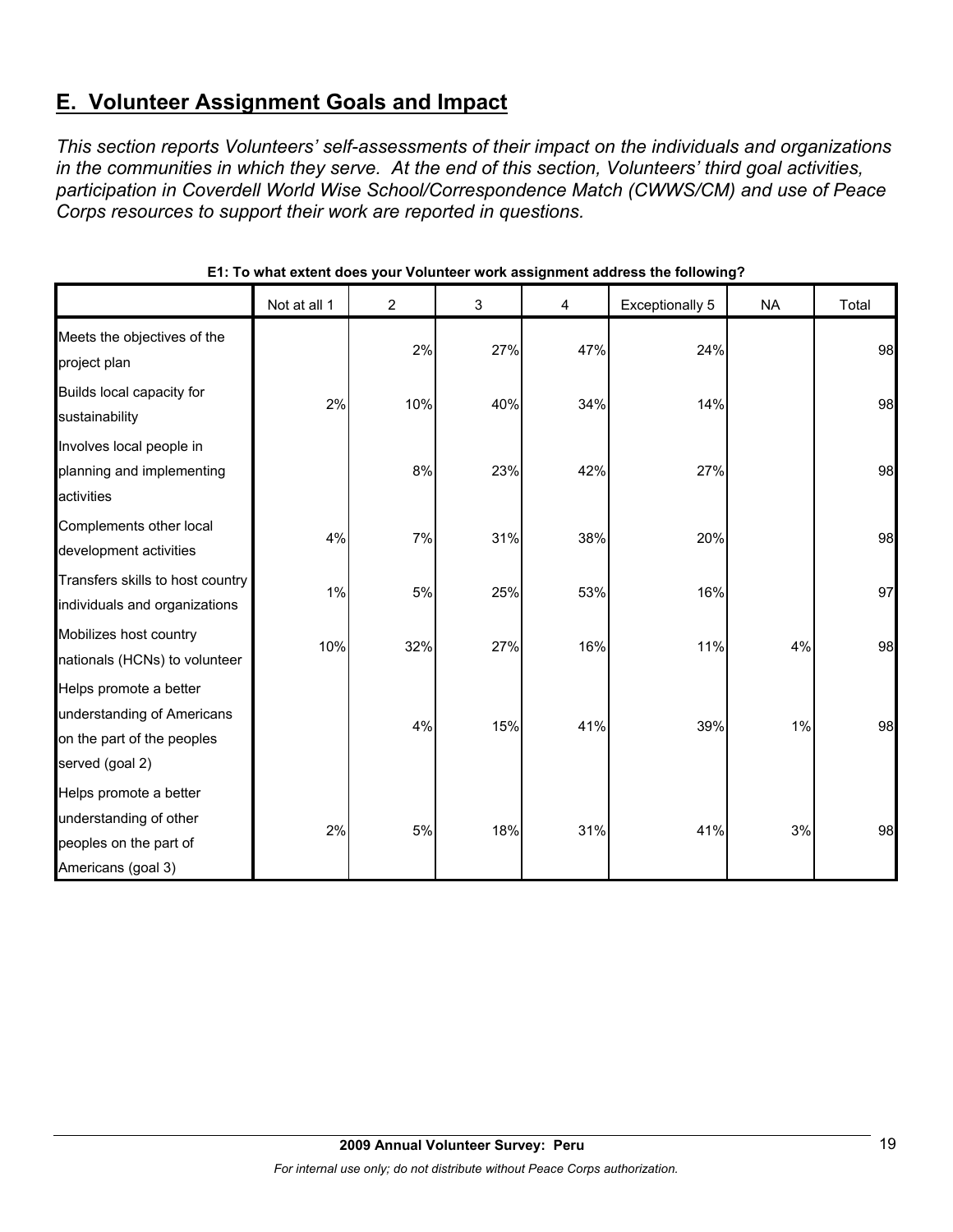|                                          | Not at all 1 | ົ   | ມ   | 4   | Exceptionally 5 | NA. | Total |
|------------------------------------------|--------------|-----|-----|-----|-----------------|-----|-------|
| Need the assistance that you<br>provided |              | 10% | 27% | 32% | 32%             |     | 41    |
| Want the assistance that you<br>provided | 2%           | 17% | 29% | 29% | 22%             |     | 41    |

**E2: To what extent does your host community--?**

### **E3: How much impact does your assignment have on the capacities of your host counterparts/community partners?**

|                                                                  | None 1 | $\overline{2}$ | 3   | 4   | Exceptional 5 | NA  | Total |
|------------------------------------------------------------------|--------|----------------|-----|-----|---------------|-----|-------|
| Ability to access information<br>(e.g., library, Internet, etc.) | 15%    | 27%            | 23% | 20% | 7%            | 7%  | 98    |
| Leadership skills                                                | 2%     | 12%            | 33% | 43% | 7%            | 3%  | 98    |
| Planning and management                                          | 2%     | 9%             | 29% | 42% | 15%           | 3%  | 98    |
| Problem solving/critical thinking                                | 3%     | 12%            | 41% | 35% | 6%            | 3%  | 98    |
| Self-esteem                                                      | 6%     | 22%            | 22% | 31% | 11%           | 7%  | 98    |
| <b>Technical skills</b>                                          | 8%     | 12%            | 29% | 38% | 9%            | 4%  | 98    |
| Use of local resources                                           | 4%     | 16%            | 32% | 29% | 15%           | 4%  | 98    |
| Use of external resources (e.g.,<br>grants, international NGOs)  | 17%    | 18%            | 29% | 22% | 8%            | 5%  | 98    |
| Better understanding of<br>Americans                             | 3%     | 5%             | 17% | 39% | 32%           | 4%  | 98    |
| Other: Please specify below                                      |        |                |     | 3%  | 3%            | 94% | 31    |

#### **E3: How much impact does your assignment have on the capacities**

**of your host counterparts/community partners? Other (specify)**

|          |       | Column N %                                     | Count | Row N % |  |
|----------|-------|------------------------------------------------|-------|---------|--|
| E3 OTHER |       | Open-ended results. Not responsive to request. |       |         |  |
|          |       |                                                |       |         |  |
|          | Total |                                                | 98    | 100%    |  |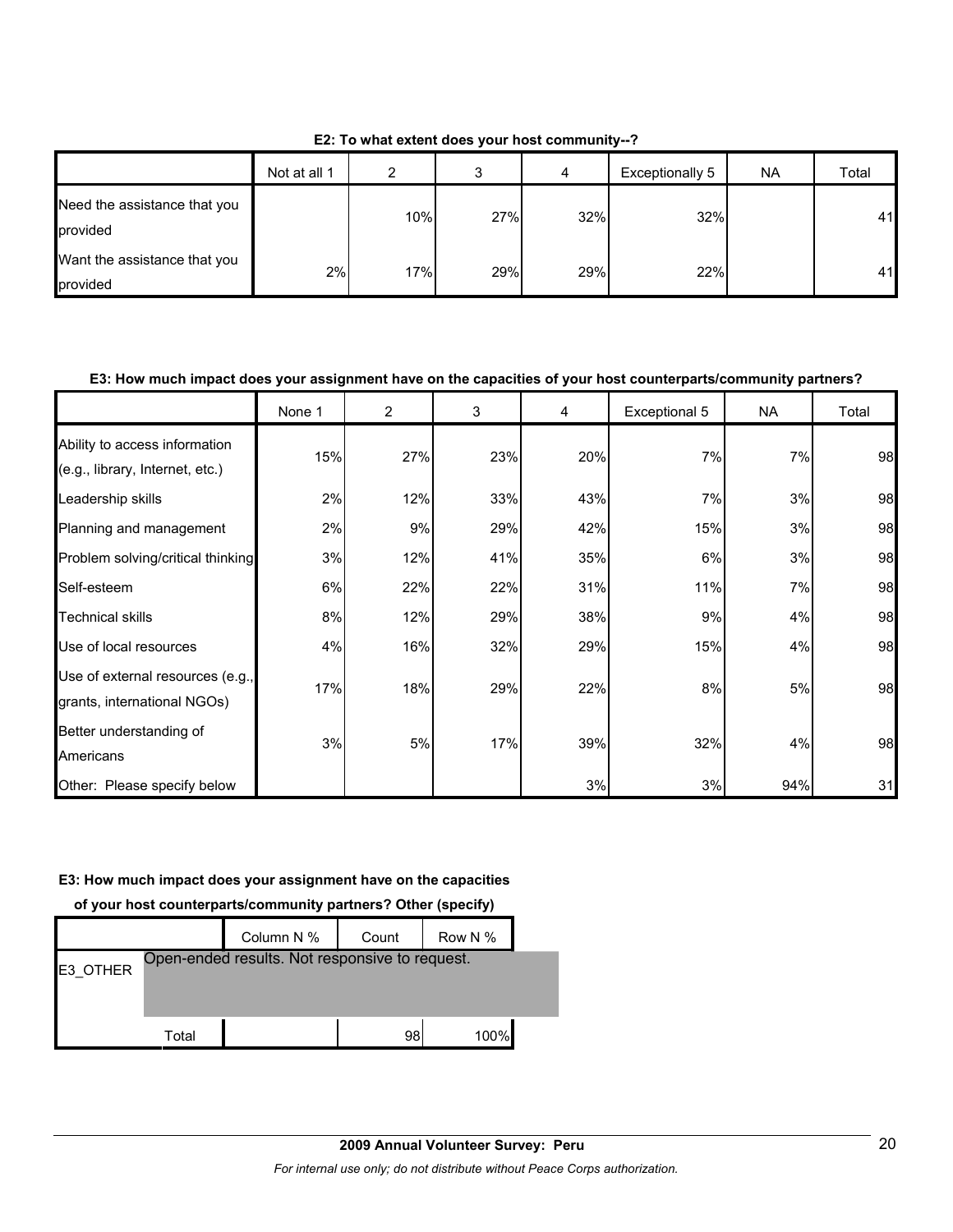|                                                                  | None 1 | $\overline{2}$ | 3   | 4   | Exceptional 5 | <b>NA</b> | Total |
|------------------------------------------------------------------|--------|----------------|-----|-----|---------------|-----------|-------|
| Ability to access information<br>(e.g., library, Internet, etc.) | 10%    | 17%            | 33% | 23% | 11%           | 5%        | 98    |
| Leadership skills                                                | 1%     | 4%             | 44% | 39% | 12%           |           | 98    |
| Planning and management                                          | 1%     | 21%            | 34% | 38% | 6%            |           | 98    |
| Problem solving/critical thinking                                | 3%     | 21%            | 31% | 40% | 5%            |           | 98    |
| Self-esteem                                                      | 1%     | 8%             | 26% | 45% | 19%           | 1%        | 96    |
| <b>Technical skills</b>                                          | 3%     | 19%            | 37% | 36% | 5%            |           | 97    |
| Use of local resources                                           | 4%     | 15%            | 40% | 28% | 13%           |           | 98    |
| Use of external resources (e.g.,<br>grants, international NGOs)  | 21%    | 31%            | 28% | 11% | 6%            | 3%        | 98    |
| Better understanding of<br>Americans                             | 2%     | 1%             | 12% | 39% | 45%           | 1%        | 98    |
| Other: Please specify below                                      |        |                |     | 11% | 14%           | 74%       | 35    |

**E4: How much impact does your assignment have on the capacities of your host individuals with whom you work?**

## **E4: How much impact does your assignment have on the capacities**

**of your host individuals with whom you work? Other (specify)**

|          | Column N % | Count | Row N % |
|----------|------------|-------|---------|
| E4 OTHER | 100%       | 98    |         |
| Total    |            | 98    | 100%    |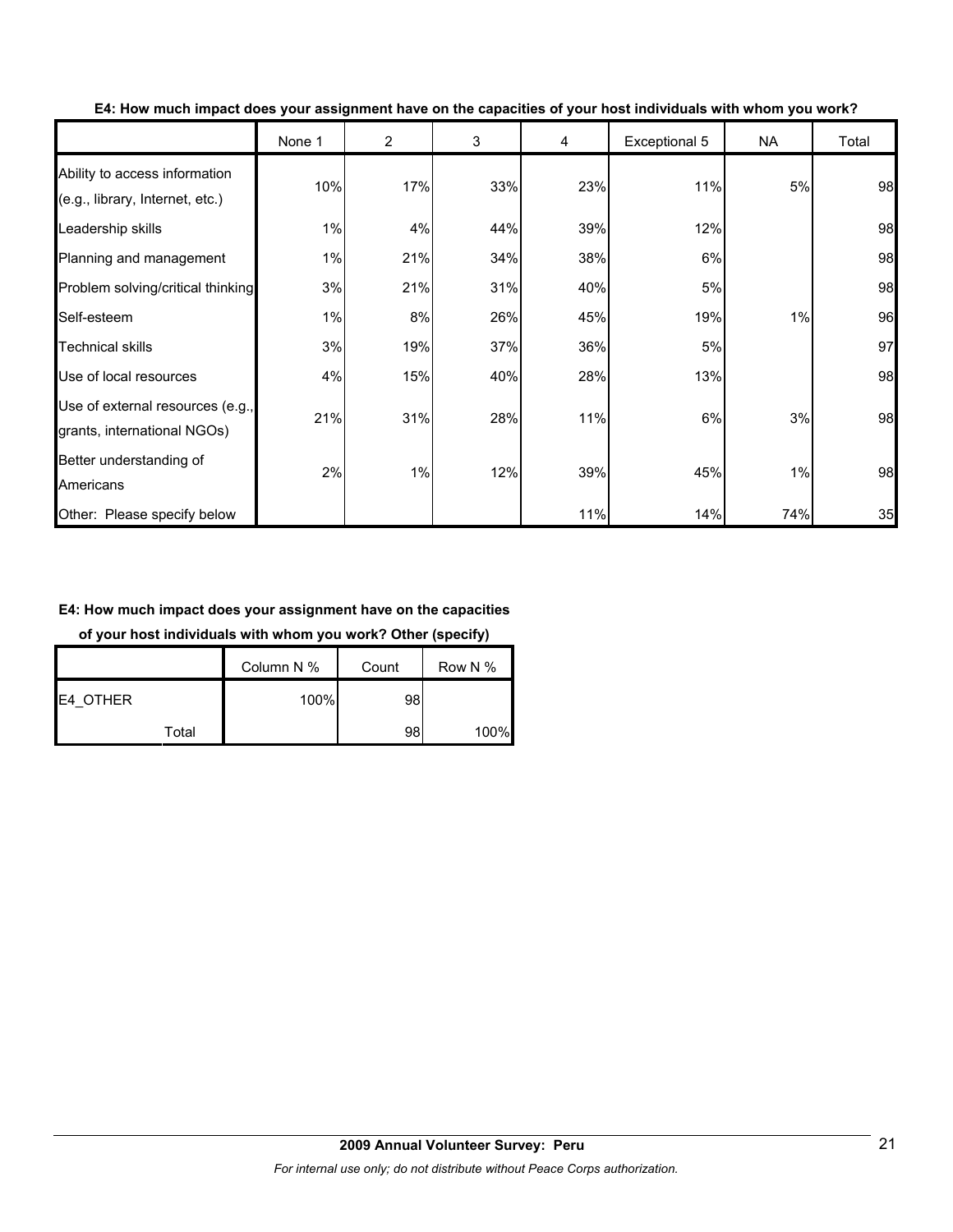|                                                              | None 1 | $\overline{2}$ | 3   | 4   | Exceptional 5 | <b>NA</b> | Total |
|--------------------------------------------------------------|--------|----------------|-----|-----|---------------|-----------|-------|
| Identifying and prioritizing<br>organizational needs         | 6%     | 14%            | 39% | 32% | 5%            | 3%        | 97    |
| Leadership                                                   | 6%     | 14%            | 37% | 31% | 8%            | 3%        | 97    |
| Management                                                   | 7%     | 16%            | 37% | 27% | 7%            | 5%        | 97    |
| Monitoring and evaluation                                    | 10%    | 18%            | 36% | 27% | 5%            | 3%        | 96    |
| Planning and implementing<br>organizational activities       | 3%     | 7%             | 29% | 45% | 12%           | 3%        | 97    |
| Teamwork/participatory<br>decision-making                    | 3%     | 7%             | 34% | 38% | 16%           | 2%        | 96    |
| Use of local resources                                       | 9%     | 15%            | 30% | 32% | 10%           | 3%        | 97    |
| Ability to mobilize, manage,<br>and sustain local volunteers | 11%    | 30%            | 27% | 21% | 7%            | 4%        | 97    |
| Other: Please specify below                                  |        |                |     | 4%  | 4%            | 93%       | 28    |

**E5: To what extent does your assignment enhance the capacities of organizations with whom you work?**

## **E5: To what extent does your assignment enhance the capacities of**

**organizations with whom you work? Other (specify)**

|          |       | Column N % | Count | Row N % |
|----------|-------|------------|-------|---------|
| E5 OTHER |       | 100%       | 98    |         |
|          | Total |            | 98    | 100%    |

## **E6: How effective have you been in transferring knowledge and skills to help the following personsor groups build their**

**capacities?**

|                                       | Not at all 1 | 2   | 3   | 4   | Exceptionally 5 | <b>NA</b> | Total |
|---------------------------------------|--------------|-----|-----|-----|-----------------|-----------|-------|
| Your counterpart/community<br>partner | 7%           | 11% | 28% | 33% | 17%             | 4%        | 98    |
| Another institution/organization      | 4%           | 10% | 44% | 27% | 11%             | 4%        | 98    |
| Members of your host<br>community     | 2%           | 9%  | 28% | 50% | 11%             |           | 98    |
| Other: Please specify below           |              |     |     | 3%  | 10%             | 86%       | 29    |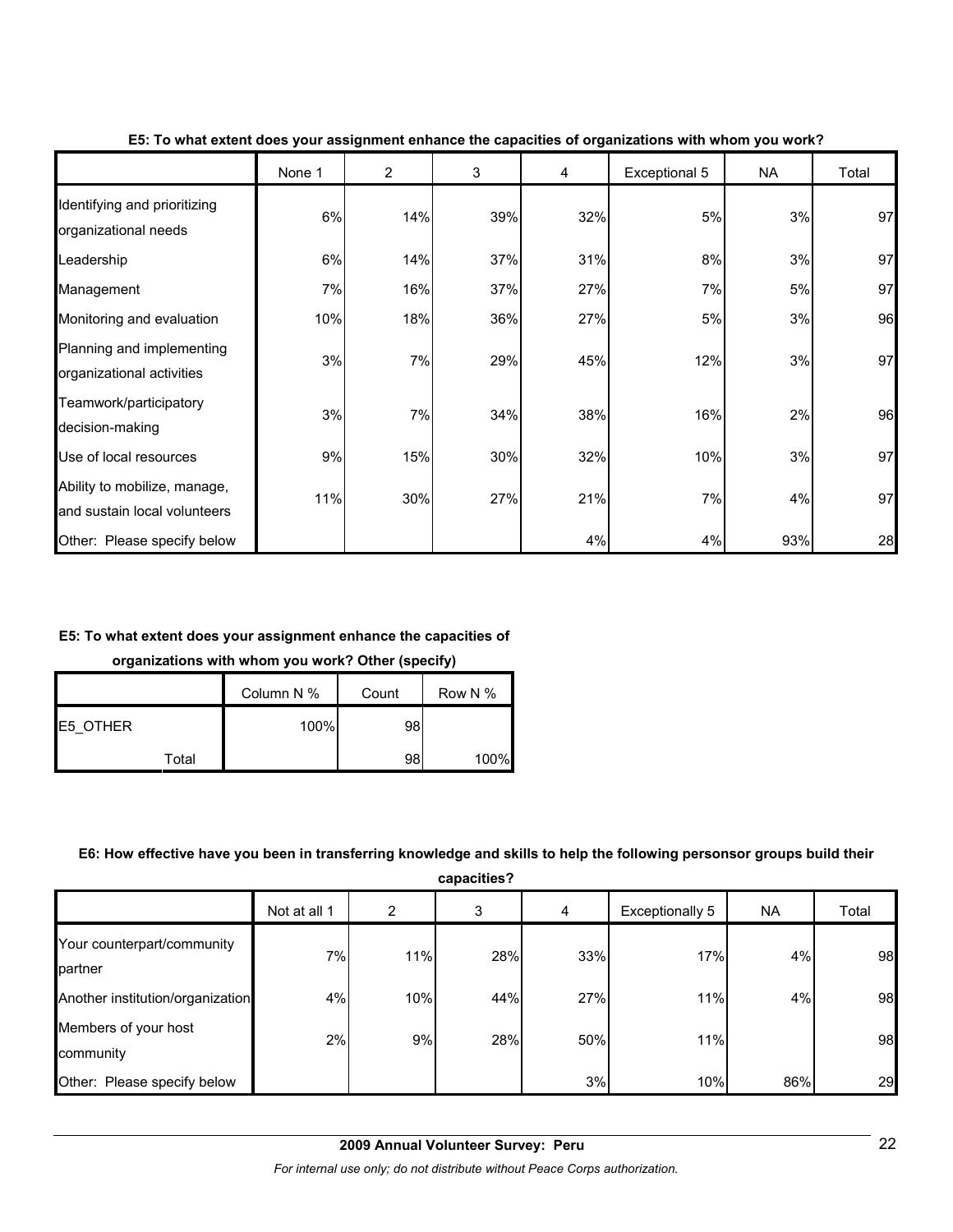|         | Not at all | Minimally | Moderately | Considerabl∨ | Exceptionally | Too early to tell | Total |
|---------|------------|-----------|------------|--------------|---------------|-------------------|-------|
| F7<br>┕ | 0%l        | $1\%$     | 20%        | 47%          | 24%           | 7% <sub>1</sub>   | 98    |

#### **E7: To what extent have HC individuals gained a better understanding of Americans? Includes "Too early to tell."**

## **E7: To what extent have HC individuals gained a better understanding of Americans? Excludes**

**"Too early to tell."**

|     | Not at all | Minimally | Moderately | Considerably | Exceptionally | $\tau$ otal |
|-----|------------|-----------|------------|--------------|---------------|-------------|
| IE7 |            | 1%        | 22%        | 51%          | 26%           | ۵1          |

#### **E9. In which of the following third goal activities have you participated during your PC service?**

|               |                                                              | PCV Responses | % Doing This | <b>Total PCVs</b><br>Responding |
|---------------|--------------------------------------------------------------|---------------|--------------|---------------------------------|
| \$E9Goal3Acts | Electronic updates                                           | 85            | 89%          |                                 |
|               | Hosting American visitors                                    | 76            | 79%          |                                 |
|               | Personal website or blog                                     | 59            | 61%          |                                 |
|               | Enrollment in the CWWS/CMS<br>program                        | 37            | 39%          |                                 |
|               | Hard copy/paper update                                       | 28            | 29%          |                                 |
|               | Podcasted/created a slide show<br>or video posted online     | 13            | 14%          |                                 |
|               | While on home leave, spoke at<br>a school or community group | 13            | 14%          |                                 |
|               | Pen pal program/letter<br>exchange                           | 9             | 9%           |                                 |
|               | Peace Corps Week activities                                  | 2             | 2%           |                                 |
|               | Other please specify                                         | 2             | 2%           |                                 |
|               | Total                                                        |               |              | 96                              |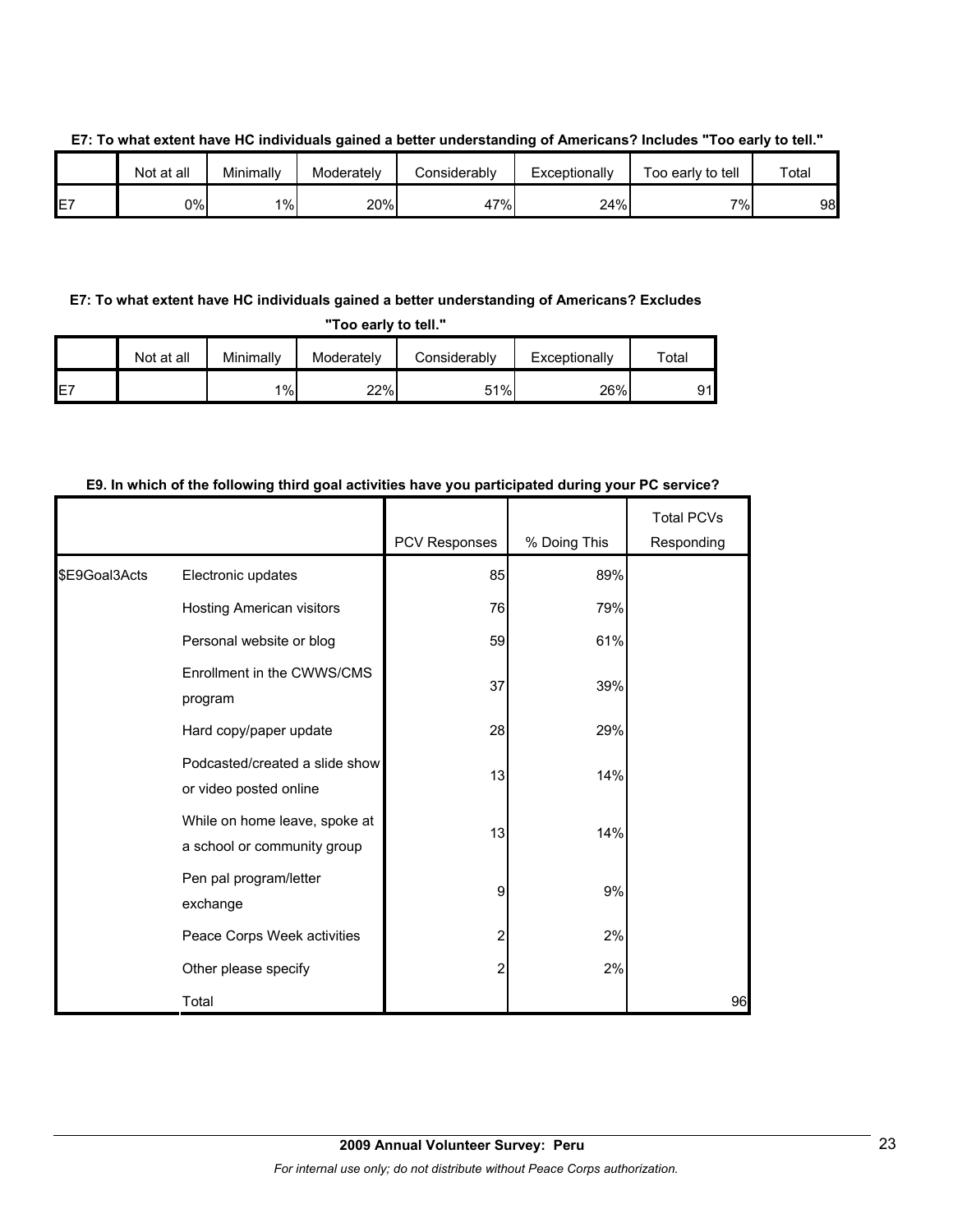#### **E9: When asked about third goal activities, Volunteer answered "No**

#### **involvement in third goal activities."**

|                                                                                                                                                                                                                                                                                       | Have done third<br>goal activities | No third goal<br>activities | Total |
|---------------------------------------------------------------------------------------------------------------------------------------------------------------------------------------------------------------------------------------------------------------------------------------|------------------------------------|-----------------------------|-------|
| Peace Corps' third goal is to<br>"help promote a better<br>understanding of other peoples<br>on the part of Americans." In<br>which of the following third goal<br>activities, including your contact<br>with family and friends, have<br>you participated during your<br>Peace Corps | 99%                                | $1\%$                       | 98    |

#### **E10: Would you recommend participation in the CWWS CMS to other Volunteers?**

|                 |                          | I have participated in | I have participated in |       |
|-----------------|--------------------------|------------------------|------------------------|-------|
|                 | have not participated in | CWWS/CM & would        | CWWS/CM and would      |       |
|                 | CWWS/CM.                 | recommend it           | NOT recommend it       | Total |
| E <sub>10</sub> | 59%                      | 37%                    | 4%                     | 95    |

#### **E11: To what extent have Americans gained a better understanding of HCNs? Includes "Too early to tell."**

|     | Not at all | Minimally | Moderately | Considerablv | Exceptionally | Too early to tell | Total |
|-----|------------|-----------|------------|--------------|---------------|-------------------|-------|
| E11 | 2%         | $7\%$     | 24%        | 40%          | 18%l          | 9%                | 97    |

#### **E11: To what extent have Americans gained a better understanding of HCNs? Excludes "Too early**

|                 | Not at all | Minimallv | Moderately | Considerably | Exceptionally | $\tau$ otal |
|-----------------|------------|-----------|------------|--------------|---------------|-------------|
| E1 <sup>4</sup> | 2%         | 8%        | 26%        | 44%          | 19%           | 881         |

## **E12: Which of the following resources have been useful to you in your third goal activities?**

| ETZ: WHICH OF the following resources have been useful to you in your third goal activities? |     |  |  |  |  |  |
|----------------------------------------------------------------------------------------------|-----|--|--|--|--|--|
|                                                                                              | res |  |  |  |  |  |
|                                                                                              |     |  |  |  |  |  |

*For internal use only; do not distribute without Peace Corps authorization.*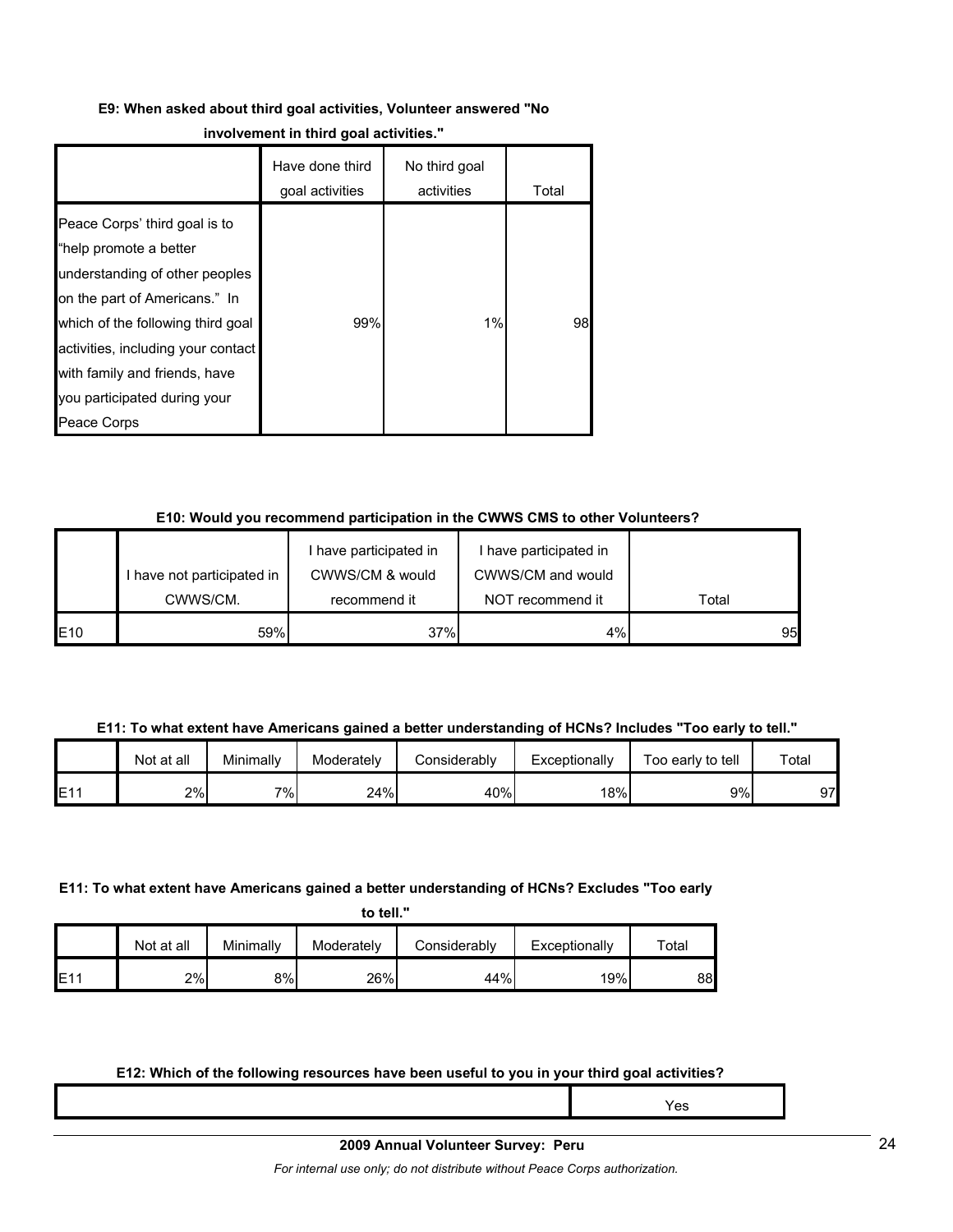| Coverdell World Wise Schools staff (Useful)                                    | 24 |
|--------------------------------------------------------------------------------|----|
| Contact with other Peace Corps staff in Washington, D.C. (Useful)              | 15 |
| Information at staging (Useful)                                                | 49 |
| Information from your post sent to you before departure (Useful)               | 51 |
| Internet (Useful)                                                              | 79 |
| Invitation kits (Useful)                                                       | 53 |
| Material in staging packet (Useful)                                            | 44 |
| Peace Corps staff at post (e.g., World Wise School contact) (Useful)           | 22 |
| Recruiting (Useful)                                                            | 27 |
| Resources available from Coverdell World Wise Schools (Useful)                 | 13 |
| Resources available on Peace Corps website (e.g., third goal section) (Useful) | 28 |
| Training on third goal (Useful)                                                | 27 |

|                                                                                             | Yes            |
|---------------------------------------------------------------------------------------------|----------------|
| Coverdell World Wise Schools staff (Would be helpful)                                       | 23             |
| Contact with other Peace Corps staff in Washington, D.C. (Would be helpful)                 | 27             |
| Information at staging (Would be helpful)                                                   | 12             |
| Information from your post sent to you before departure (Would be helpful)                  | 15             |
| Internet (Would be helpful)                                                                 | 12             |
| Invitation kits (Would be helpful)                                                          | 5              |
| Material in staging packet (Would be helpful)                                               | $\overline{7}$ |
| Peace Corps staff at post (e.g., World Wise School contact) (Would be helpful)              | 11             |
| Recruiting (Would be helpful)                                                               | 10             |
| Resources available from Coverdell World Wise Schools (Would be helpful)                    | 14             |
| Resources available on Peace Corps website (e.g., third goal section) (Would be<br>helpful) | 16             |
| Training on third goal (Would be helpful)                                                   | 33             |
| Other: Please specify below (Would/will be helpful)                                         | 1              |

# **E12: Which of the following resources would/will be helpful to you in your third goal activities?**

# **E12: Other useful/helpful resources? Other (specify)**

| N %<br>∠olumn | Count | $\overline{\phantom{0}}$<br>$\cdot$ N %<br>Row |
|---------------|-------|------------------------------------------------|
|               |       |                                                |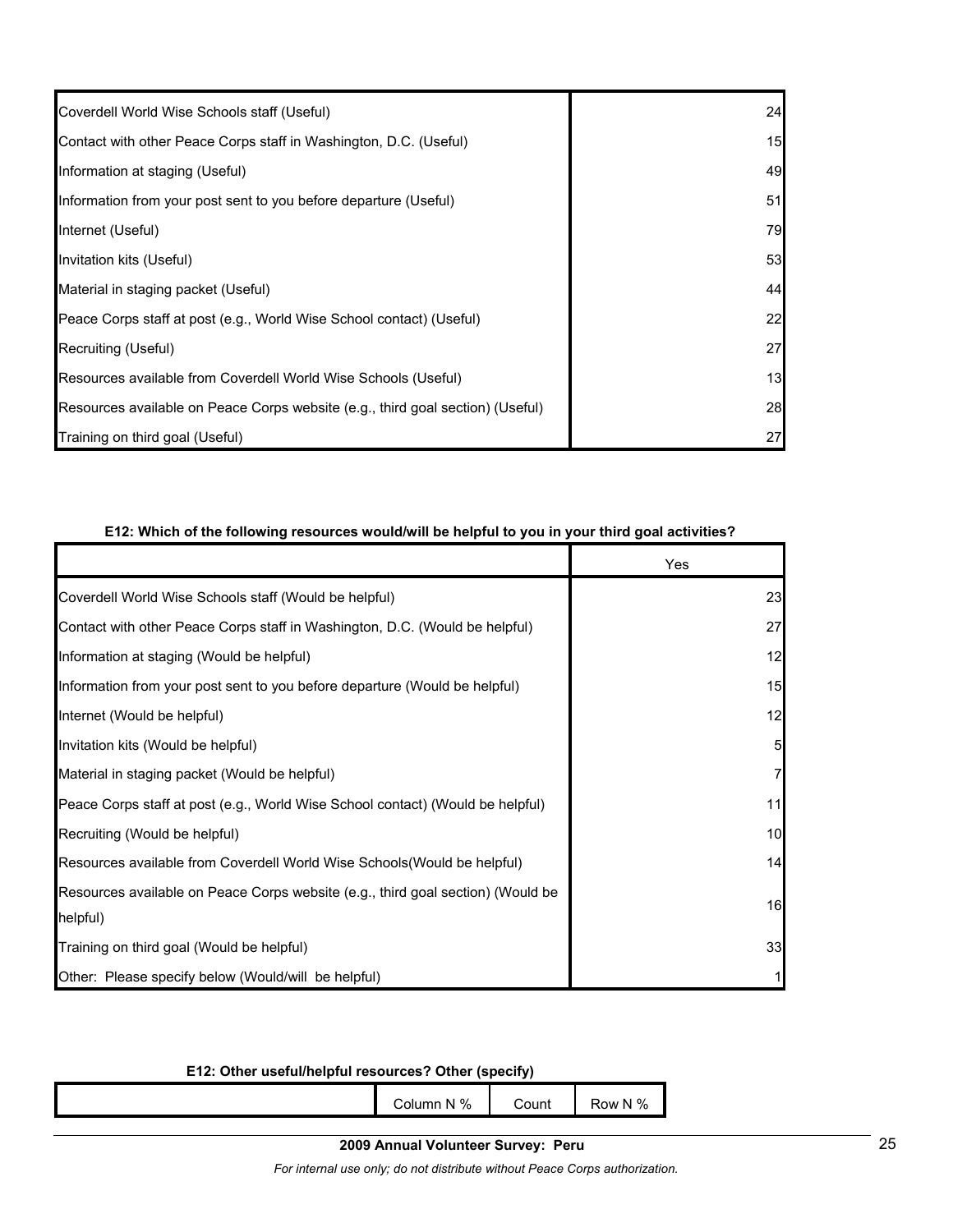| E12_OTHER | Open-ended results. Not responsive to request. |    |      |  |
|-----------|------------------------------------------------|----|------|--|
|           | Total                                          | 98 | 100% |  |

# **E13: Do you know about the Peace Corps Partnership Program (PCPP)?**

|     | No  | Yes, but I haven't used it. | Yes. I<br>I have used it. | Total |
|-----|-----|-----------------------------|---------------------------|-------|
| E13 | 49% | 49%                         | 2%                        | 96    |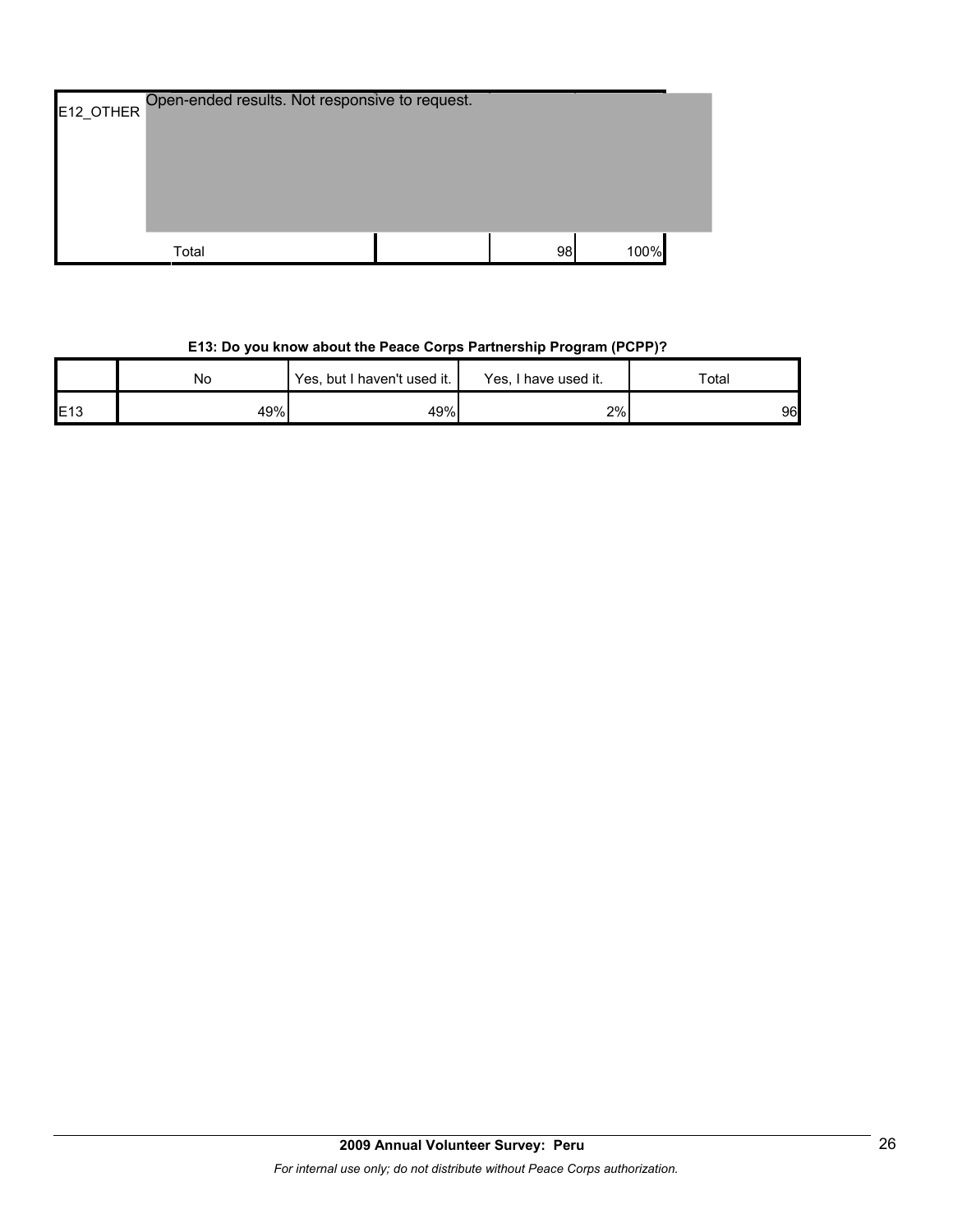# **F. Peace Corps Support**

*This section reports Volunteers' assessments of in-country Peace Corps.* 

|                 | Not at all | Poorly | Adequately | Well | Very well | Total |
|-----------------|------------|--------|------------|------|-----------|-------|
| IF <sub>1</sub> |            | 43%    | 14%        | 29%  | 14%       |       |





F1: When you arrived at your community, how prepared for your arrival were the host people with whom you work?

| F2: How satisfied are you with the health care you received from your PCMO(s)? |  |
|--------------------------------------------------------------------------------|--|
|--------------------------------------------------------------------------------|--|

|         | Not at all | Minimally | Adequately | Considerablv | Exceptionally | Not Used | Total |
|---------|------------|-----------|------------|--------------|---------------|----------|-------|
| F2<br>L |            | $1\%$     | 7%         | 19%          | 73%           |          | 96    |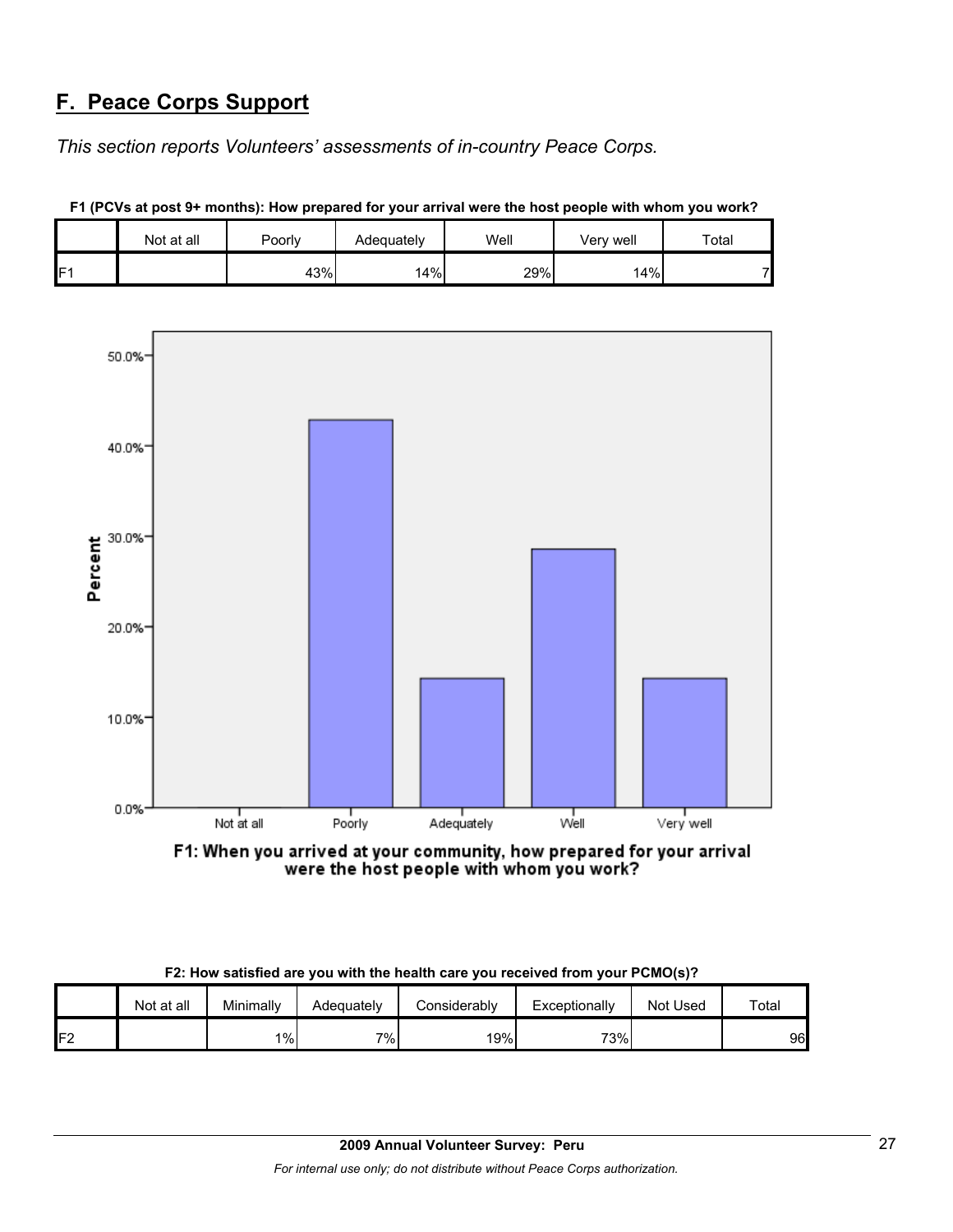|                             | Not at all 1 | 2   | 3   | 4   | Completely 5 | NA | Total |
|-----------------------------|--------------|-----|-----|-----|--------------|----|-------|
| Administrative/logistical   | 2%           | 15% | 29% | 34% | 20%          |    | 98    |
| Cross-cultural              |              | 9%  | 29% | 37% | 23%          | 2% | 98    |
| Emotional                   | 1%           | 16% | 27% | 26% | 26%          | 5% | 98    |
| Feedback on my work reports | 10%          | 14% | 27% | 23% | 26%          |    | 98    |
| Job assignment              | 1%           | 7%  | 22% | 39% | 31%          |    | 98    |
| Language learning           | $1\%$        | 6%  | 18% | 39% | 36%          |    | 98    |
| Medical                     |              | 2%  | 5%  | 20% | 72%          |    | 98    |
| Safety and security         |              | 6%  | 14% | 34% | 46%          |    | 98    |
| Site selection/preparation  | 5%           | 14% | 20% | 34% | 27%          |    | 98    |
| <b>Technical skills</b>     | 6%           | 15% | 36% | 31% | 12%          |    | 98    |

**F3: How satisfied are you with the following support provided by in-country PC staff?**

#### **F4: How satisfied are you with the PC time and resources allocated to mental health/adjustment**

| issues?        |                      |     |     |     |                           |       |  |
|----------------|----------------------|-----|-----|-----|---------------------------|-------|--|
|                | Not at all satisfied |     |     |     | Completely<br>satisfied 5 | Total |  |
| F <sub>4</sub> | 1%                   | 16% | 29% | 34% | 20%                       | 97    |  |

**F5: What level of PC support have you received to help cope with stress from issues such as HIV/AIDS, food insecurity, etc. in your community? (Including PCVs w/no need for support)**

|     |            |    |                                    | Considerable | Exceptional | NA/I have no     |       |
|-----|------------|----|------------------------------------|--------------|-------------|------------------|-------|
|     | No support |    | Minimal support   Adequate support | support      | support     | need for support | Total |
| IF5 | 2%         | 9% | 23%                                | 13%          | 6%          | 46%              | 97    |

# **F5: What level of PC support have you received to help cope with stress from issues such as HIV/AIDS, food insecurity, etc. in your community? (Excluding PCVs w/no need for support)**

|                 |            |                 |                  | Considerable | Exceptional |       |
|-----------------|------------|-----------------|------------------|--------------|-------------|-------|
|                 | No support | Minimal support | Adequate support | support      | support     | Total |
| IF <sub>5</sub> | 4%         | 17%             | 42%              | 25%          | 12%         | 52    |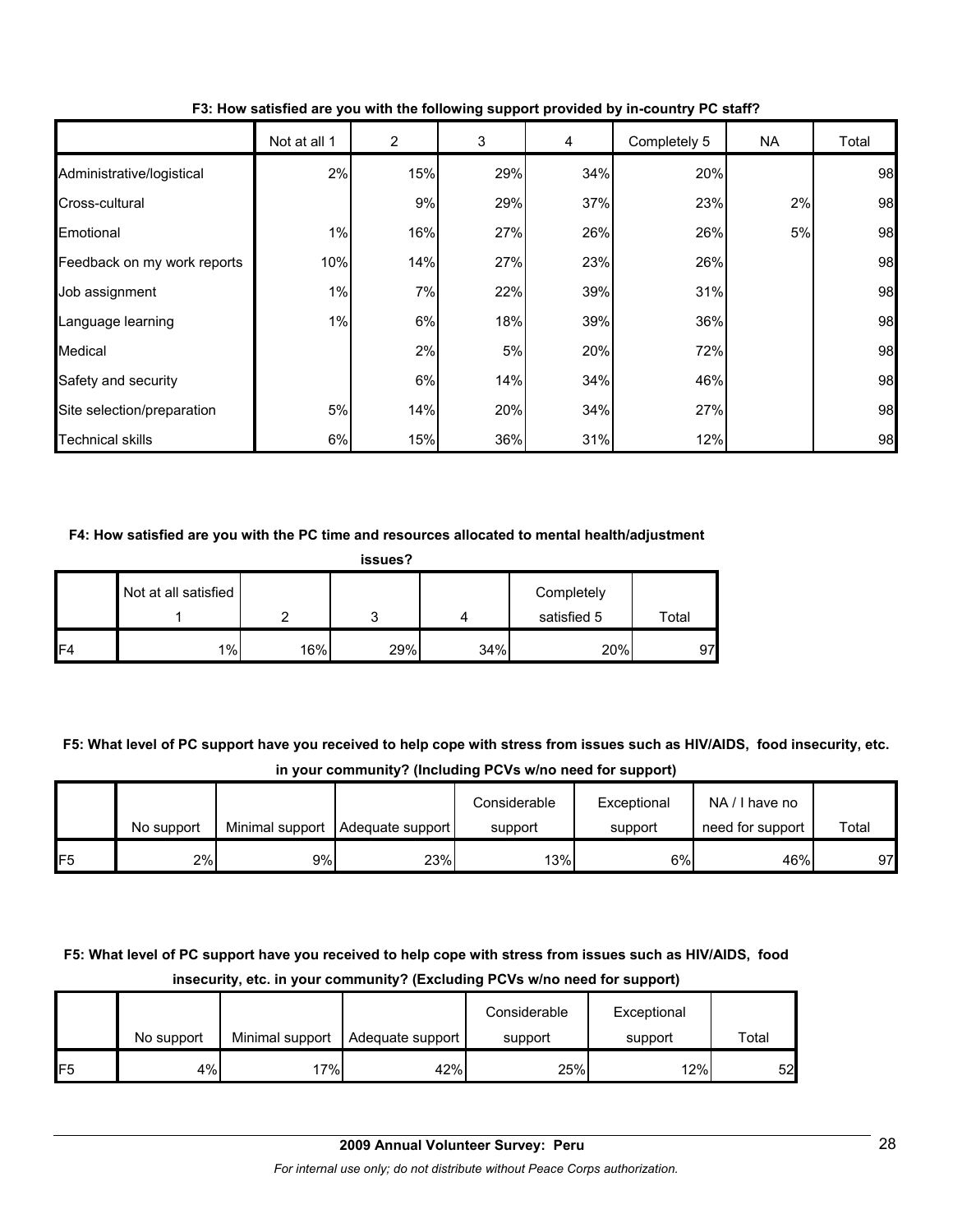## **F6: How would you rate your interaction with the Country Director in**

|                                       | Not adequate | Adequate | Total |
|---------------------------------------|--------------|----------|-------|
| Responsiveness to my issues           | 19%          | 81%      | 95    |
| Informative content                   | 12%          | 88%      | 95    |
| My comfort level discussing<br>issues | 41%          | 59%      | 95    |
| Adequacy of visits                    | 40%          | 60%      | 94    |

#### **terms of the following?**

## **F6: How would you rate your interaction with the PTO/SRPTC in terms of**

|                                       | Not adequate | Adequate | Total |  |  |
|---------------------------------------|--------------|----------|-------|--|--|
| Responsiveness to my issues           | 7%           | 93%      | 94    |  |  |
| Informative content                   | 5%           | 95%      | 94    |  |  |
| My comfort level discussing<br>issues | 5%           | 95%      | 93    |  |  |
| Adequacy of visits                    | 20%          | 80%      | 93    |  |  |

# **the following?**

# **F6: How would you rate your interaction with the APCD/Program Manager in terms of the following?**

|                                       | Not adequate | Adequate | Total |
|---------------------------------------|--------------|----------|-------|
| Responsiveness to my issues           | 15%          | 85%      | 95    |
| Informative content                   | 14%          | 86%      | 95    |
| My comfort level discussing<br>issues | 20%          | 80%      | 95    |
| Adequacy of visits                    | 17%          | 83%      | 95    |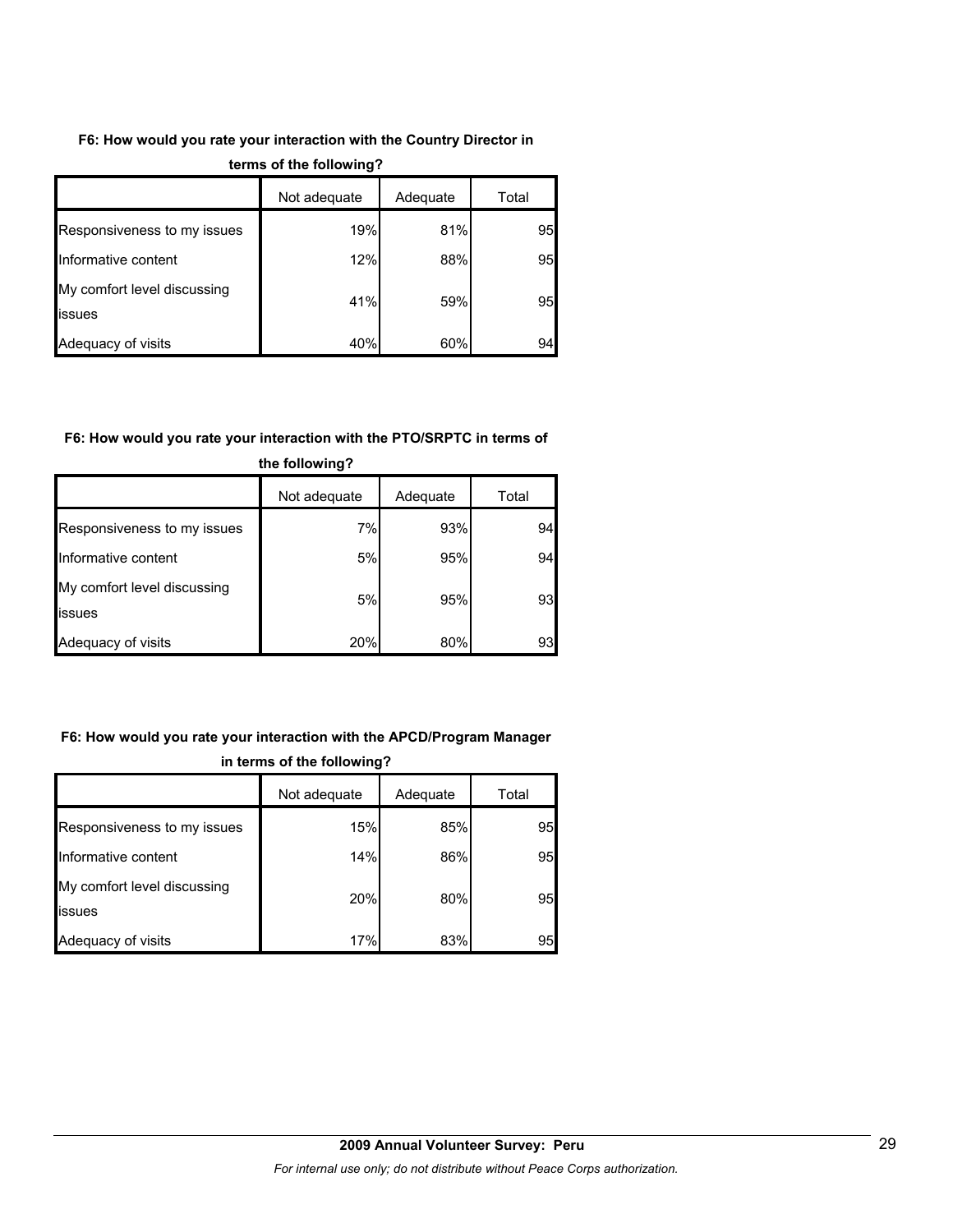## **F6: How would you rate your interaction with the PCMO in terms of the**

| following?                            |              |          |       |  |
|---------------------------------------|--------------|----------|-------|--|
|                                       | Not adequate | Adequate | Total |  |
| Responsiveness to my issues           | 1%           | 99%      | 95    |  |
| Informative content                   | $0\%$        | 100%     | 94    |  |
| My comfort level discussing<br>issues | 1%           | 99%      | 95    |  |
| Adequacy of visits                    | 6%           | 94%      | 94    |  |

# **F6: How would you rate your interaction with the Safety and Security**

|                                       | Not adequate | Adequate | Total |
|---------------------------------------|--------------|----------|-------|
| Responsiveness to my issues           | 7%           | 93%      | 961   |
| Informative content                   | 4%           | 96%      | 95    |
| My comfort level discussing<br>issues | 2%           | 98%      | 95    |
| Adequacy of visits                    | 11%          | 89%      | 93    |

## **Coordinator in terms of the following?**

# **F6: How would you rate your interaction with the Training Manager in**

|                                               | Not adequate | Adequate | Total |
|-----------------------------------------------|--------------|----------|-------|
| Responsiveness to my issues                   | 2%           | 98%      | 94    |
| Informative content                           | 2%           | 98%      | 94    |
| My comfort level discussing<br><b>lissues</b> | 2%           | 98%      | 93    |
| Adequacy of visits                            | 10%          | 90%      | 88    |

## **terms of the following?**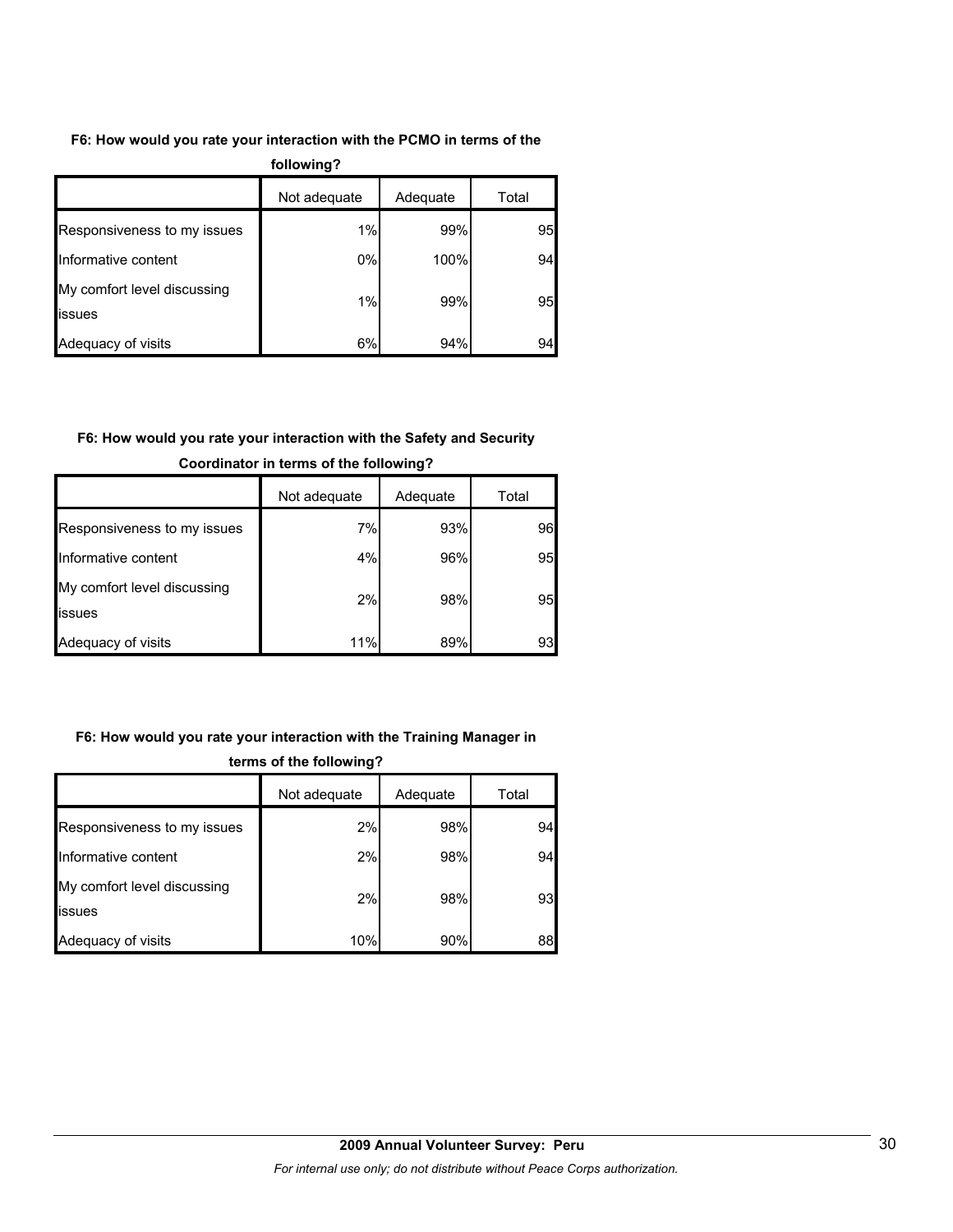## **F6: How would you rate your interaction with administrative staff in terms**

| vi ulu lvilvillig i                   |              |          |       |  |  |
|---------------------------------------|--------------|----------|-------|--|--|
|                                       | Not adequate | Adequate | Total |  |  |
| Responsiveness to my issues           | 12%          | 88%      | 96    |  |  |
| Informative content                   | 6%           | 94%      | 95    |  |  |
| My comfort level discussing<br>issues | 10%          | 90%      | 93    |  |  |
| Adequacy of visits                    | 14%          | 86%      | 92    |  |  |

#### **of the following?**

# **F6: How would you rate your interaction with other post staff (please**

|                                       | Not adequate | Adequate | Total |
|---------------------------------------|--------------|----------|-------|
| Responsiveness to my issues           | 20%          | 80%      | 5     |
| Informative content                   | 17%          | 83%      | 6     |
| My comfort level discussing<br>issues | 0%           | 100%     |       |
| Adequacy of visits                    | 29%          | 71%      |       |

#### **specify) in terms of the following?**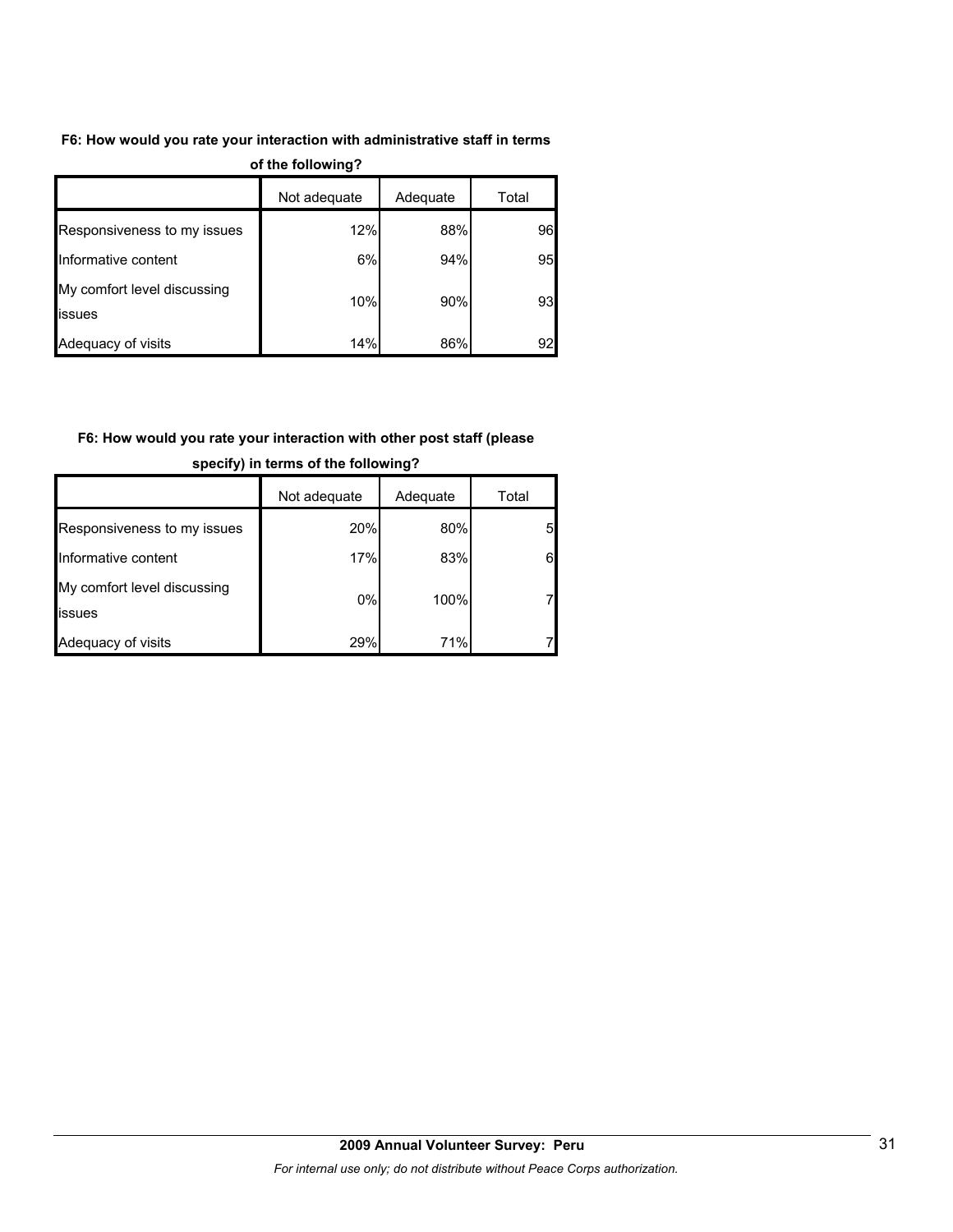|                 | Not at all | Minimally | Adequately | Considerablv | Completelv | $\tau$ otal |
|-----------------|------------|-----------|------------|--------------|------------|-------------|
| IF <sub>7</sub> | 4%         | 27%       | 36%        | 28%          | 5%         | 97          |

**F7: To what extent is your CD aware of Volunteer issues and concerns through interactions with Volunteers?**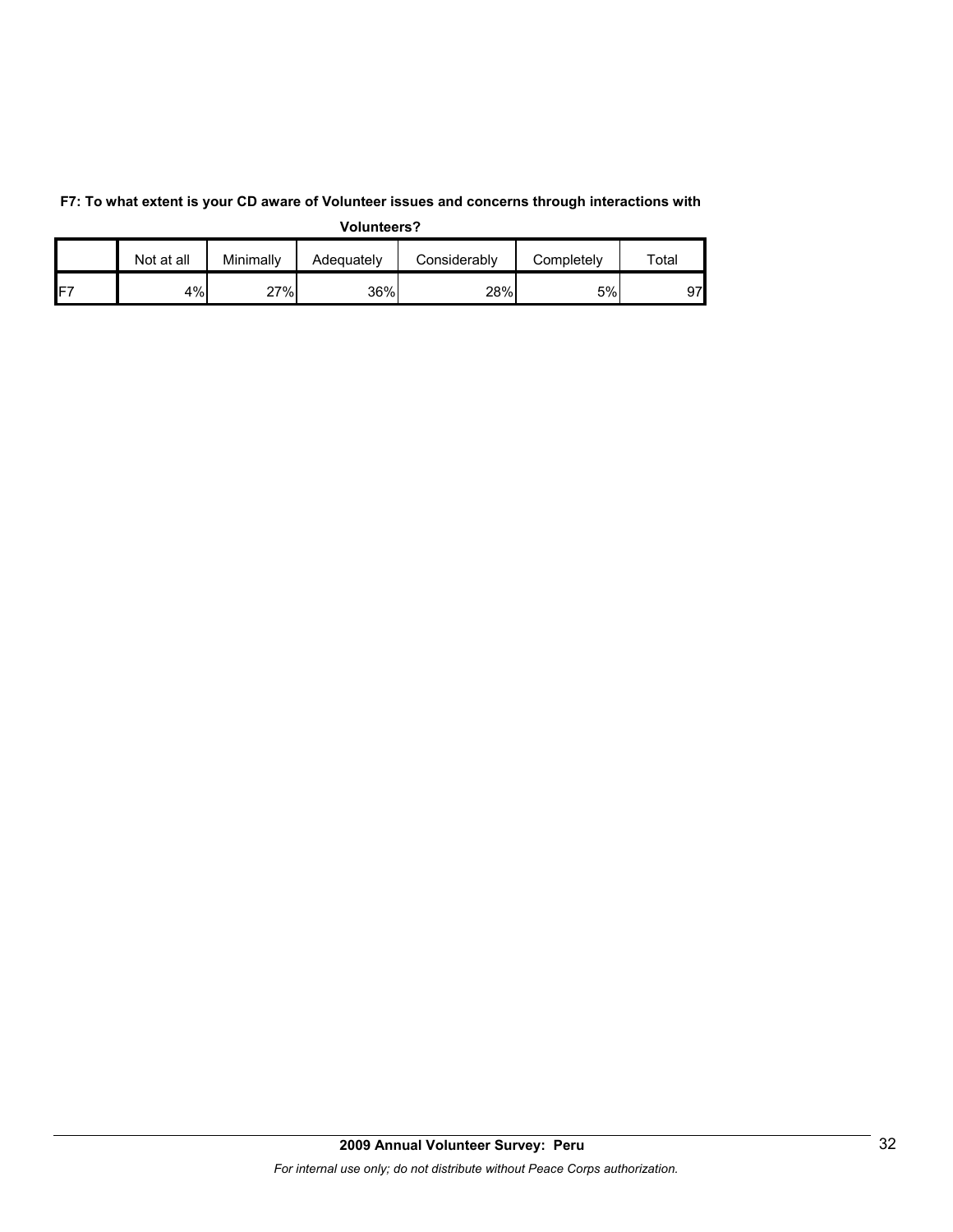| Most effective | Cellphone (voice)                     | 53%  | 51             |
|----------------|---------------------------------------|------|----------------|
|                | Email/ Internet                       | 40%  | 39             |
|                | Telephone not at residence or<br>work | 2%   | $\overline{2}$ |
|                | In-person visits                      | 2%   | $\overline{2}$ |
|                | Other. Please specify                 | 1%   | 1              |
|                | Text messaging                        | 1%   | $\mathbf{1}$   |
|                | Telephone at residence or work        | 1%   | 1              |
|                | Letters                               |      |                |
|                | CB radio                              |      |                |
|                | Total                                 | 100% | 97             |

**F8: What is the most effective way you use to communicate with PC staff?**

#### **F8: What is the second most effective way you use to communicate with PC staff?**

| Second most effective | Email/ Internet                       | 52%  | 50 |
|-----------------------|---------------------------------------|------|----|
|                       | Cellphone (voice)                     | 38%  | 37 |
|                       | In-person visits                      | 6%   | 6  |
|                       | Text messaging                        | 2%   |    |
|                       | Other. Please specify                 | 1%   |    |
|                       | Telephone not at residence or<br>work | 1%   |    |
|                       | Telephone at residence or work        |      |    |
|                       | Letters                               |      |    |
|                       | CB radio                              |      |    |
|                       | Total                                 | 100% | 97 |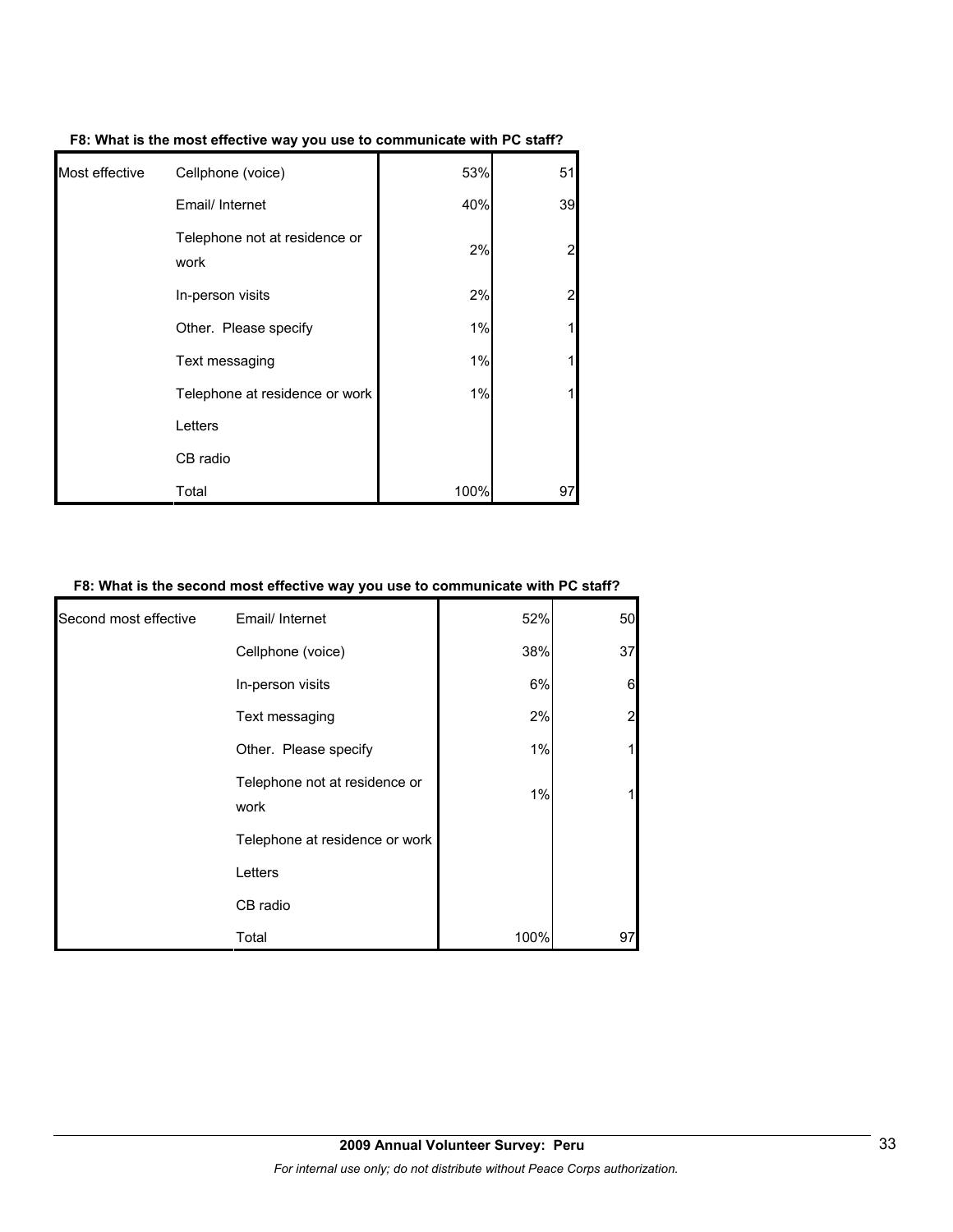| (C11_THREE) Third most | In-person visits                      | 63%  | 59             |
|------------------------|---------------------------------------|------|----------------|
| leffective             | Telephone at residence or work        | 14%  | 13             |
|                        | Email/ Internet                       | 7%   |                |
|                        | Text messaging                        | 4%   |                |
|                        | Cellphone (voice)                     | 4%   |                |
|                        | Other. Please specify                 | 3%   | 3              |
|                        | Telephone not at residence or<br>work | 2%   | $\overline{2}$ |
|                        | Letters                               | 2%   |                |
|                        | CB radio                              |      |                |
|                        | Total                                 | 100% | 94             |

# **F8: What is the third most effective way you use to communicate with PC staff?**

# **F9: How do you rate the effectiveness of your communication resources for contacting in-country PC staff?**

|                 | Very poor | Poor | Adequate | Good | Excellent | $\tau$ otai |
|-----------------|-----------|------|----------|------|-----------|-------------|
| IF <sub>9</sub> | 3%        | 8%   | 19%      | 30%  | 40%       | 97          |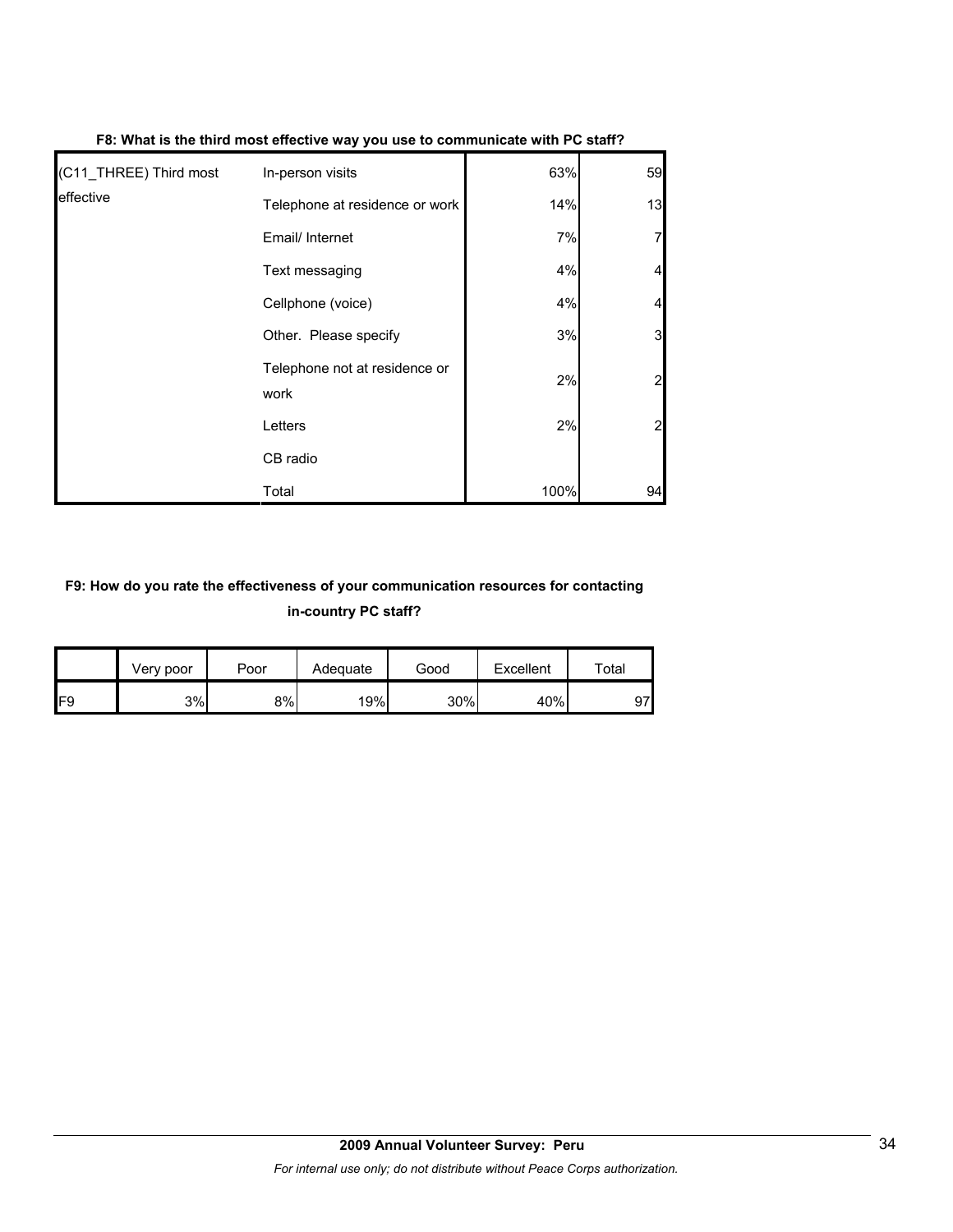# **G. Your Safety and Security**

*This section reports on how safe and informed about their safety Volunteers feel. Their experiences with reported and unreported crimes are summarized.* 

| <b>UT. TIOW SAIG UP YOU IGGI!</b>                |                 |            |                    |              |           |       |  |  |
|--------------------------------------------------|-----------------|------------|--------------------|--------------|-----------|-------|--|--|
|                                                  | Not at All Safe | Often Safe | Adequately<br>Safe | Usually Safe | Very Safe | Total |  |  |
| Where you live                                   |                 | 5%         | <b>5%</b>          | 28%          | 62%       | 97    |  |  |
| Where you work                                   | 2%              | 4%         | 3%                 | 26%          | 65%       | 97    |  |  |
| When you travel in-country                       | 2%              | 6%         | 37%                | 45%          | 9%        | 97    |  |  |
| City where main Peace Corps<br>office is located | 2%              | 7%         | 36%                | 38%          | 16%       | 97    |  |  |

#### **G2: Please indicate the number of times you experienced the following types of discrimination/harassment.**

|                    | Never  | Once  | 2-5 times | 6-10 times | 11-25 times | $26+$ times | Total |
|--------------------|--------|-------|-----------|------------|-------------|-------------|-------|
| Age                | 93.0%  | 2.8%  | 2.8%      |            | 1.4%        |             | 71    |
| Anti-American      | 56.5%  | 14.5% | 26.1%     | 1.4%       | 1.4%        |             | 69    |
| <b>Disability</b>  | 100.0% |       |           |            |             |             | 69    |
| Gender             | 67.2%  | 1.5%  | 14.9%     | 3.0%       | 7.5%        | 6.0%        | 67    |
| Racial/color       | 75.4%  | 1.4%  | 7.2%      | 7.2%       | 4.3%        | 4.3%        | 69    |
| Religious          | 92.4%  | 1.5%  | 4.5%      | 1.5%       |             |             | 66    |
| Sexual (verbal)    | 50.0%  | 2.9%  | 10.0%     | 8.6%       | 11.4%       | 17.1%       | 70    |
| Sexual (physical)  | 88.2%  | 10.3% | 1.5%      |            |             |             | 68    |
| Sexual orientation | 98.5%  |       | 1.5%      |            |             |             | 66    |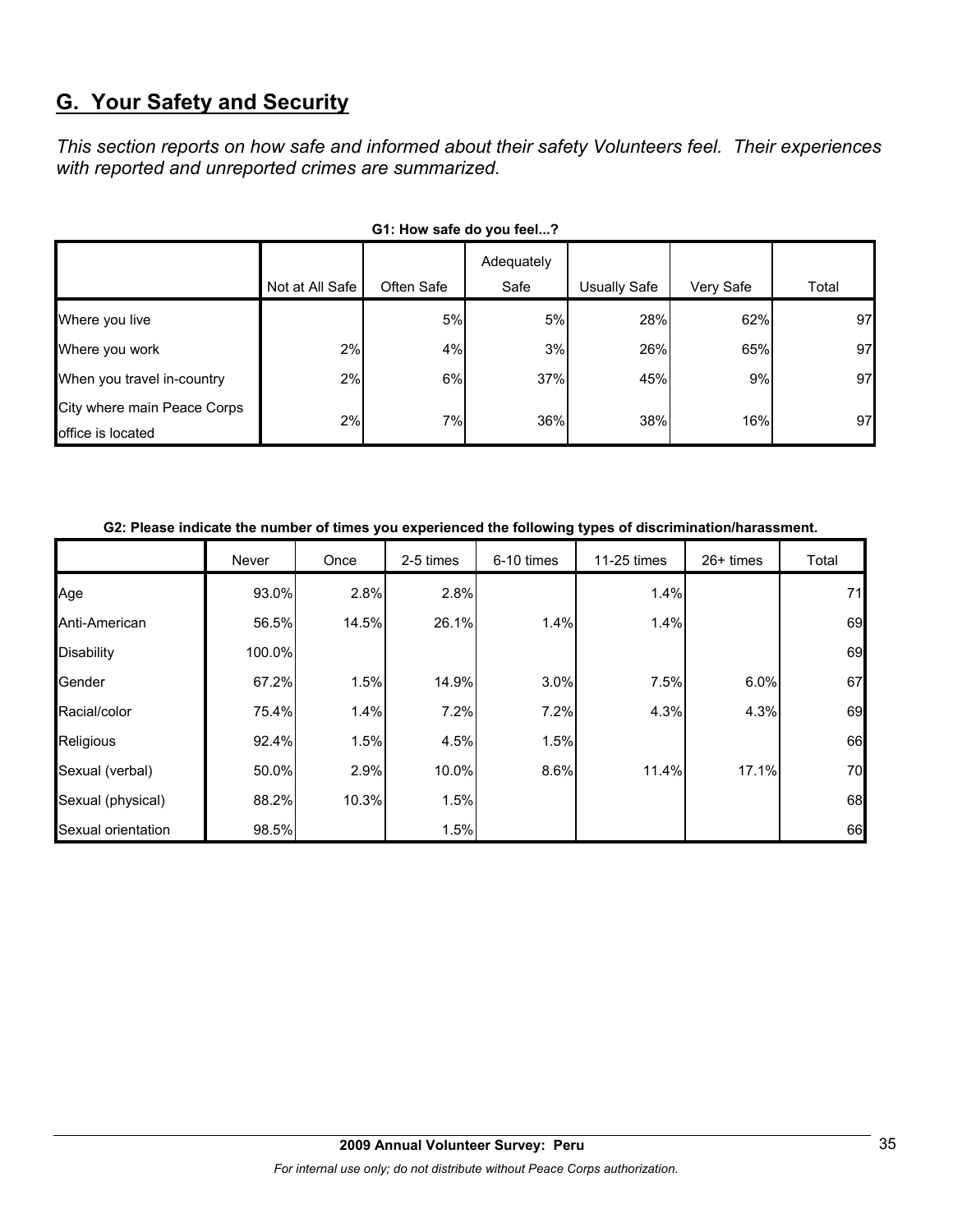|                    | Never  | Once  | 2-5 times | 6-10 times | 11-25 times | $26+$ times | Total            |
|--------------------|--------|-------|-----------|------------|-------------|-------------|------------------|
| Age                | 100.0% |       |           |            |             |             | $\mathbf{3}$     |
| Anti-American      | 87.5%  | 8.3%  | 4.2%      |            |             |             | 24               |
| Gender             | 100.0% |       |           |            |             |             | 18               |
| Racial/color       | 87.5%  | 6.2%  |           | 6.2%       |             |             | 16               |
| Religious          | 100.0% |       |           |            |             |             | $\overline{4}$   |
| Sexual (verbal)    | 79.2%  | 8.3%  | 12.5%     |            |             |             | 24               |
| Sexual (physical)  | 25.0%  | 50.0% | 25.0%     |            |             |             | $\boldsymbol{8}$ |
| Sexual orientation | 100.0% |       |           |            |             |             |                  |

**G2: Please indicate the number of times you reported discrimination/harassment events to PC.**

**G3: Please indicate the number of times you experienced the following types of crimes.**

|                    | Never | Once  | 2-5 times | 6-10 times | 11-25 times | $26+$ times | Total |
|--------------------|-------|-------|-----------|------------|-------------|-------------|-------|
| <b>Burglary</b>    | 91.5% | 8.5%  |           |            |             |             | 71    |
| <b>Theft</b>       | 54.2% | 26.4% | 19.4%     |            |             |             | 72    |
| Robbery            | 74.0% | 23.3% | 2.7%      |            |             |             | 73    |
| Physical assault   | 92.6% | 5.9%  | 1.5%      |            |             |             | 68    |
| Aggravated assault | 91.3% | 7.2%  | 1.4%      |            |             |             | 69    |
| Sexual assault     | 91.3% | 7.2%  | 1.4%      |            |             |             | 69    |
| Rape               | 97.0% | 3.0%  |           |            |             |             | 66    |

## **G3: Please indicate the number of times you reported the following crimes to Peace Corps.**

|                    | Never | Once   | 2-5 times | 6-10 times | 11-25 times | $26+$ times | Total          |
|--------------------|-------|--------|-----------|------------|-------------|-------------|----------------|
| <b>Burglary</b>    | 33.3% | 66.7%  |           |            |             |             | 6              |
| Theft              | 27.3% | 51.5%  | 21.2%     |            |             |             | 33             |
| Robbery            |       | 88.2%  | 11.8%     |            |             |             | 17             |
| Physical assault   | 25.0% | 25.0%  | 50.0%     |            |             |             | $\overline{4}$ |
| Aggravated assault | 14.3% | 71.4%  | 14.3%     |            |             |             | 7              |
| Sexual assault     | 50.0% | 33.3%  | 16.7%     |            |             |             | 6              |
| Rape               |       | 100.0% |           |            |             |             | $\overline{2}$ |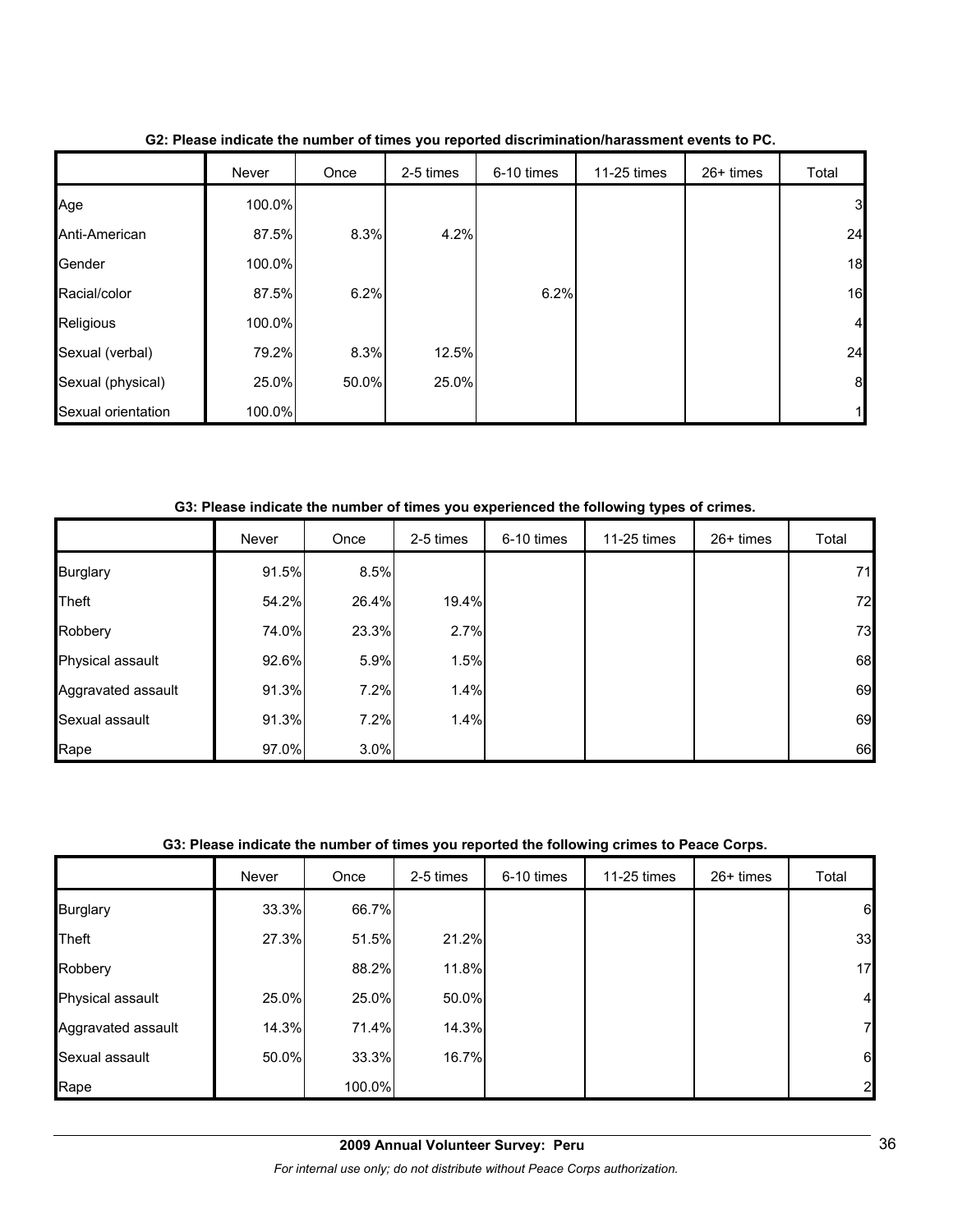|            |                                                             | PCV Responses | % Reason Not<br>Rptd | <b>Total PCVs</b><br>Responding |
|------------|-------------------------------------------------------------|---------------|----------------------|---------------------------------|
| \$NoRpBurg | I did not think the PC could help                           |               | 100%                 |                                 |
|            | I felt it was too minor or<br>common to report              |               | 50%                  |                                 |
|            | I believed it could result in<br>changing sites             |               |                      |                                 |
|            | Concerns of a possible breach<br>in confidentiality         |               |                      |                                 |
|            | Reporting might result in<br>disciplinary action against me |               |                      |                                 |
|            | It might hurt my relationship<br>with the community         |               |                      |                                 |
|            | Other                                                       |               |                      |                                 |
|            | Total                                                       |               |                      |                                 |

# **G4: If you did not report your experience with burglary, please your reason(s) for not reporting.**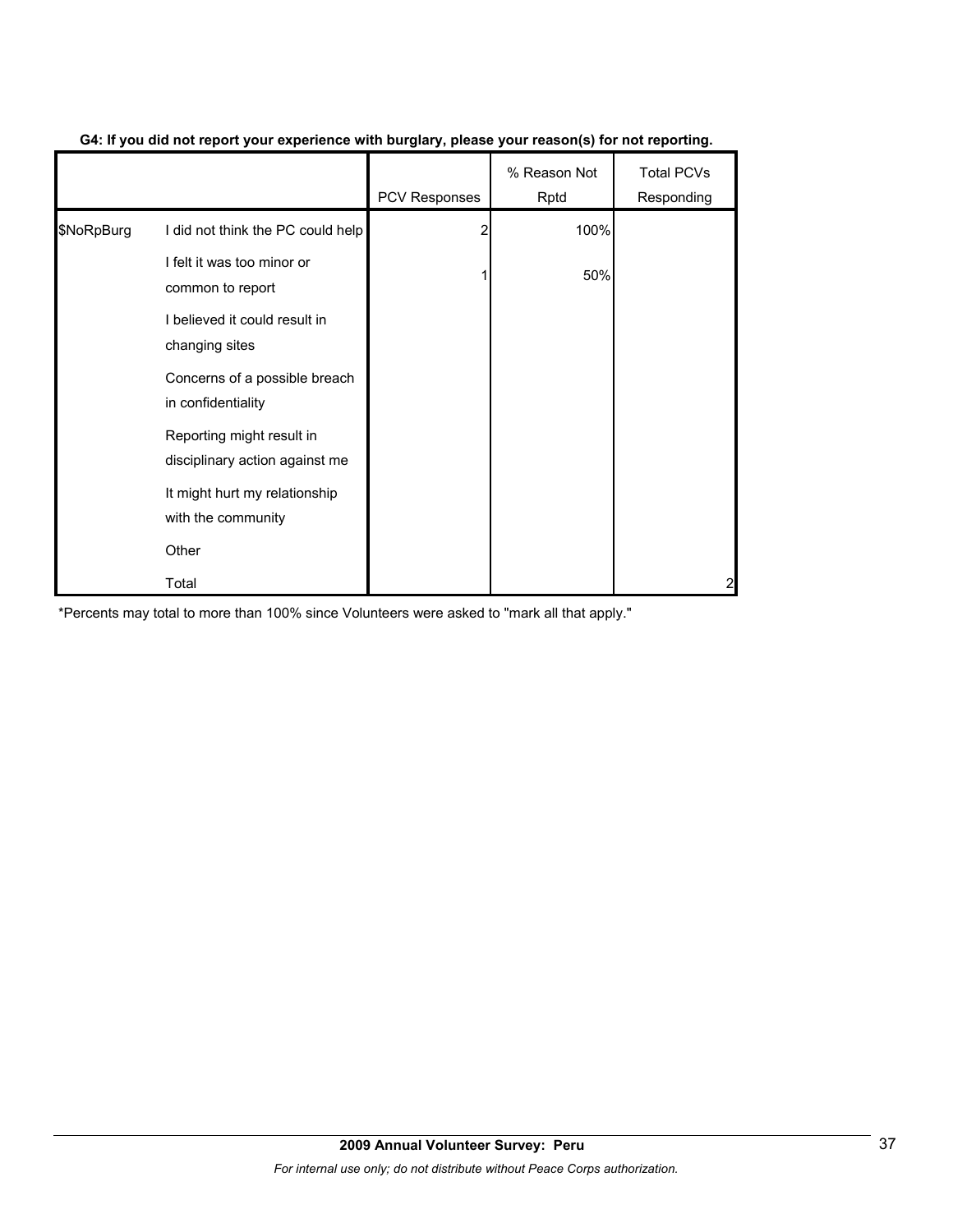|             |                                                             | PCV Responses | % Reason Not<br>Rptd | <b>Total PCVs</b><br>Responding |
|-------------|-------------------------------------------------------------|---------------|----------------------|---------------------------------|
| \$NoRpTheft | I felt it was too minor or<br>common to report              | 13            | 76%                  |                                 |
|             | I did not think the PC could help                           | 6             | 35%                  |                                 |
|             | Reporting might result in<br>disciplinary action against me |               | 6%                   |                                 |
|             | It might hurt my relationship<br>with the community         |               | 6%                   |                                 |
|             | I believed it could result in<br>changing sites             |               |                      |                                 |
|             | Concerns of a possible breach<br>in confidentiality         |               |                      |                                 |
|             | Other                                                       |               |                      |                                 |
|             | Total                                                       |               |                      | 17                              |

## **G4: If you did not report your experience with theft, please your reason(s) for not reporting.**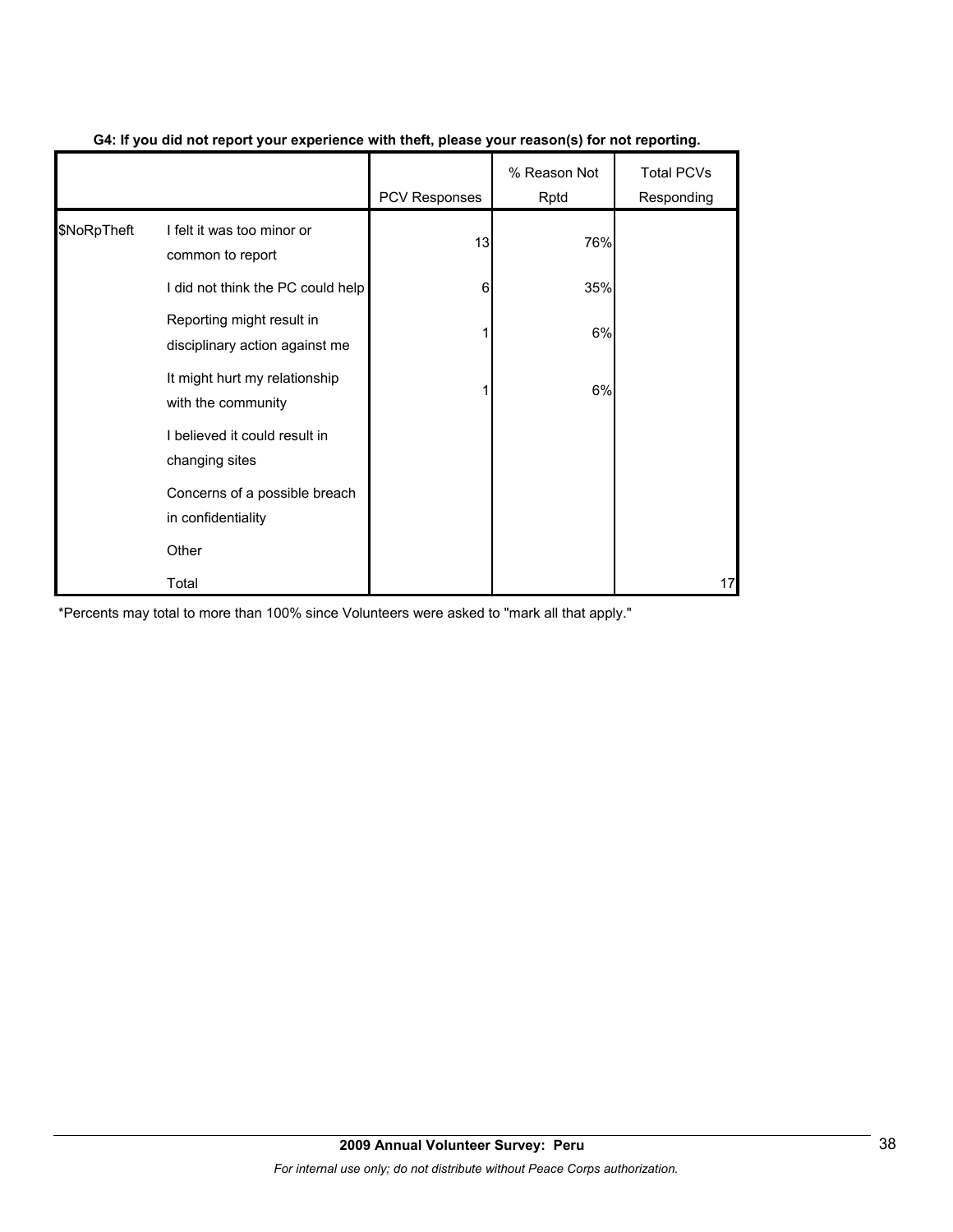|            |                                                             | <b>PCV Responses</b> | % Reason Not<br>Rptd | <b>Total PCVs</b><br>Responding |
|------------|-------------------------------------------------------------|----------------------|----------------------|---------------------------------|
| \$NoRpRobb | I felt it was too minor or<br>common to report              | 2                    | 100%                 |                                 |
|            | I did not think the PC could help                           |                      |                      |                                 |
|            | I believed it could result in<br>changing sites             |                      |                      |                                 |
|            | Concerns of a possible breach<br>in confidentiality         |                      |                      |                                 |
|            | Reporting might result in<br>disciplinary action against me |                      |                      |                                 |
|            | It might hurt my relationship<br>with the community         |                      |                      |                                 |
|            | Other                                                       |                      |                      |                                 |
|            | Total                                                       |                      |                      | 2                               |

## **G4: If you did not report your experience with robbery, please your reason(s) for not reporting.**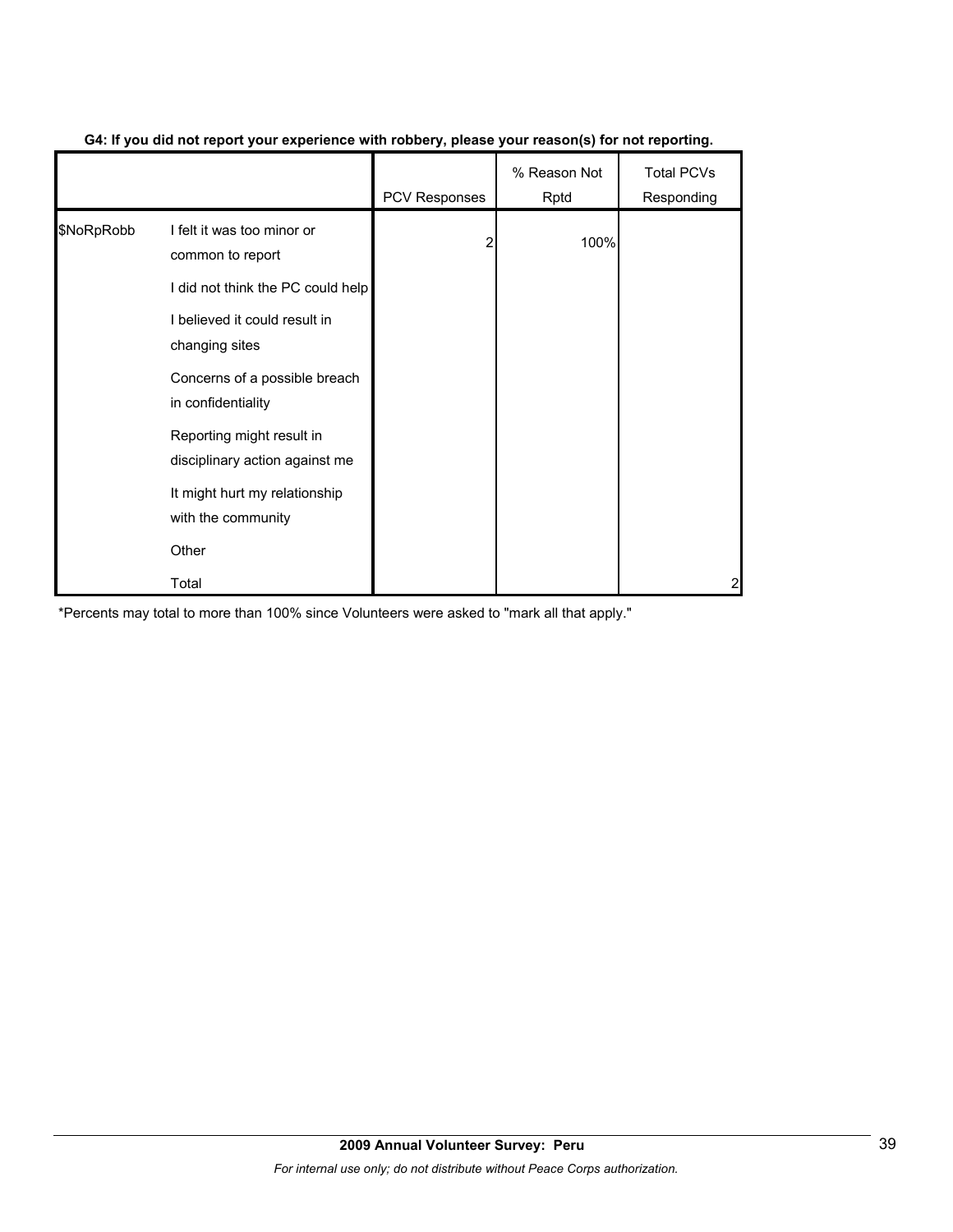|            |                                                             | reporting.    |                      |                                 |
|------------|-------------------------------------------------------------|---------------|----------------------|---------------------------------|
|            |                                                             | PCV Responses | % Reason Not<br>Rptd | <b>Total PCVs</b><br>Responding |
| \$NoRpPhAs | I felt it was too minor or<br>common to report              |               | 50%                  |                                 |
|            | Reporting might result in<br>disciplinary action against me |               | 50%                  |                                 |
|            | I did not think the PC could help                           |               |                      |                                 |
|            | I believed it could result in<br>changing sites             |               |                      |                                 |
|            | Concerns of a possible breach<br>in confidentiality         |               |                      |                                 |
|            | It might hurt my relationship<br>with the community         |               |                      |                                 |
|            | Other                                                       |               |                      |                                 |
|            | Total                                                       |               |                      | 2                               |

# **G4: If you did not report your experience with physical assault, please your reason(s) for not**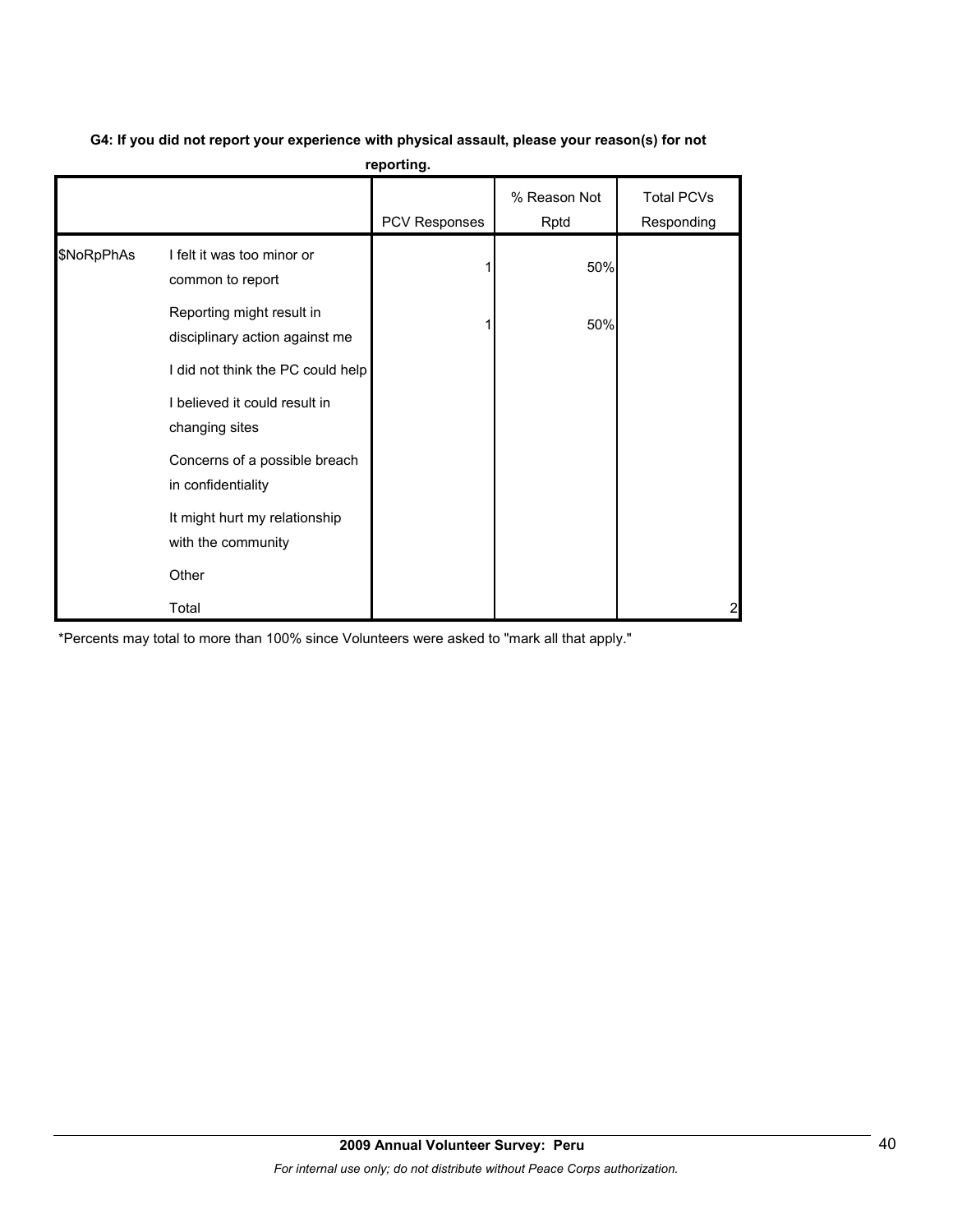# **G4: If you did not report your experience with aggravated assault, please your reason(s) for not**

|  | reporting. |  |
|--|------------|--|
|  |            |  |

|            |                                                             | <b>PCV Responses</b> | % Reason Not<br>Rptd | <b>Total PCVs</b><br>Responding |
|------------|-------------------------------------------------------------|----------------------|----------------------|---------------------------------|
| \$NoRpAgAs | I did not think the PC could help                           |                      | 100%                 |                                 |
|            | I believed it could result in<br>changing sites             |                      |                      |                                 |
|            | I felt it was too minor or<br>common to report              |                      |                      |                                 |
|            | Concerns of a possible breach<br>in confidentiality         |                      |                      |                                 |
|            | Reporting might result in<br>disciplinary action against me |                      |                      |                                 |
|            | It might hurt my relationship<br>with the community         |                      |                      |                                 |
|            | Other                                                       |                      |                      |                                 |
|            | Total                                                       |                      |                      |                                 |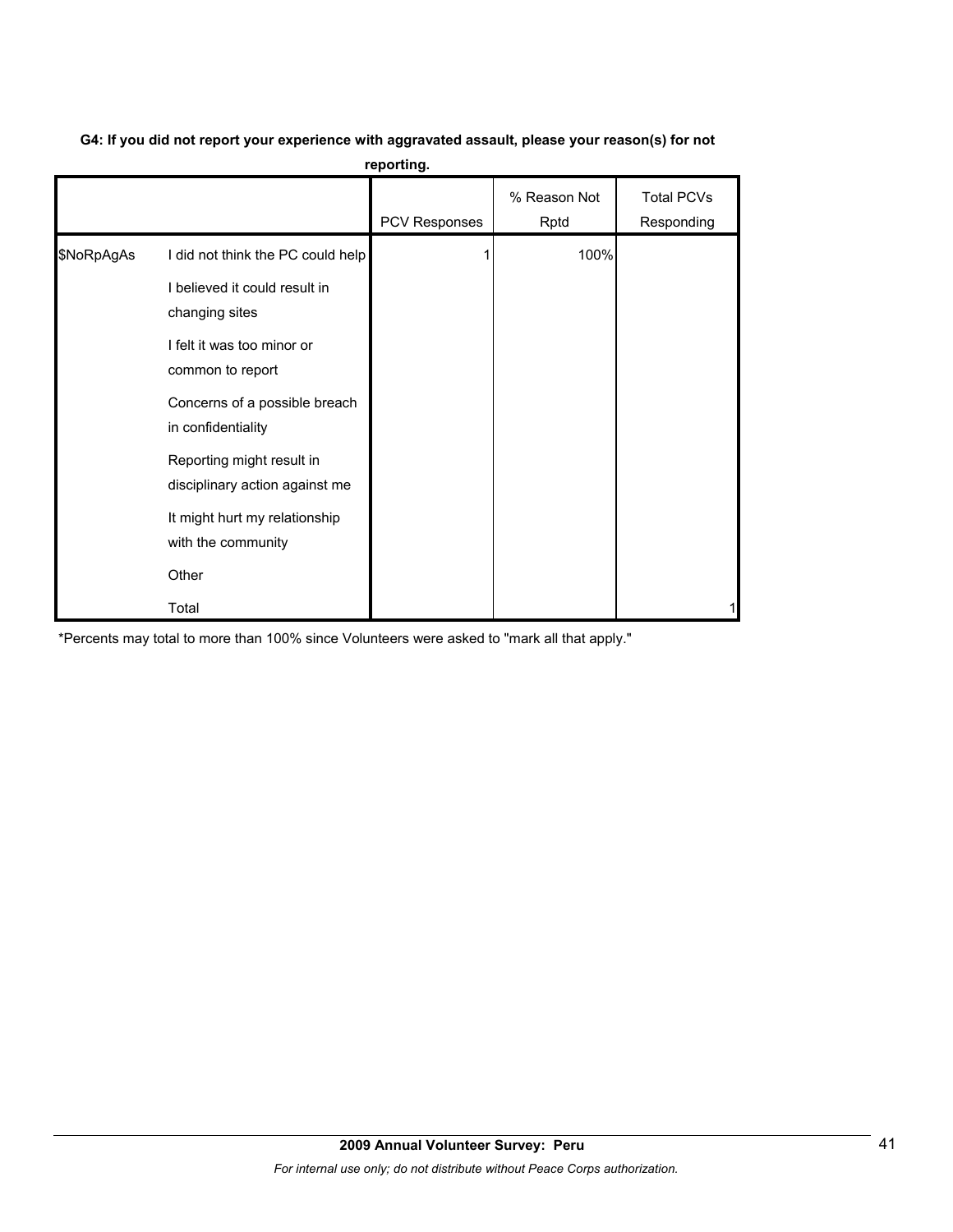|            |                                                             | <b>PCV Responses</b> | % Reason Not<br>Rptd | <b>Total PCVs</b><br>Responding |
|------------|-------------------------------------------------------------|----------------------|----------------------|---------------------------------|
| \$NoRpSxAs | I did not think the PC could help                           | З                    | 100%                 |                                 |
|            | I felt it was too minor or<br>common to report              |                      | 33%                  |                                 |
|            | Concerns of a possible breach<br>in confidentiality         |                      | 33%                  |                                 |
|            | Reporting might result in<br>disciplinary action against me |                      | 33%                  |                                 |
|            | I believed it could result in<br>changing sites             |                      |                      |                                 |
|            | It might hurt my relationship<br>with the community         |                      |                      |                                 |
|            | Other                                                       |                      |                      |                                 |
|            | Total                                                       |                      |                      | 3                               |

## **G4: If you did not report your experience with sexual assault, please your reason(s) for not reporting.**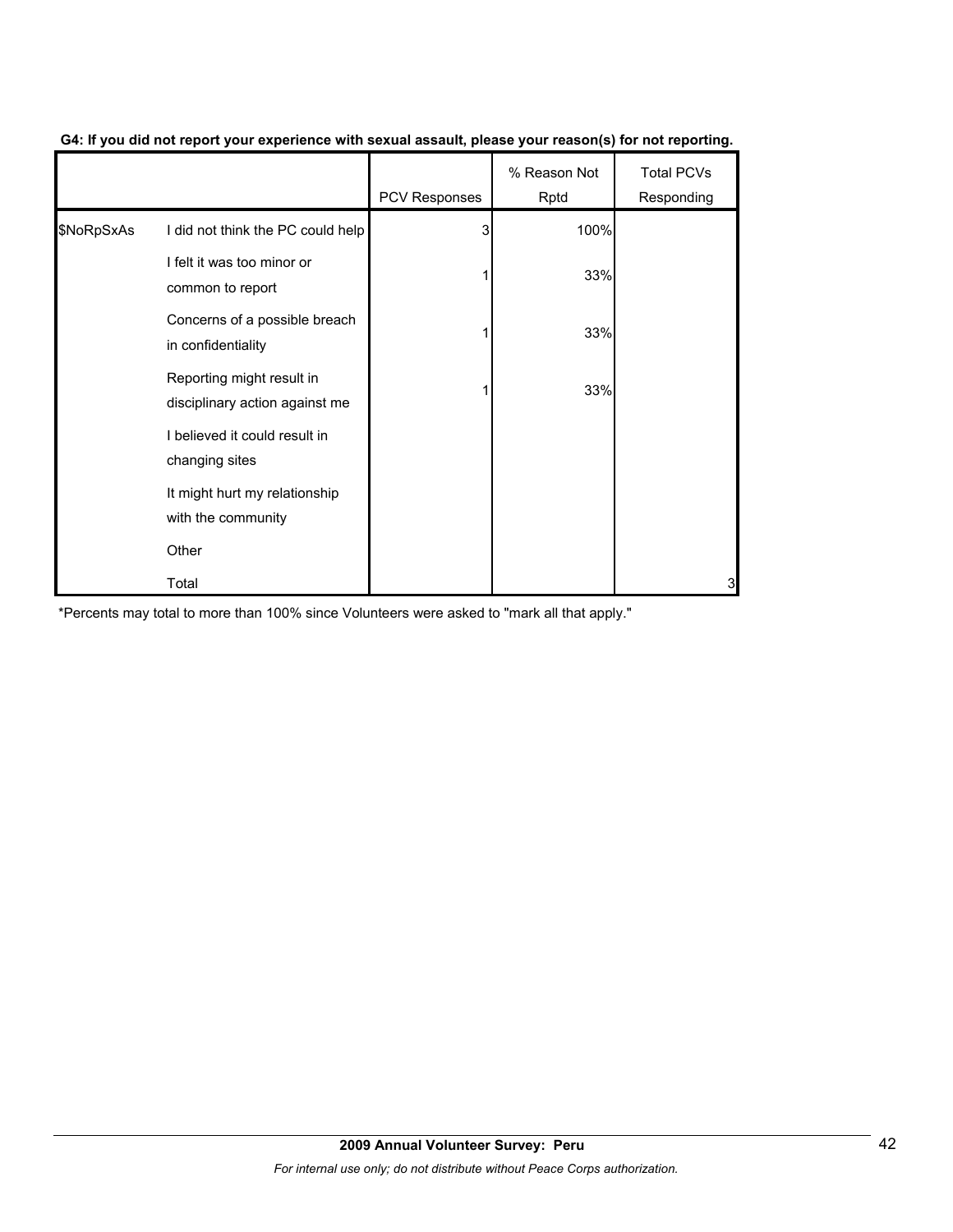|            |                                                             | <b>PCV Responses</b> | % Reason Not<br>Rptd | <b>Total PCVs</b><br>Responding |
|------------|-------------------------------------------------------------|----------------------|----------------------|---------------------------------|
| \$NoRpRape | I did not think the PC could help                           |                      |                      |                                 |
|            | I believed it could result in<br>changing sites             |                      |                      |                                 |
|            | I felt it was too minor or<br>common to report              |                      |                      |                                 |
|            | Concerns of a possible breach<br>in confidentiality         |                      |                      |                                 |
|            | Reporting might result in<br>disciplinary action against me |                      |                      |                                 |
|            | It might hurt my relationship<br>with the community         |                      |                      |                                 |
|            | Other                                                       |                      |                      |                                 |
|            | Total                                                       |                      |                      |                                 |

# **G4: If you did not report your experience with rape, please your reason(s) for not reporting.**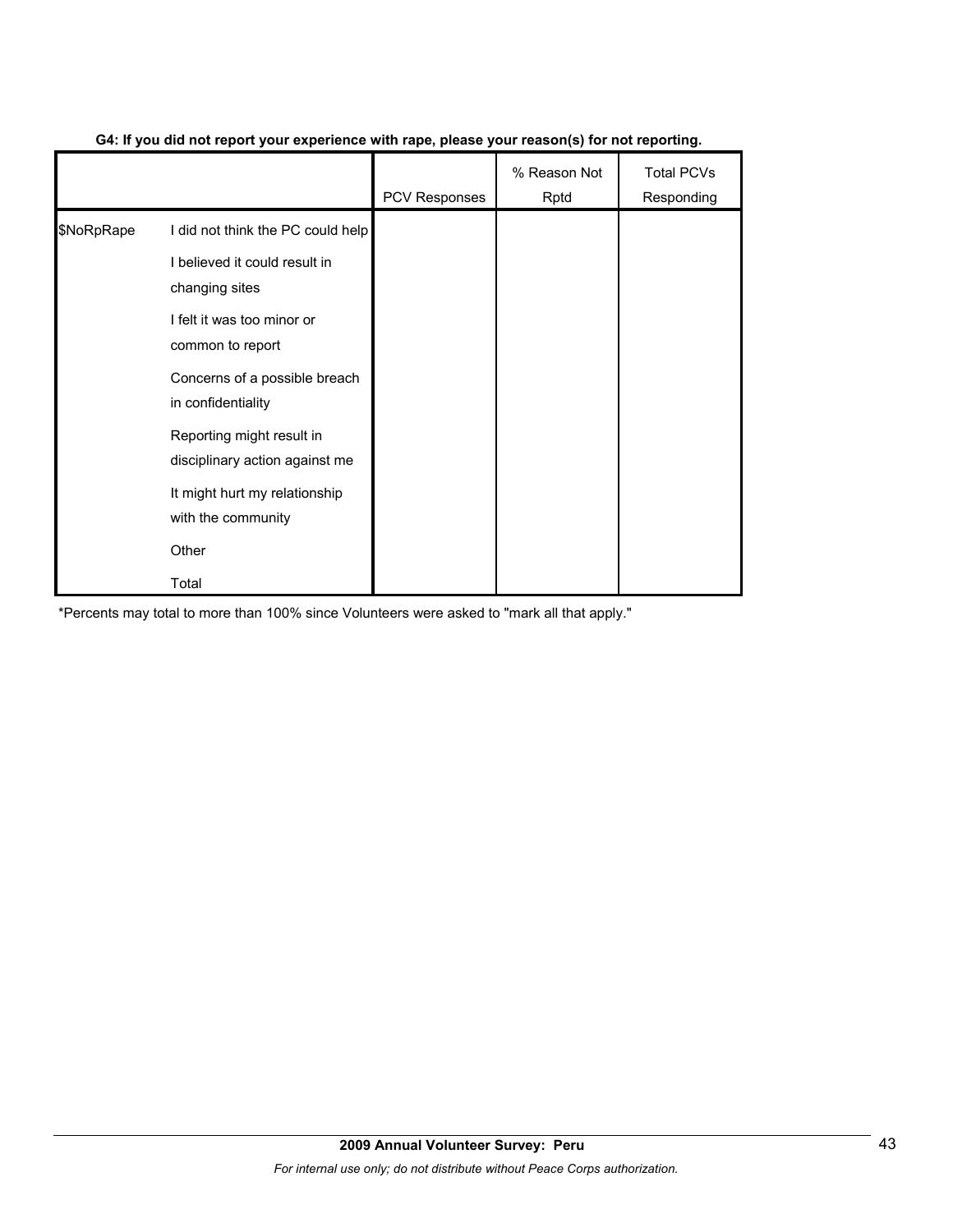# **H. Volunteers working in HIV/AIDS**

*This section reports Volunteers' involvement in HIV/AIDS and their perceived effectiveness of their HIV/AIDS related activities.* 

|                |                  | HIV/AIDS work is | Involved in<br>HIV/AIDS efforts, |                    |       |
|----------------|------------------|------------------|----------------------------------|--------------------|-------|
|                | HIV/AIDS work is | part of my       | not                              | Not involved in    |       |
|                | my primary       | secondary        | primary/secondary                | any HIV/AIDS       |       |
|                | assignment.      | activities.      | work                             | related activities | Total |
| H <sub>1</sub> | 19%              | 21%              | 22%                              | 39%                | 96    |

## **H1: Which of the following best describes your involvement in HIV/AIDS activities?**

**H2: How well has PC training prepared you to undertake your HIV/AIDS activities?**

|                | Not at all | Poorly | Adequately | Well | Verv well | NA | Total |
|----------------|------------|--------|------------|------|-----------|----|-------|
| H <sub>2</sub> | 7%         | 27%    | 31%        | 19%  | 15%       | 2% | 59    |

# **H3: In working with HC individuals or groups, how would you rate the effectiveness of your specific HIV/AIDS activities? (Including the "Don't Know" responses)**

|            |                  | Sometimes |                 | Almost always |            |       |
|------------|------------------|-----------|-----------------|---------------|------------|-------|
|            | Seldom effective | effective | Often effective | effective     | Don't know | Total |
| <b>H</b> 3 | 5%l              | 24%       | 39%             | 2%            | 31%        | 59    |

# **H3: In working with HC individuals or groups, how would you rate the effectiveness of your**

**specific HIV/AIDS activities? (Excluding the "Don't Know" responses)**

|                |                  | Sometimes |                 | Almost always |       |
|----------------|------------------|-----------|-----------------|---------------|-------|
|                | Seldom effective | effective | Often effective | effective     | Total |
| H <sub>3</sub> | $7\%$            | 34%       | 56%             | 2%            | 41    |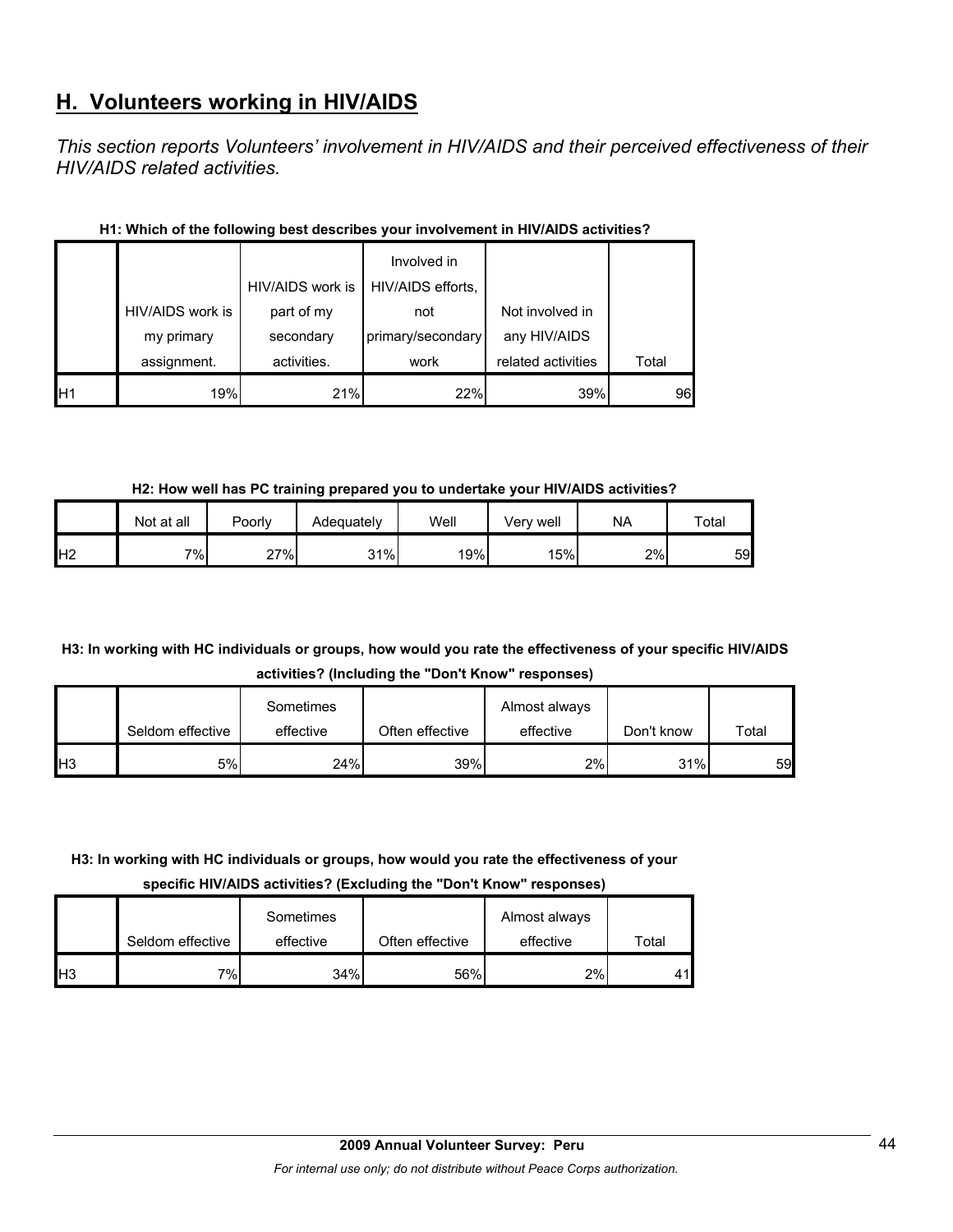# **I. Your Life in the Peace Corps**

*This section reports on Volunteers' descriptions of and adjustments to their living conditions, including stress factors and how Volunteers cope with stress.* 

|    | No, I have never  | Yes, I lived with a                     |                |                  |       |  |  |
|----|-------------------|-----------------------------------------|----------------|------------------|-------|--|--|
|    | lived with a host | host country                            | Yes, in my     | Yes, both during |       |  |  |
|    |                   | country individual individual or family | community (not | PST and later in |       |  |  |
|    | or f              | only                                    | during PST).   | my community.    | Total |  |  |
| 11 |                   | 2%                                      |                | 98%              | 95    |  |  |

## **I1: Have you lived with a host country individual or family?**

**I2: How often do you interact with HCNs in community/family social events?**

|    |       | Several times a |        | Several times a |         | Less than once a |       |
|----|-------|-----------------|--------|-----------------|---------|------------------|-------|
|    | Dailv | week            | Weeklv | month           | Monthly | month            | Total |
| 12 | 61%   | 22%             | 11%    | 4%              | 2%      |                  | 95    |

## **I3: How well can you communicate in the language used by most people in your**

**community?**

|     | Not at all | Poorly | Adequately | Well | Very well | $\tau$ otal |
|-----|------------|--------|------------|------|-----------|-------------|
| ll3 |            | 4%     | 12%        | 37%  | 47%       | 95          |

#### **I4: Do you have the following at your worksite?**

|               |       | Sometimes or |       |
|---------------|-------|--------------|-------|
|               | Never | more often   | Total |
| Electricity   | 1%    | 99%          | 95    |
| Running water | 7%    | 93%          |       |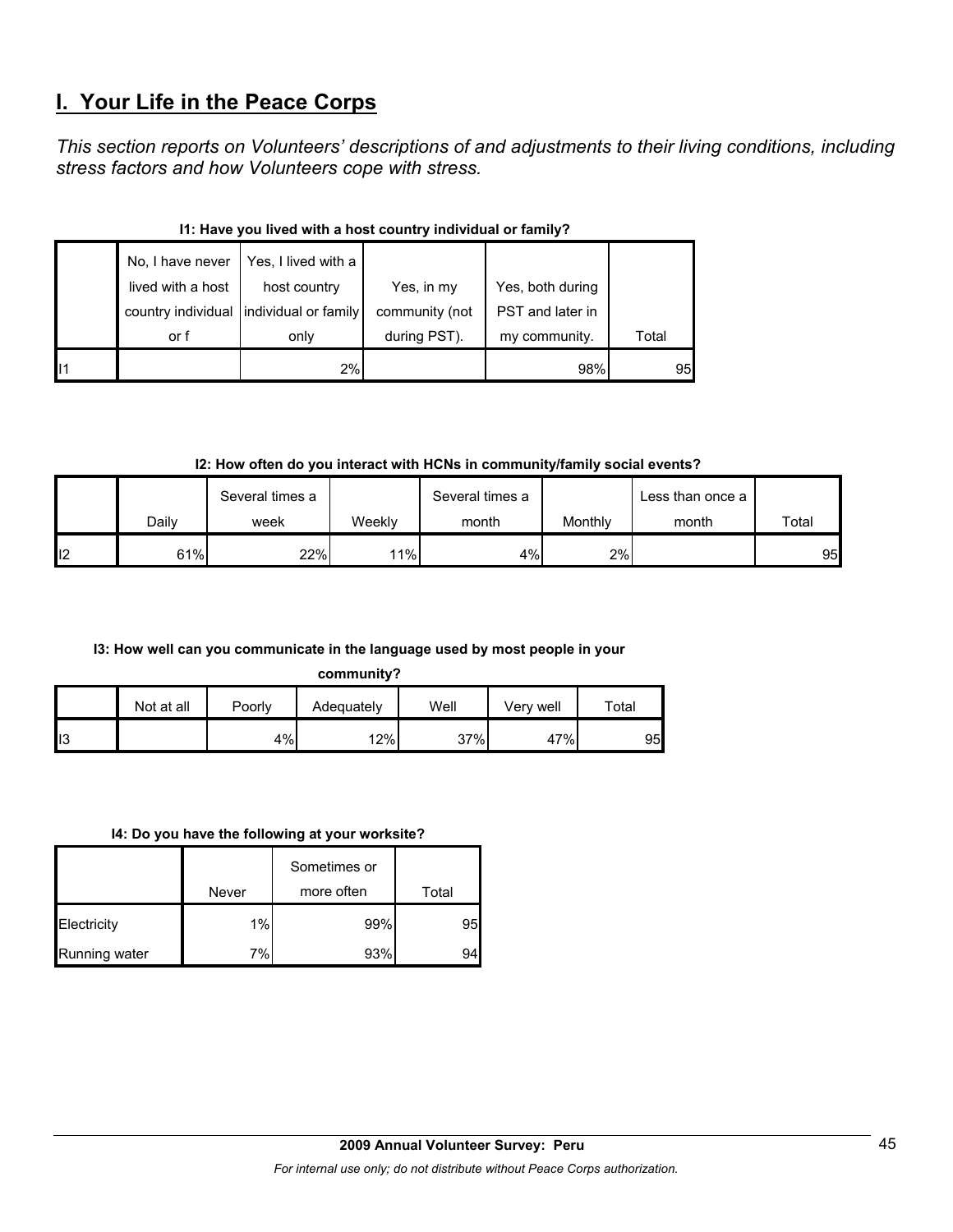### **I4: Do you have the following at your residence?**

|               | Never | Sometimes or<br>more often | Total |
|---------------|-------|----------------------------|-------|
| Electricity   | 2%    | 98%                        | 93    |
| Running water | 5%    | 95%                        | 92    |

# **I5: How well do your PC experiences match the expectations you had before you became a**

**Volunteer?**

|    | Not at all | Minimally | Moderately | Considerably | Exceptionally | $\tau$ otal |
|----|------------|-----------|------------|--------------|---------------|-------------|
| 15 | 2%         | 12%       | 32%        | 43%          | 12%           | 95          |

# **I7: To what extent do the following create stress and/or emotional health issues for you?**

|                                                                                                        | Not at all  |                |     |     | Exceptionally |           |       |
|--------------------------------------------------------------------------------------------------------|-------------|----------------|-----|-----|---------------|-----------|-------|
|                                                                                                        | stressful 1 | $\overline{2}$ | 3   | 4   | stressful 5   | <b>NA</b> | Total |
| <b>Cultural issues</b>                                                                                 | 12%         | 21%            | 34% | 25% | 8%            |           | 95    |
| Dealing with violence in<br>country (e.g., civil unrest,<br>domestic violence, corporal<br>punishment) | 26%         | 35%            | 23% | 9%  | 4%            | 2%        | 95    |
| Health/medical problems                                                                                | 18%         | 40%            | 28% | 10% | 4%            |           | 94    |
| Issues including family,<br>friends, loved ones in U.S.                                                | 20%         | 32%            | 22% | 16% | 11%           |           | 95    |
| Isolation/Ioneliness                                                                                   | 15%         | 31%            | 24% | 23% | 7%            |           | 95    |
| Local language                                                                                         | 29%         | 39%            | 12% | 16% | 4%            |           | 95    |
| Primary assignment                                                                                     | 19%         | 26%            | 29% | 18% | 7%            |           | 95    |
| Romantic relationships in-<br>country                                                                  | 45%         | 16%            | 13% | 14% | 3%            | 9%        | 95    |
| Interactions with other<br><b>Volunteers</b>                                                           | 55%         | 35%            | 7%  | 3%  |               |           | 95    |
| Interactions with PC Staff                                                                             | 34%         | 38%            | 17% | 9%  | 2%            |           | 95    |
| Safety and security                                                                                    | 24%         | 49%            | 12% | 11% | 4%            |           | 94    |
| Other: Please specify below                                                                            | 24%         |                | 6%  | 6%  |               | 65%       | 17    |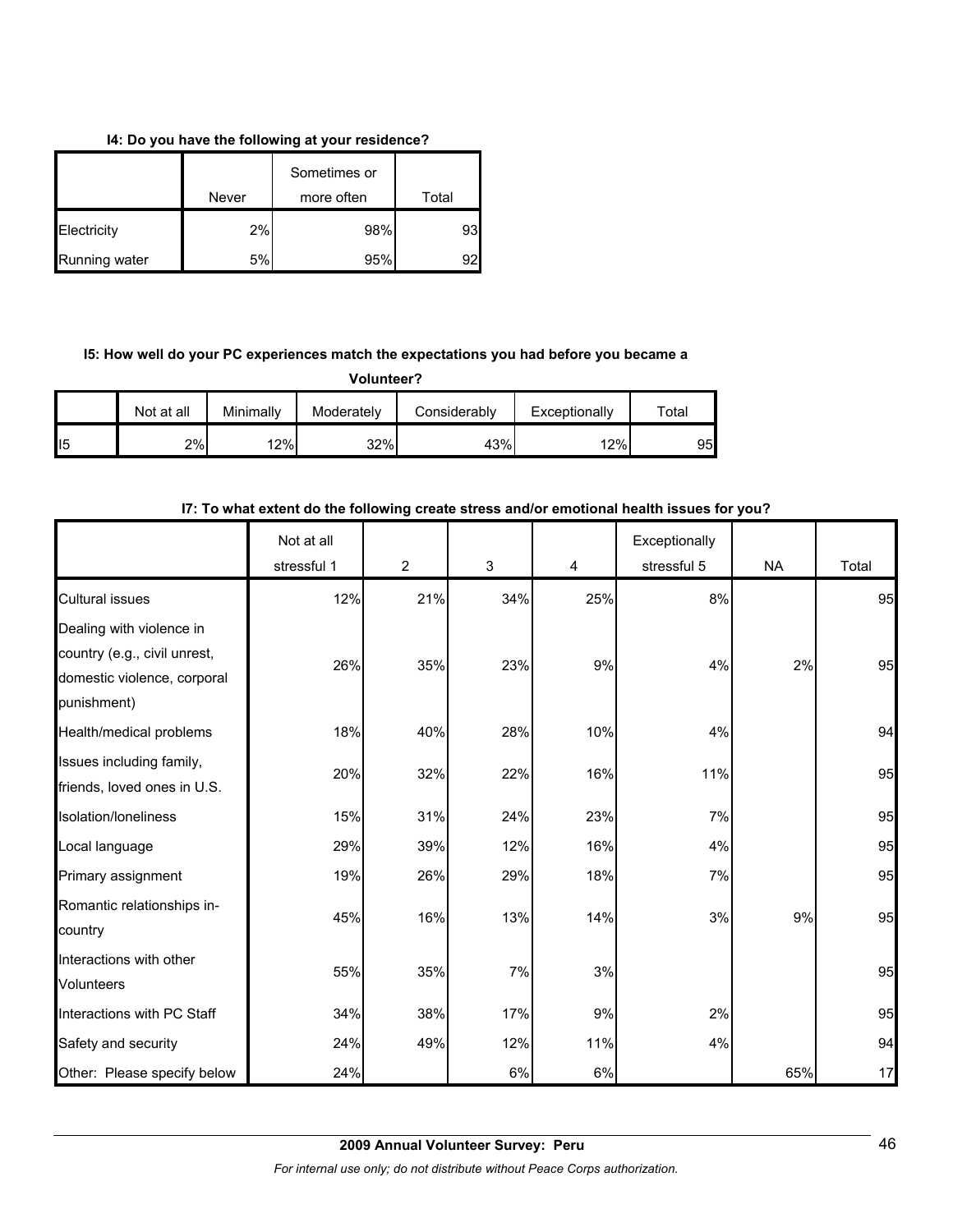|                |                                               | <b>PCV Responses</b> | % Using This<br><b>Stress Reducer</b> | <b>Total PCVs</b><br>Responding |
|----------------|-----------------------------------------------|----------------------|---------------------------------------|---------------------------------|
| \$18LessStress | Talk with PCVs outside my<br>community        | 83                   | 88%                                   |                                 |
|                | Pursue personal hobbies                       | 83                   | 88%                                   |                                 |
|                | Talk with friends and family in<br>US         | 80                   | 85%                                   |                                 |
|                | Do sports                                     | 75                   | 80%                                   |                                 |
|                | Leave the community for a time                | 68                   | 72%                                   |                                 |
|                | Get involved in other projects                | 58                   | 62%                                   |                                 |
|                | Talk with my host family                      | 49                   | 52%                                   |                                 |
|                | Talk with PCVs in my<br>community             | 38                   | 40%                                   |                                 |
|                | Talk with co-workers or friends<br>(not PCVs) | 36                   | 38%                                   |                                 |
|                | Meditate                                      | 23                   | 24%                                   |                                 |
|                | Talk with PC in-country staff                 | 22                   | 23%                                   |                                 |
|                | Pray                                          | 22                   | 23%                                   |                                 |
|                | Do other activity (specify)                   | 4                    | 4%                                    |                                 |
|                | Talk with Office of Special<br>Services staff | 1                    | 1%                                    |                                 |
|                | Total                                         |                      |                                       | 94                              |

# **I8: Please mark all of the typical ways in which you cope with stress.**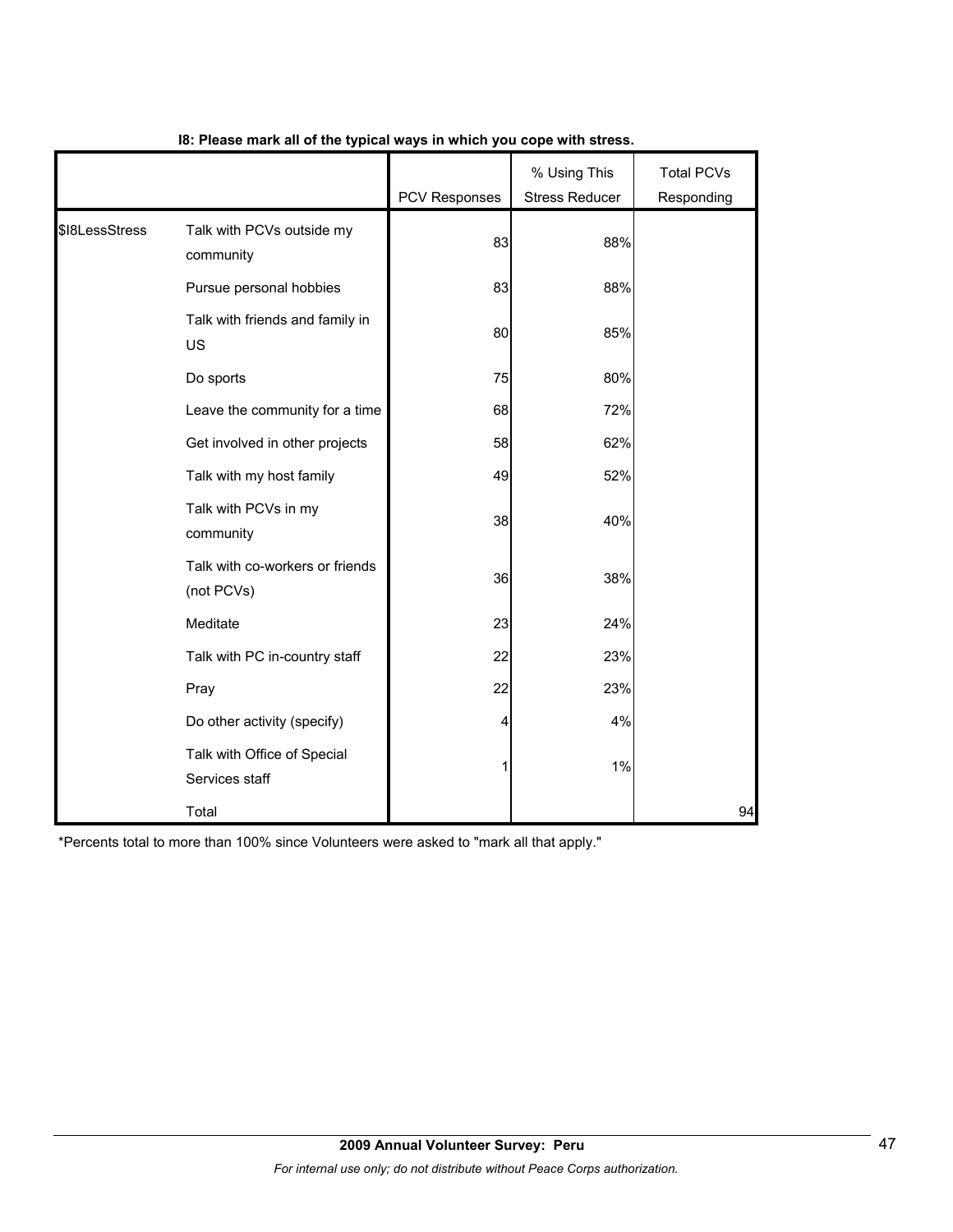|                      | 18: Others I talk with to requce stress        |         |        |  |
|----------------------|------------------------------------------------|---------|--------|--|
|                      |                                                | Percent | Number |  |
| <b>I8.OTHRS.TEXT</b> | Open-ended results. Not responsive to request. |         |        |  |
|                      |                                                |         |        |  |
|                      |                                                |         |        |  |
|                      |                                                |         |        |  |
|                      |                                                |         |        |  |
|                      |                                                |         |        |  |
|                      |                                                |         |        |  |
|                      |                                                |         |        |  |
|                      |                                                |         |        |  |
|                      |                                                |         |        |  |
|                      |                                                |         |        |  |
|                      |                                                |         |        |  |
|                      |                                                |         |        |  |
|                      |                                                |         |        |  |
| Total                |                                                | 100%    | 98     |  |
|                      |                                                |         |        |  |

## **I8: Others I talk with to reduce stress**

#### **I8: Other activities to reduce stress**

|                         |                                                | Percent | Number |  |
|-------------------------|------------------------------------------------|---------|--------|--|
| <b>I8.OTHRACT.TEXT2</b> | Open-ended results. Not responsive to request. |         |        |  |
|                         | Total                                          | 100%    | 98     |  |

#### **I8: When asked about ways of coping with stress, Volunteers**

#### **who answered "No stress"**

|                    |     | Yes, I have no |       |
|--------------------|-----|----------------|-------|
|                    | No  | stress         | Total |
| <b>I8.NOSTRESS</b> | 99% | 1%             |       |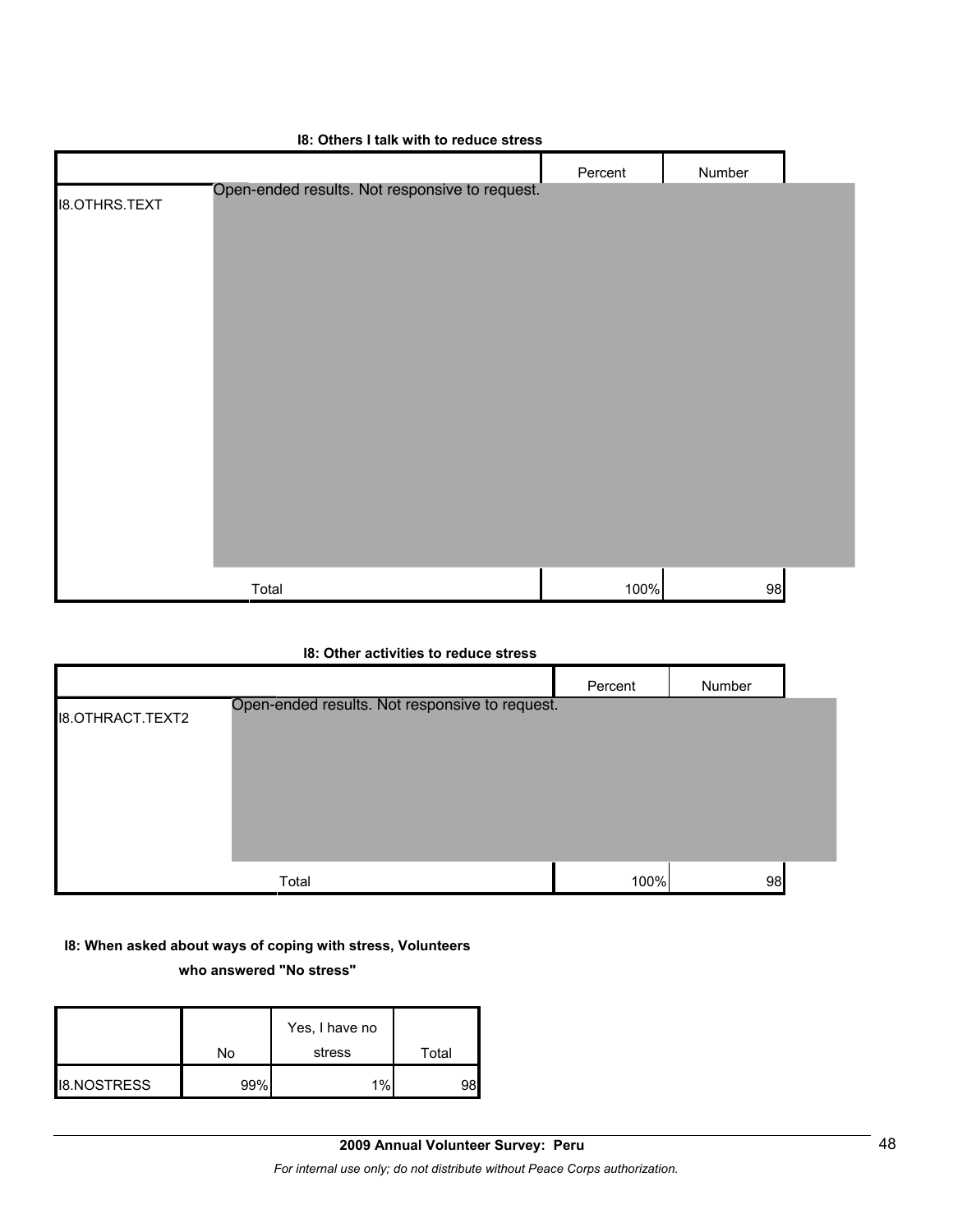# **J. Overall Assessment of Peace Corps Service**

*This section reports Volunteers' level of satisfaction with their Peace Corps service and their expectations about completing their service.* 

| J1a: How personally rewarding do you find your overall Peace Corps service? |  |
|-----------------------------------------------------------------------------|--|
|-----------------------------------------------------------------------------|--|

|     | Not at all | Minimally | Moderately | Considerably | Exceptionally | $\tau$ otal |
|-----|------------|-----------|------------|--------------|---------------|-------------|
| J1A |            | 2%        | 9%         | 43%          | 47%           | 94          |

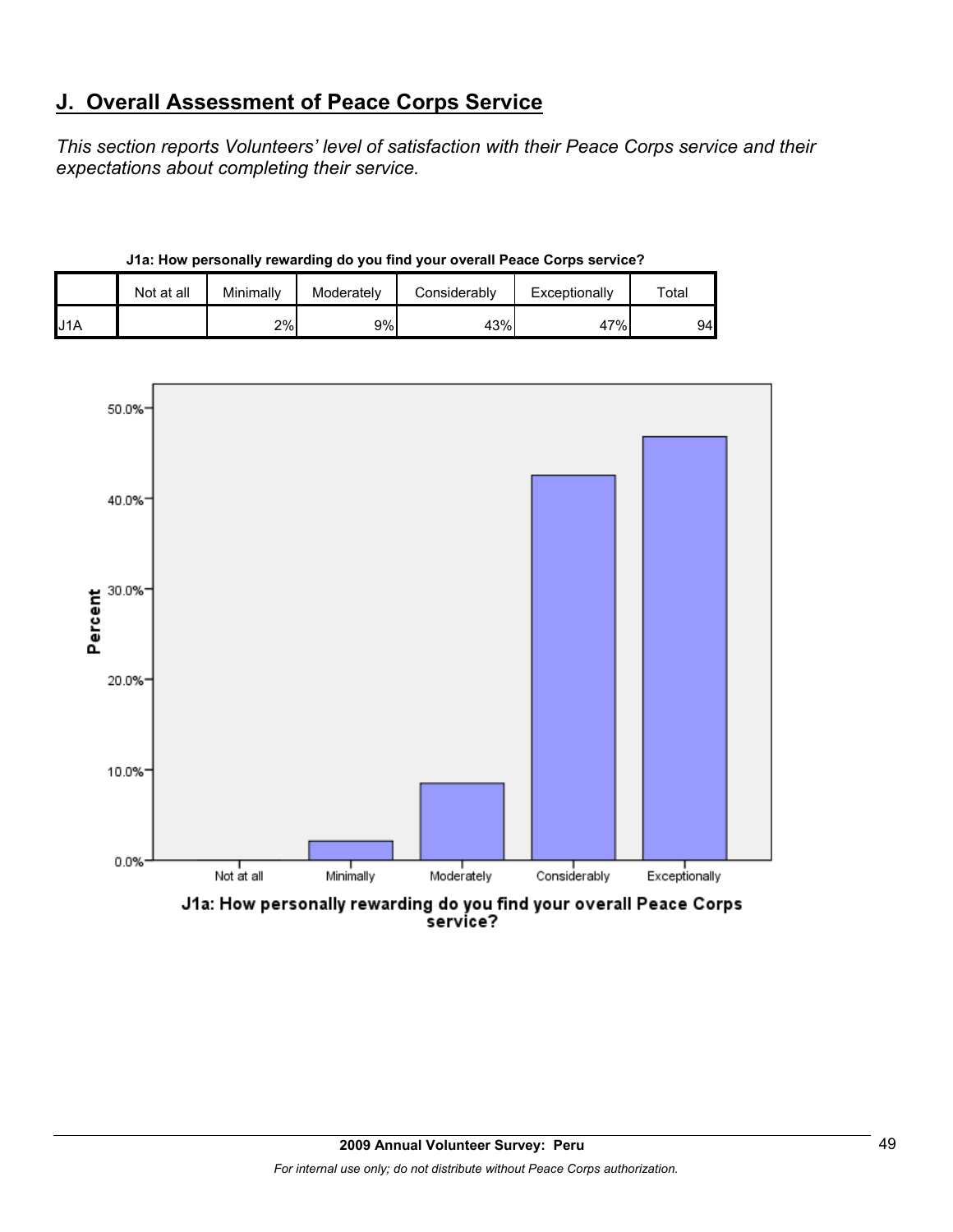

**J1b: How personally rewarding do you find your community involvement?**



J1b: How personally rewarding do you find your community involvement?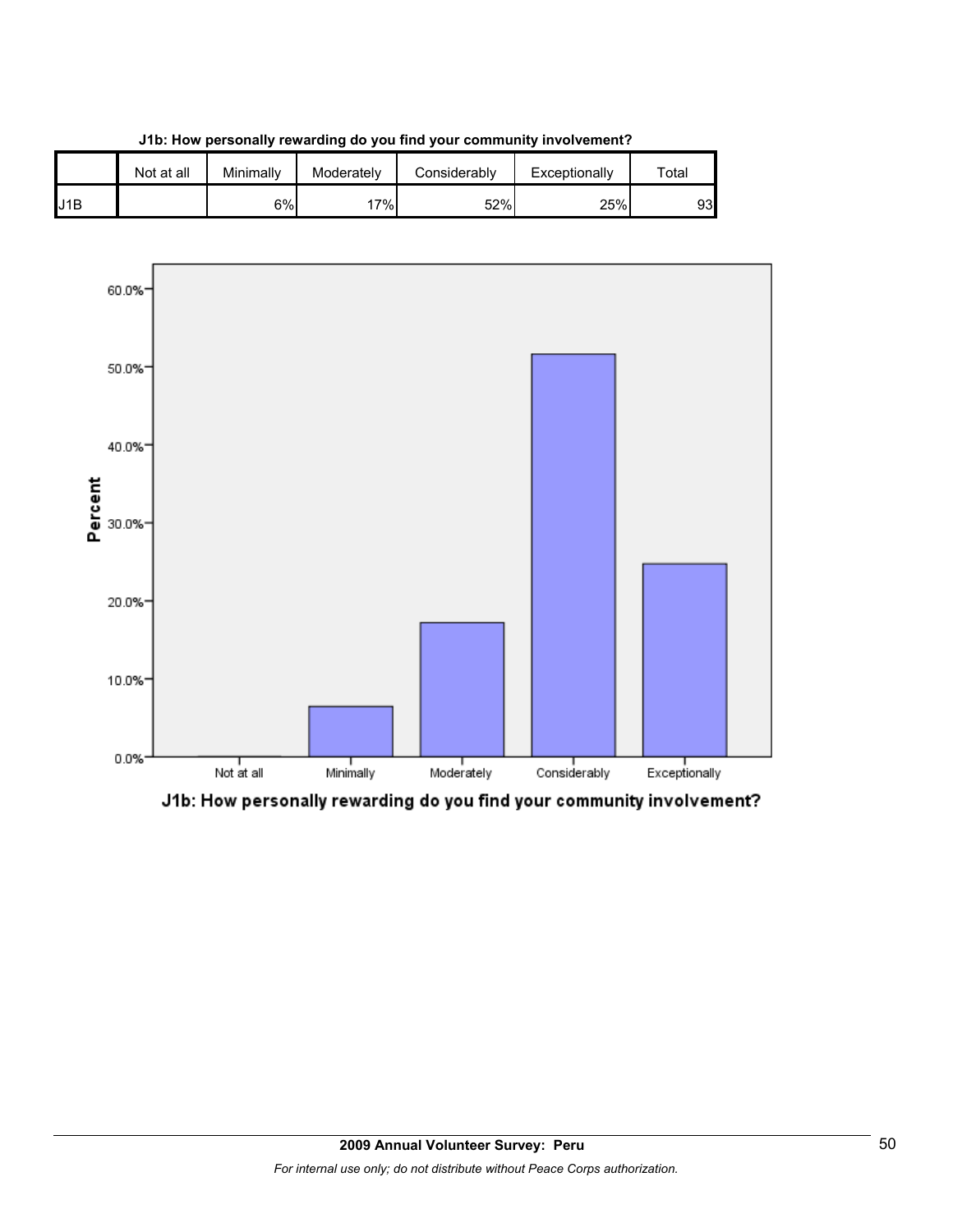

**J1c: How personally rewarding do you find your experience with other Volunteers?**



J1c: How personally rewarding do you find your experience with other<br>Volunteers?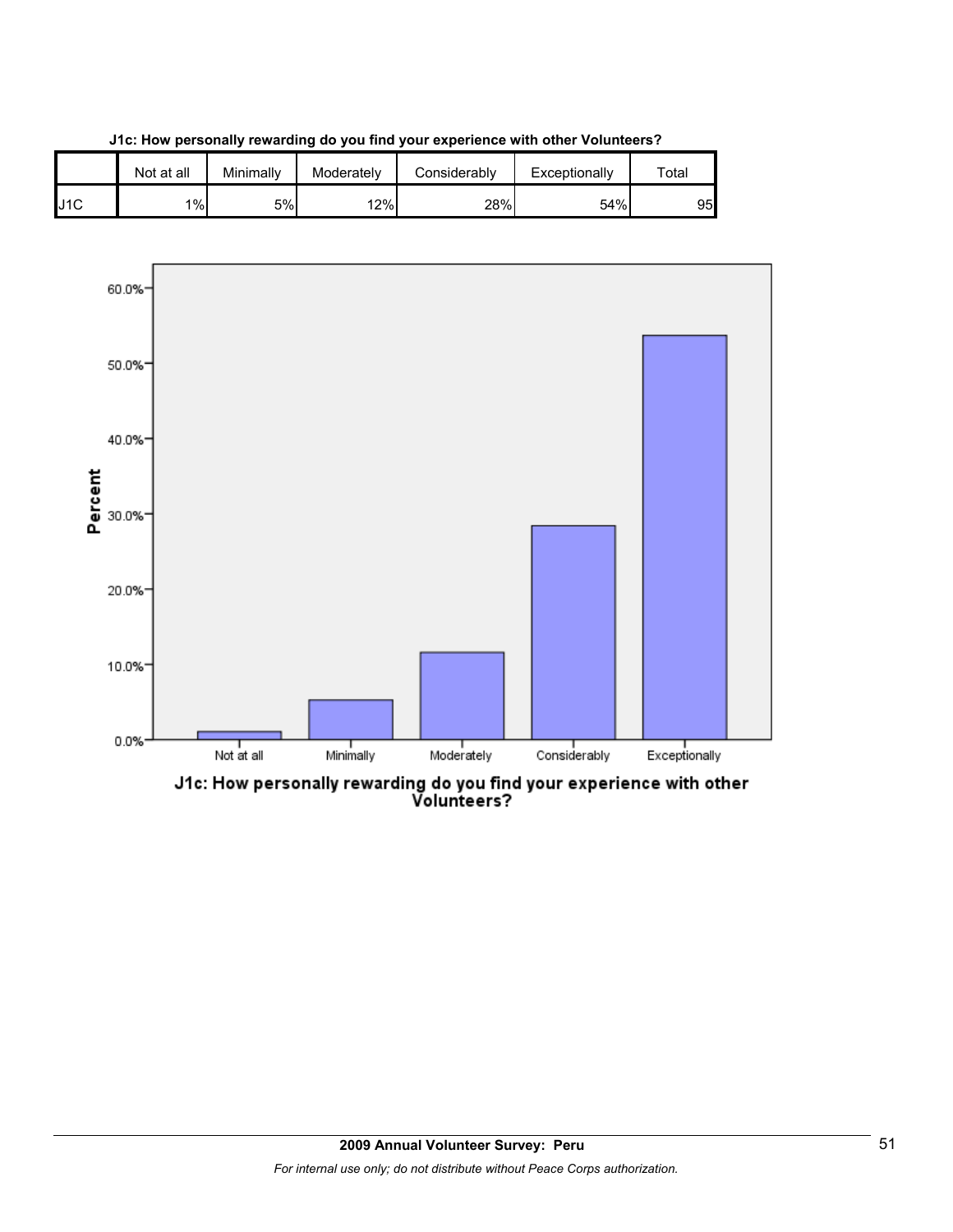

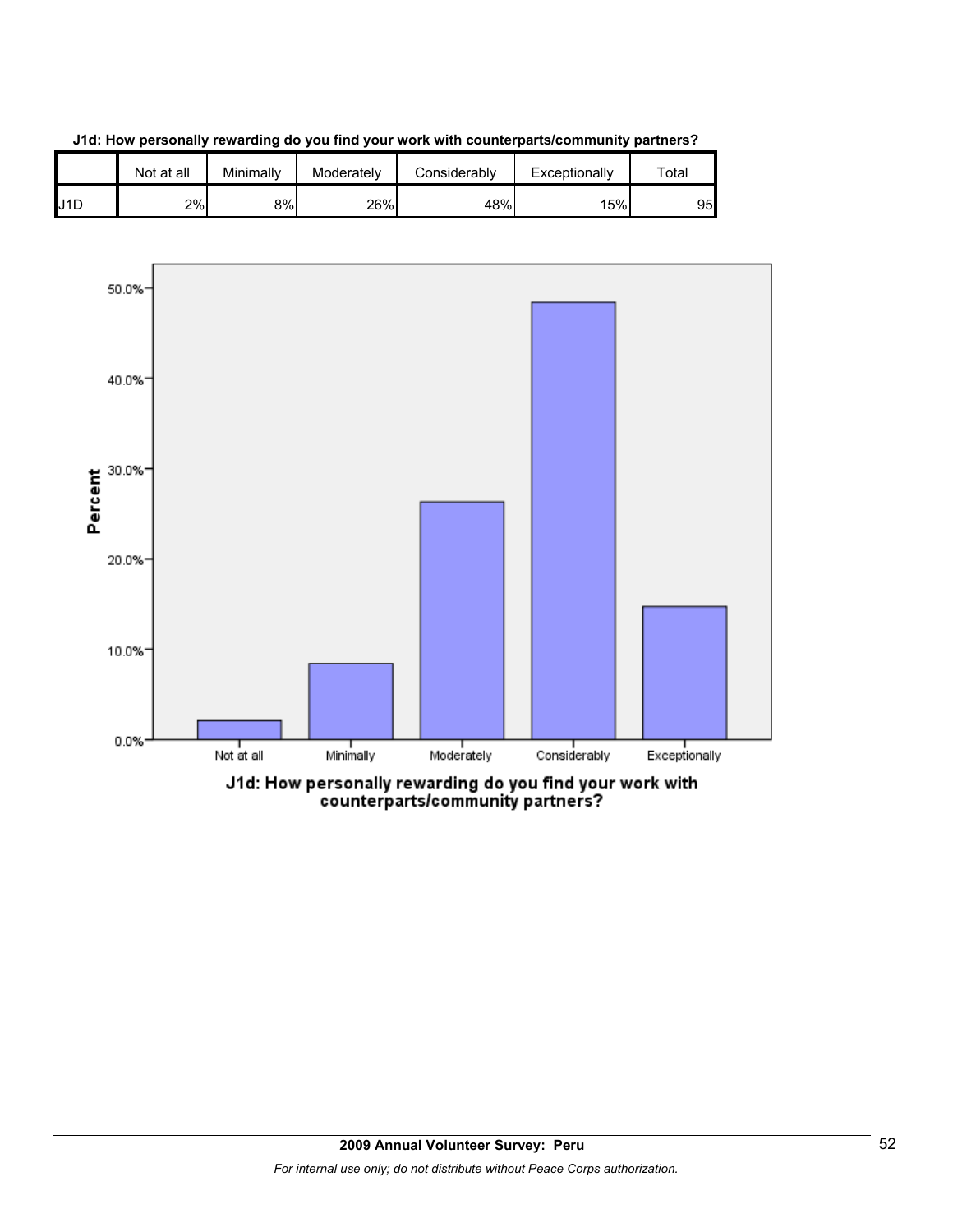

**J1e: How personally rewarding do you find your experience with other HCNs?**

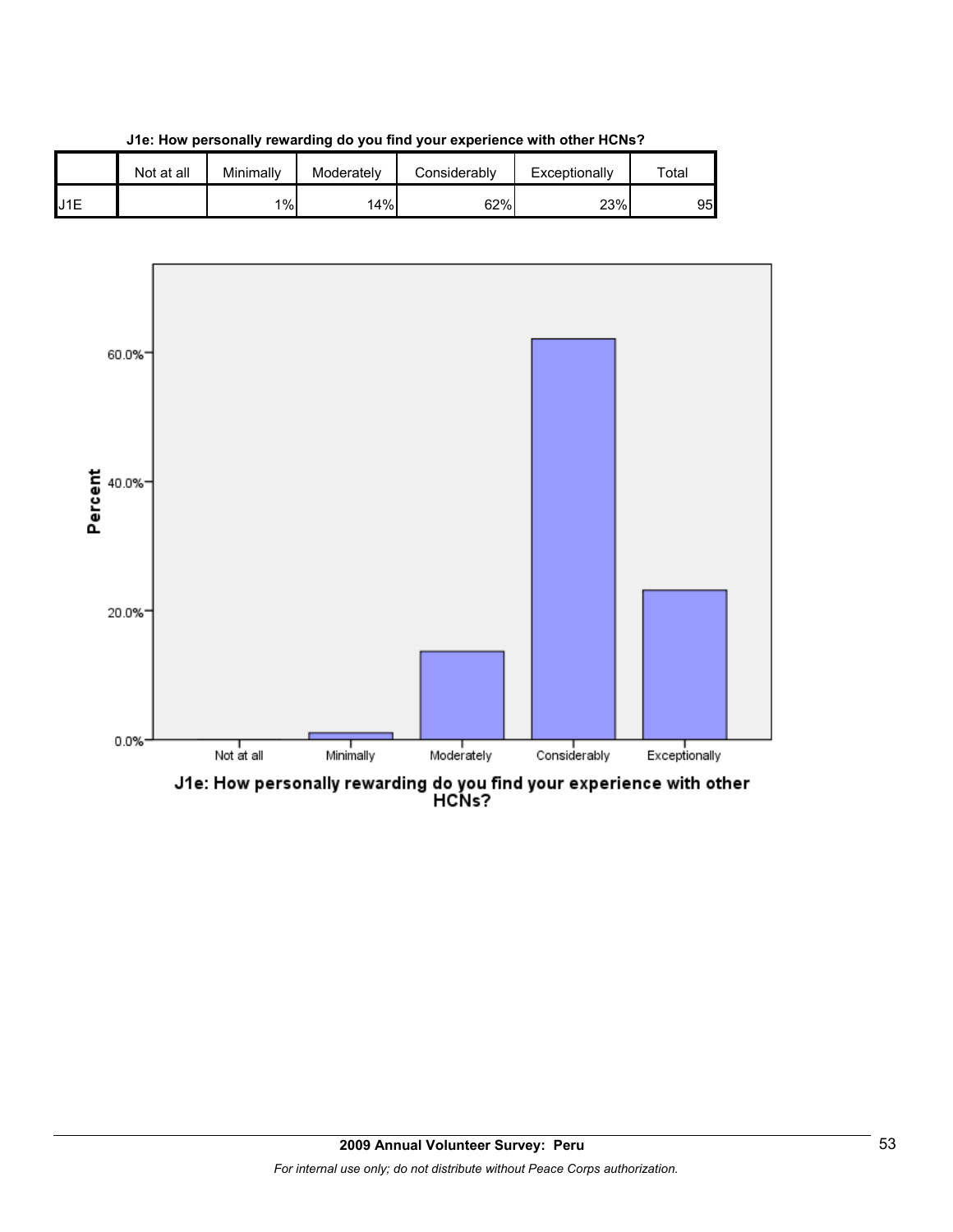



J2a (PCVs at post 9 months+ months): Rate how well you think you<br>achieved Goal 1.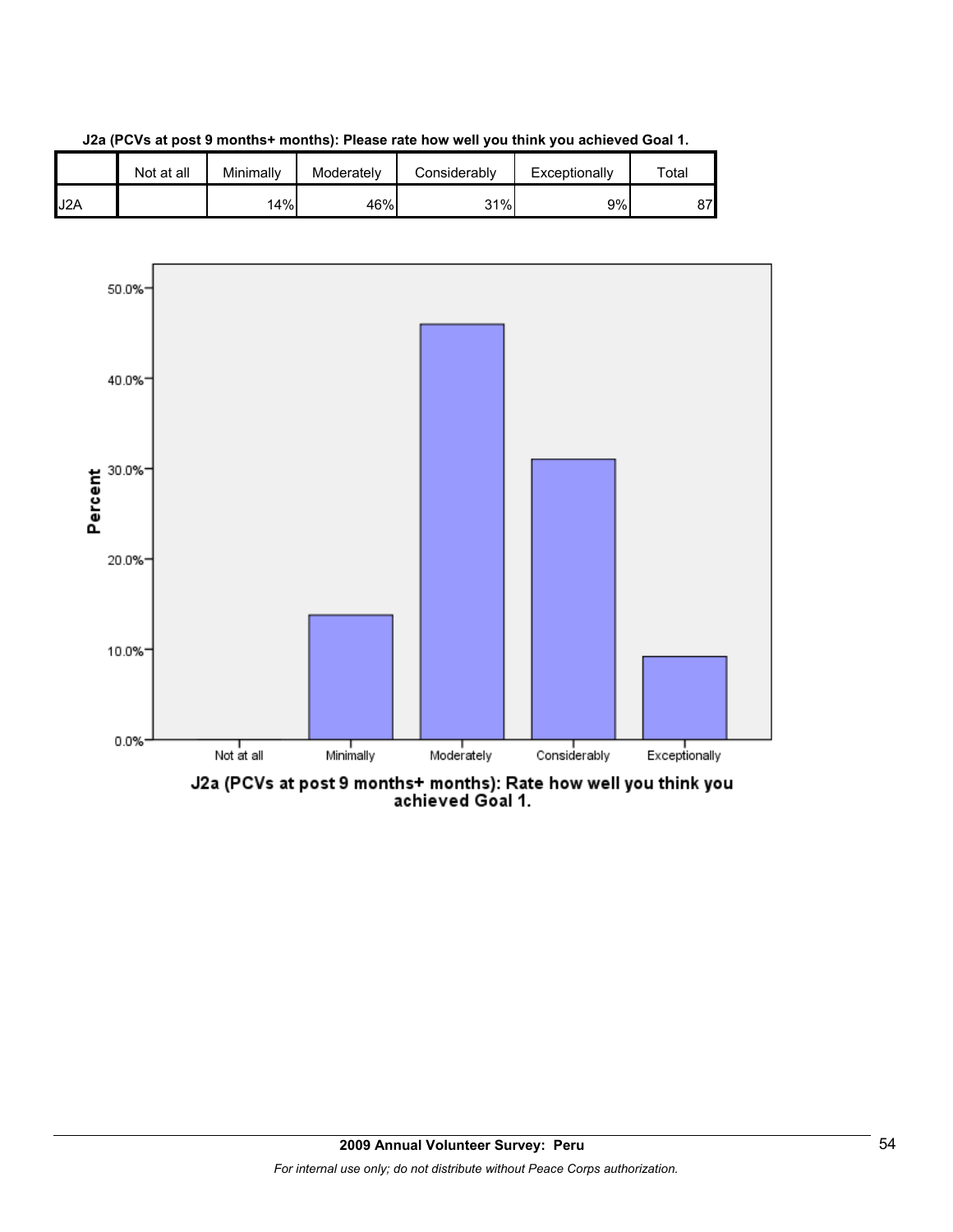

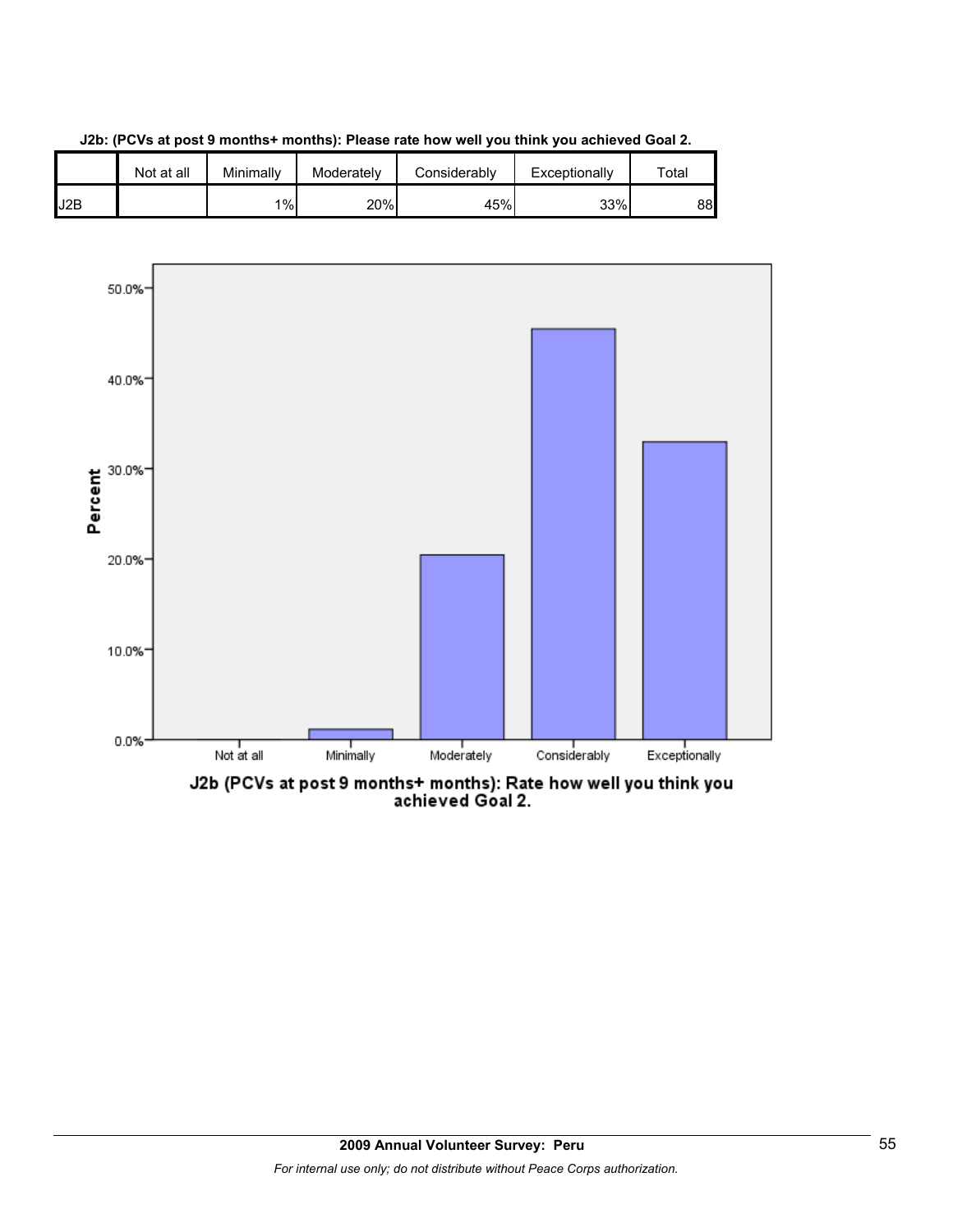





J2c (PCVs at post 9 months+ months): Please rate how well you think you<br>achieved Goal 3.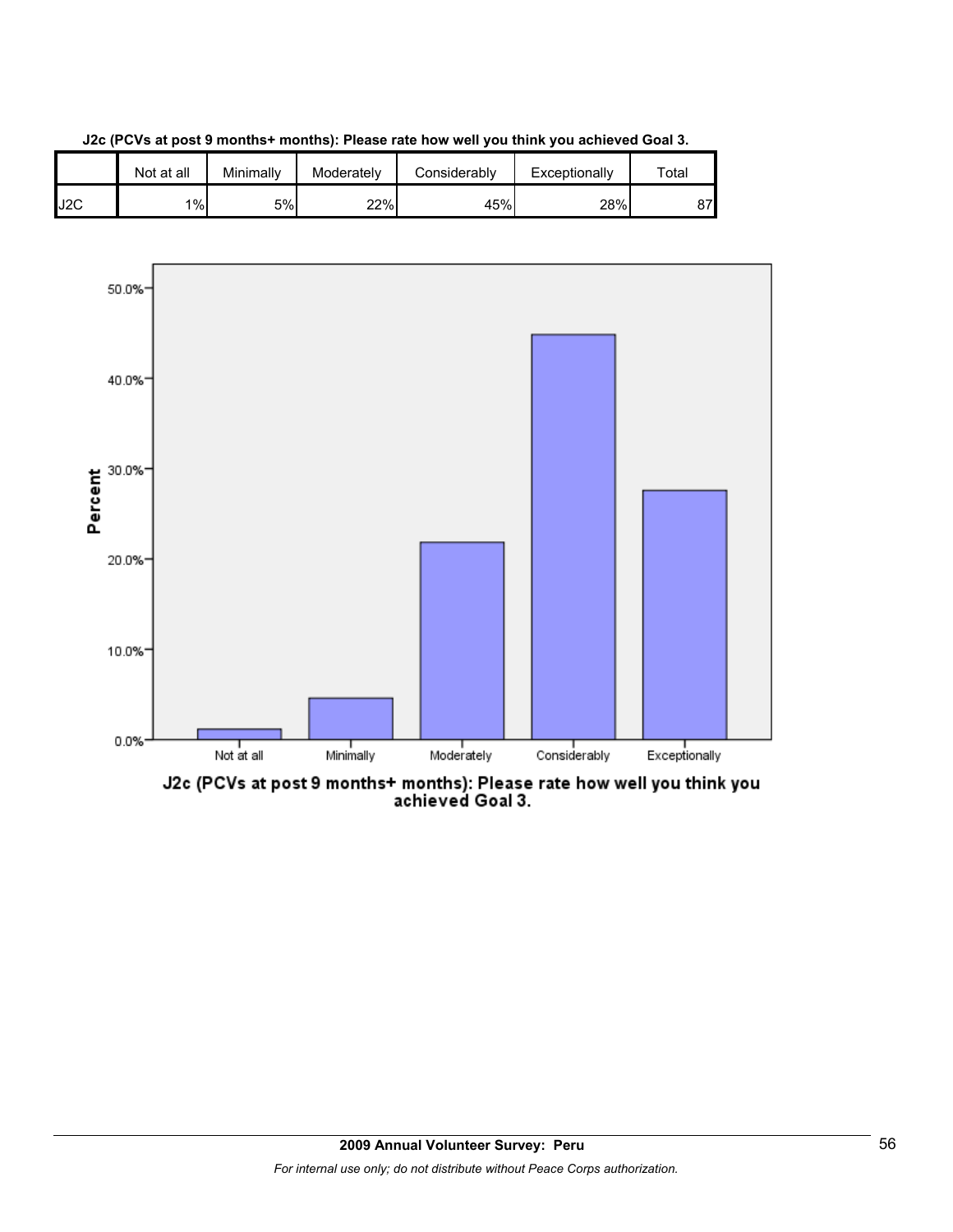**J3: Today, would you make the same decision to join the Peace Corps?**

|    | No | Not likely | Possibly | Probably | Definitely | Total |
|----|----|------------|----------|----------|------------|-------|
| J3 | 1% |            | 8%       | 14%      | 77%।       | 95    |

**J4: Would you recommend Peace Corps service to others you think are qualified?**

|     | No | Not likely | Possibly | Probably | Definitely | $\tau$ otal |
|-----|----|------------|----------|----------|------------|-------------|
| IJ4 |    |            | 4%       | 15%      | 81%        | 95          |

**J5: Do you intend to complete your Peace Corps service?**

|    | No | Not sure | Yes | Might extend | Total |
|----|----|----------|-----|--------------|-------|
| J5 | 2% | 2%       | 75% | 21%          | 95    |

|  | J6: Would your host country benefit most if the Peace Corps program was---? |  |  |  |  |  |  |
|--|-----------------------------------------------------------------------------|--|--|--|--|--|--|
|--|-----------------------------------------------------------------------------|--|--|--|--|--|--|

|    |              |         | Refocused/redesig |                  |          |       |
|----|--------------|---------|-------------------|------------------|----------|-------|
|    | Discontinued | Reduced | ned               | Maintained as is | Expanded | Total |
| J6 |              | 1%      | 20%               | 22%              | 57%      | 95    |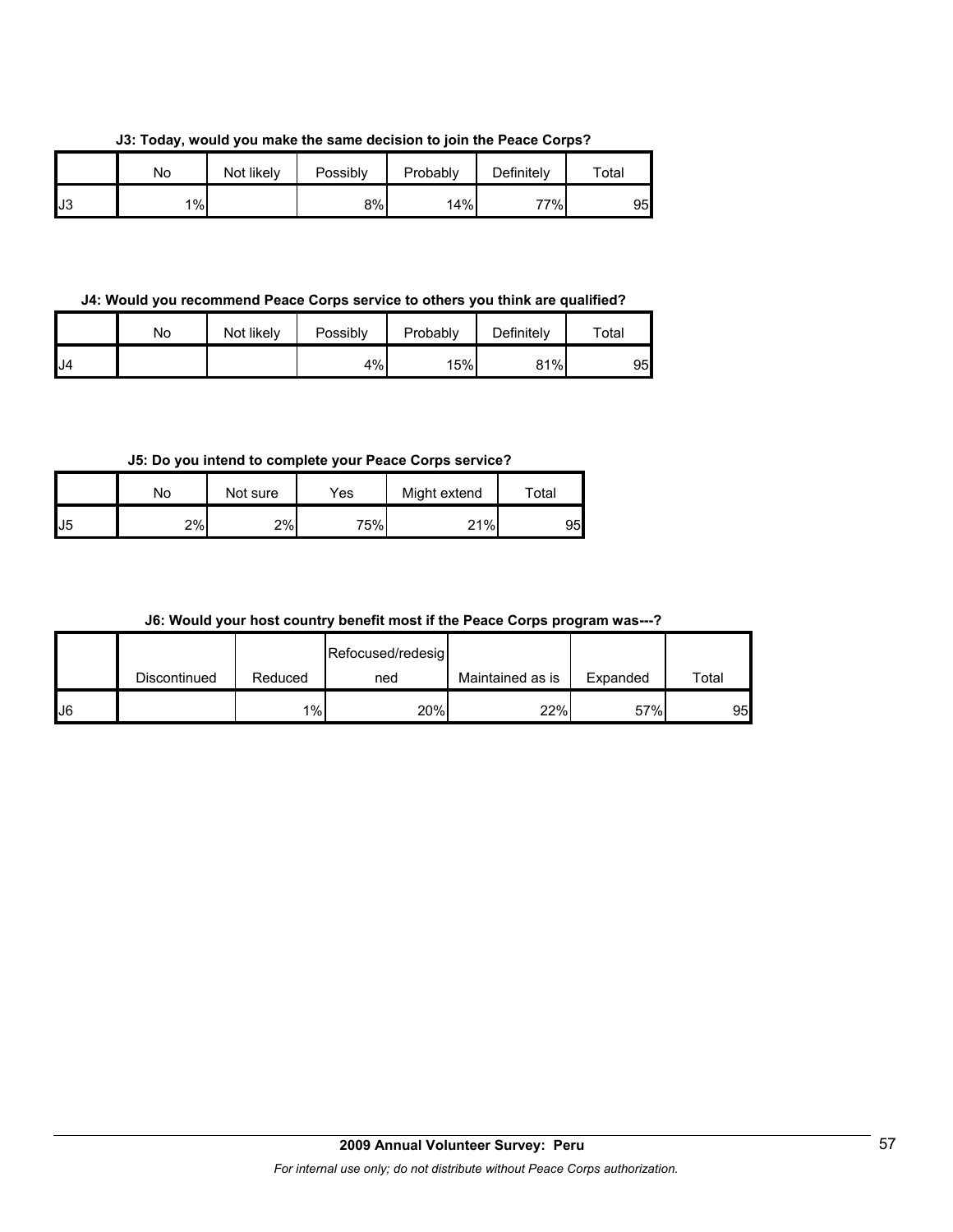# **K. Activities After Peace Corps Service**

*This section reports on Volunteers' plans for after they have completed their Peace Corps Service.* 

## **K1: What are your plans after your Peace Corps service? Work in**

| government.   |              |                    |  |  |  |  |
|---------------|--------------|--------------------|--|--|--|--|
| Government    |              |                    |  |  |  |  |
|               | In your host |                    |  |  |  |  |
| In the $U.S.$ | country      | In another country |  |  |  |  |
| 100%          | 7%           | 7%                 |  |  |  |  |

\* Percent of cases was used. Percentages will be greater than 100 since

Volunteers were asked to select all that applied.

## **K1: What are your plans after your Peace Corps service? Work in the**

| private sector.       |              |                    |    |  |  |
|-----------------------|--------------|--------------------|----|--|--|
| <b>Private Sector</b> |              |                    |    |  |  |
|                       | In your host |                    |    |  |  |
| In the $U.S.$         | country      | In another country |    |  |  |
| 88%                   | 19%          | 12%                | 16 |  |  |

\* Percent of cases was used. Percentages will be greater than 100 since

Volunteers were asked to select all that applied.

#### **K1: What are your plans after your Peace Corps service? Work for an**

**NGO.**

| <b>NGO</b>    |                         |                    |    |  |  |
|---------------|-------------------------|--------------------|----|--|--|
| In the $U.S.$ | In your host<br>country | In another country |    |  |  |
| 50%           | 10%                     | 40%                | 10 |  |  |

\* Percent of cases was used. Percentages will be greater than 100 since

Volunteers were asked to select all that applied.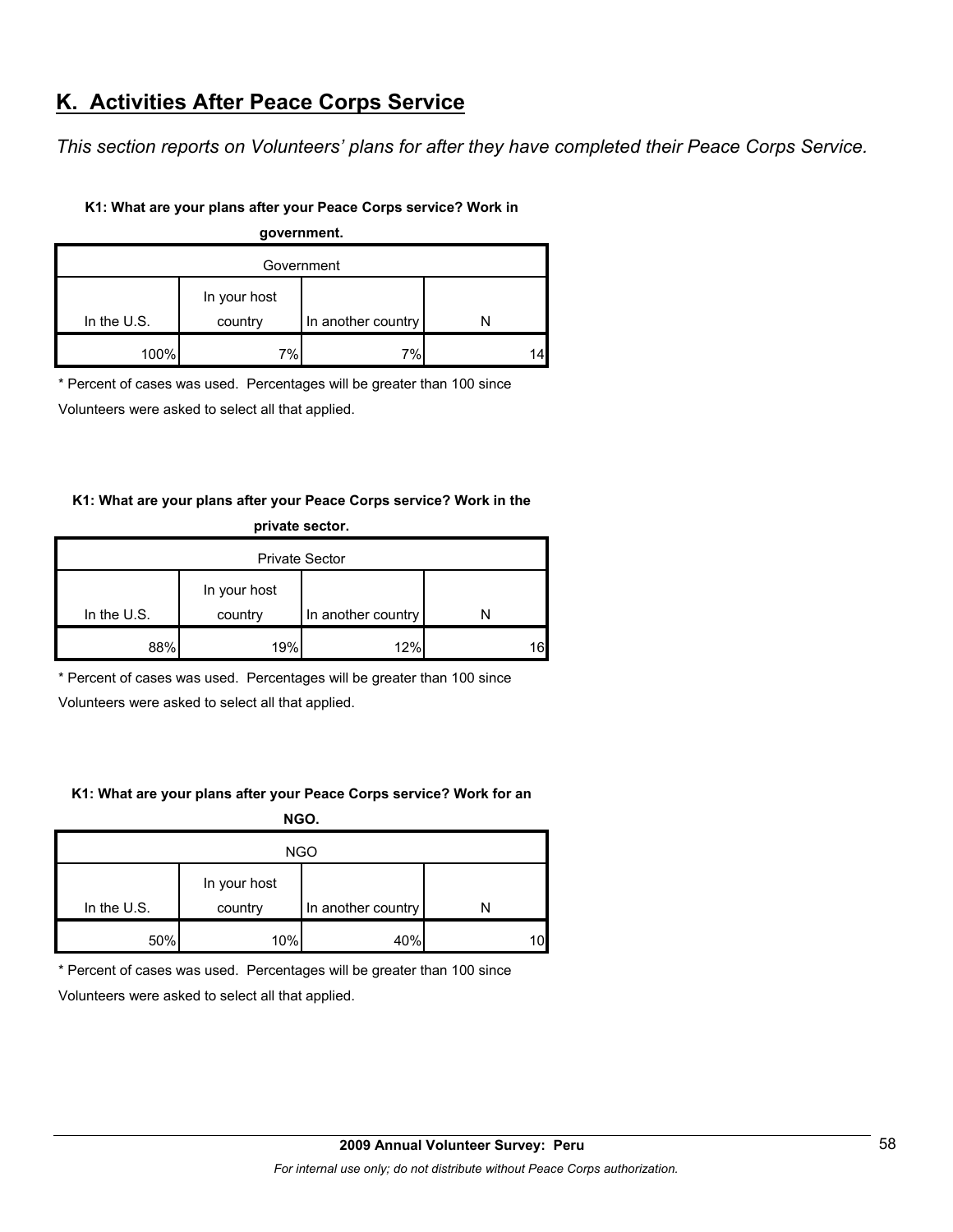### **K1: What are your plans after your Peace Corps service? Work for PC Response.**

| -----------          |                         |                    |  |  |  |  |
|----------------------|-------------------------|--------------------|--|--|--|--|
| Peace Corps Response |                         |                    |  |  |  |  |
| In the $U.S.$        | In your host<br>country | In another country |  |  |  |  |
| 33%                  | 33%                     | 67%                |  |  |  |  |

\* Percent of cases was used. Percentages will be greater than 100 since Volunteers were asked to select all that applied.

# **K1: What are your plans after your Peace Corps service? Continue to participate in volunteer activities.**

| <b>Volunteer Activities</b> |                         |                    |    |  |  |
|-----------------------------|-------------------------|--------------------|----|--|--|
| In the $U.S.$               | In your host<br>country | In another country |    |  |  |
|                             |                         |                    |    |  |  |
| 83%                         | 13%                     | 13%                | 23 |  |  |

\* Percent of cases was used. Percentages will be greater than 100 since

Volunteers were asked to select all that applied.

# **K1: What are your plans after your Peace Corps service? Graduate school/academic credentialing.**

| Graduate School |              |                    |    |  |  |
|-----------------|--------------|--------------------|----|--|--|
|                 | In your host |                    |    |  |  |
| In the $U.S.$   | country      | In another country |    |  |  |
| 95%             | 0%l          | 5%                 | 20 |  |  |

\* Percent of cases was used. Percentages will be greater than 100 since

Volunteers were asked to select all that applied.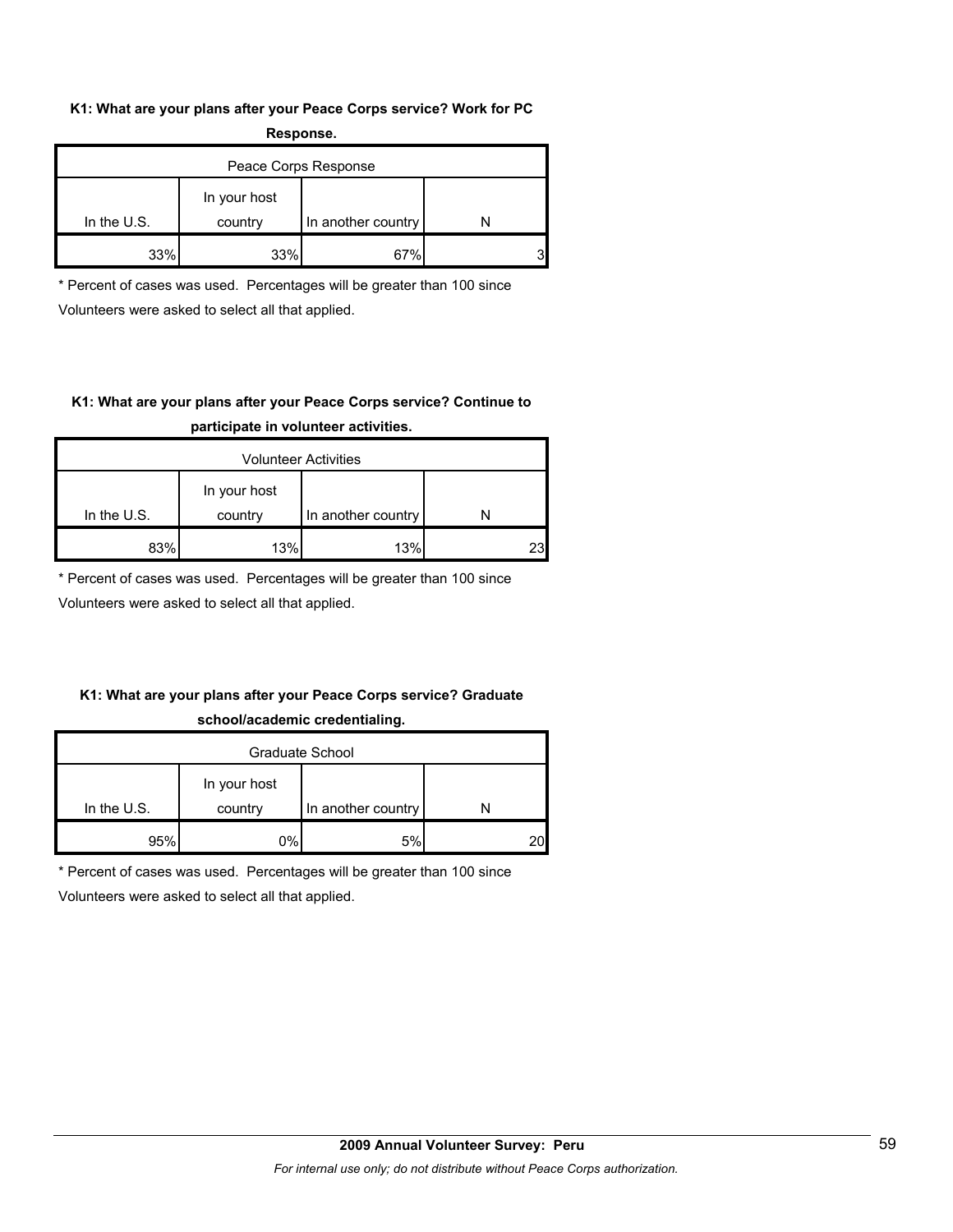### **K1: What are your plans after your Peace Corps service? Travel.**

| Travel      |                         |                    |  |  |  |
|-------------|-------------------------|--------------------|--|--|--|
| In the U.S. | In your host<br>country | In another country |  |  |  |
| 56%         | 15%                     | 48%                |  |  |  |

\* Percent of cases was used. Percentages will be greater than 100 since Volunteers were asked to select all that applied.

## **K1: What are your plans after your Peace Corps service? Other.**

| Other       |              |                    |   |  |
|-------------|--------------|--------------------|---|--|
|             | In your host |                    |   |  |
| In the U.S. | country      | In another country |   |  |
| 100%        | 0%           | 0%                 | ⌒ |  |

\* Percent of cases was used. Percentages will be greater than 100 since

Volunteers were asked to select all that applied.

# **K2:How prepared do you feel to share your Peace Corps experience and knowledge of your host country with others in the United States when you return?**

|                                  | Not at all | Minimally | Moderately | Considerably | Total |
|----------------------------------|------------|-----------|------------|--------------|-------|
| How prepared do you feel to      | 0%         | 5%        | 18%        | 78%          |       |
| share your Peace Corps           |            |           |            |              |       |
| experience and knowledge of      |            |           |            |              |       |
| your host country with others in |            |           |            |              | 40    |
| the United States when you       |            |           |            |              |       |
| return?                          |            |           |            |              |       |

## **K3: How well do you feel Peace Corps has prepared you for life in the U. S. after you return?**

|                                 | Not at all | Minimally | Moderately | Considerably | Exceptionally | Total |
|---------------------------------|------------|-----------|------------|--------------|---------------|-------|
| How well do you feel Peace      | 2%         | 12%       | 40%        | 38%          | 8%            |       |
| Corps has prepared you for life |            |           |            |              |               |       |
| in the U. S. after your return? |            |           |            |              |               | 40    |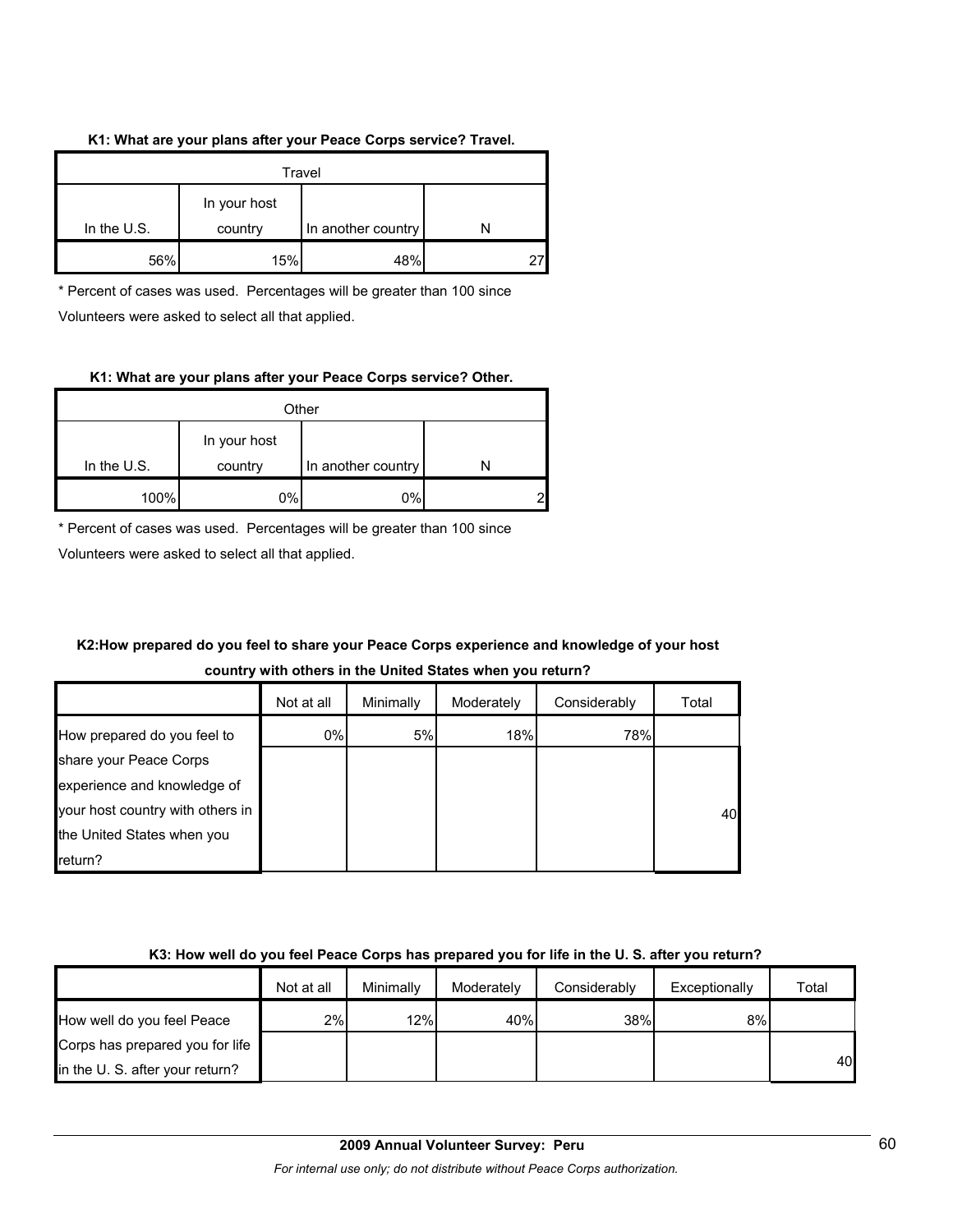### **K6: Have your life/career goals changed because of your Peace**

| Corps service?              |     |     |       |  |  |
|-----------------------------|-----|-----|-------|--|--|
|                             | No  | Yes | Total |  |  |
| Have your life/career goals | 58% | 42% |       |  |  |
| changed because of your     |     |     |       |  |  |
| Peace Corps service?        |     |     | 38    |  |  |

### **K7: How well informed are you about the following opportunities for returned Volunteers:**

|                                                  | Not informed | Somewhat<br>informed | Well informed | N  |
|--------------------------------------------------|--------------|----------------------|---------------|----|
| Peace Corps Response                             | 58%          | 42%                  | 0%            | 40 |
| Peace Corps' Fellows/USA<br>program              | 22%          | 35%                  | 42%           | 40 |
| Noncompetitive eligibility                       | 32%          | 52%                  | 15%           | 40 |
| <b>RPCV Career Center in</b><br>Washington, D.C. | 70%          | 28%                  | 2%            | 40 |
| <b>Returned Volunteer Services</b>               | 75%          | 25%                  | 0%            | 40 |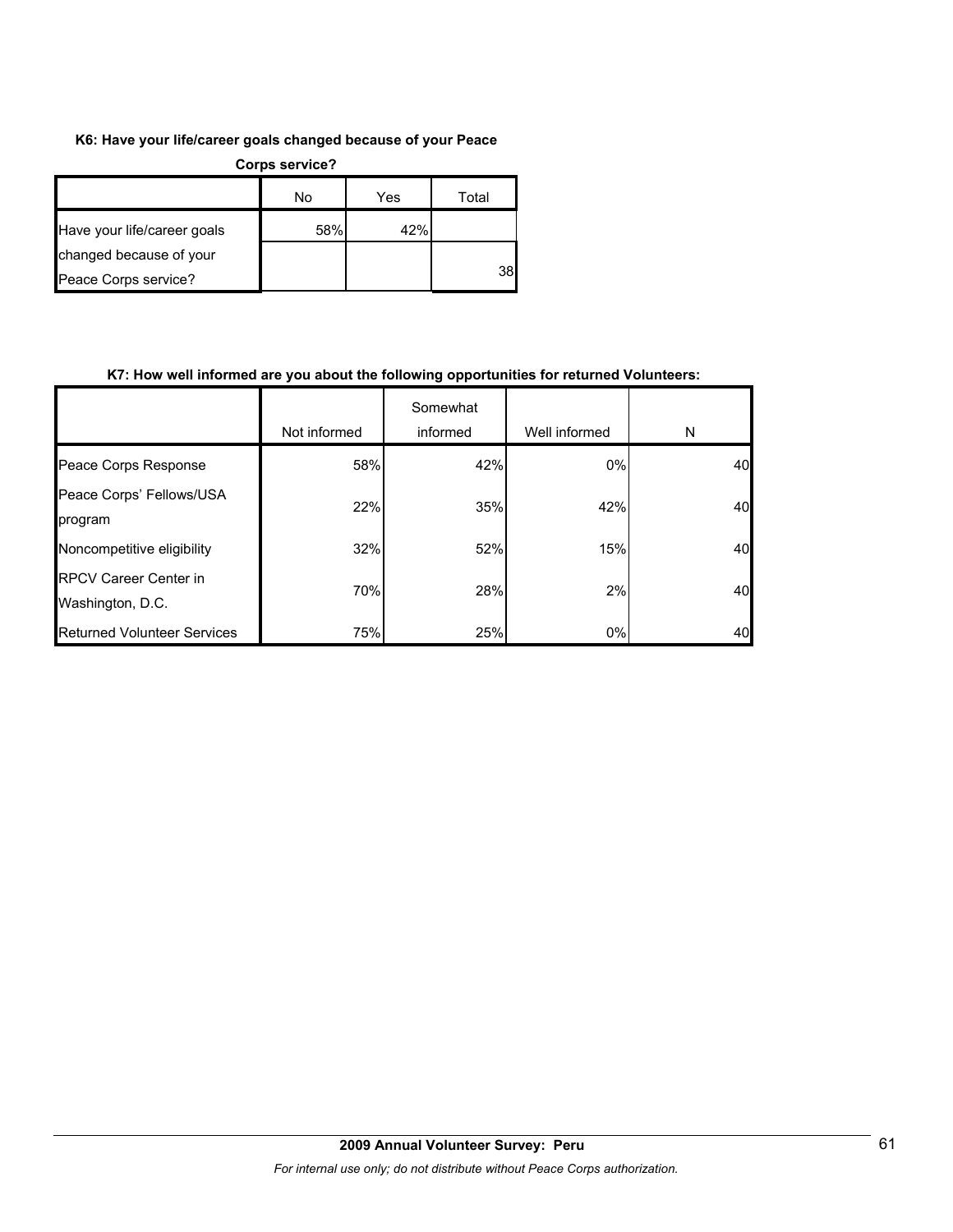| K8: How did you first learn about the Fellows/USA program? |                                               |       |    |  |
|------------------------------------------------------------|-----------------------------------------------|-------|----|--|
| Learn about Fellows/USA                                    | PC Website                                    | 47%   |    |  |
| program                                                    | Word of mouth                                 | 32%   |    |  |
|                                                            | From a recruiter                              | 15%   |    |  |
|                                                            | At COS Conference                             | 12%   |    |  |
|                                                            | Other                                         | 9%    |    |  |
|                                                            | At PST                                        | 6%    |    |  |
|                                                            | Mid-service mailing from PC                   | 6%    |    |  |
|                                                            | From staff in the host country's<br>PC office | 6%    |    |  |
|                                                            | University website                            | 3%    |    |  |
|                                                            | Hotline                                       | $0\%$ |    |  |
|                                                            | At IST                                        | $0\%$ |    |  |
|                                                            | At post's information resource<br>center      | $0\%$ |    |  |
|                                                            | N                                             |       | 34 |  |

\* Percent of cases was used. Percentages will be greater than 100 since Volunteers were asked to select all that applied.

# **2009 Annual Volunteer Survey: Peru**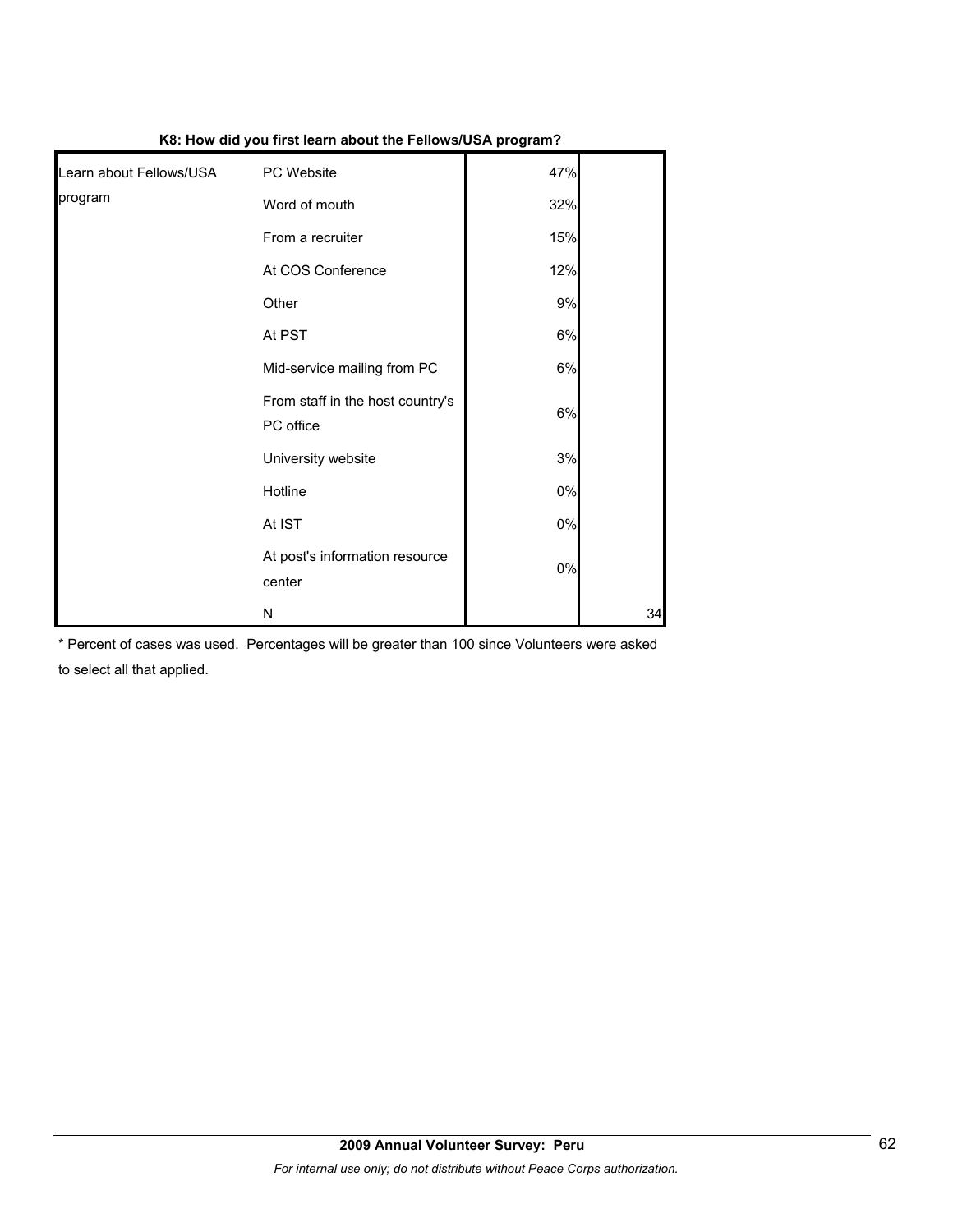### **K9: Which of the following resources do you think will be helpful as you exit**

| K9 Resources | <b>Career Resource Manual</b>                                             | 72% |    |
|--------------|---------------------------------------------------------------------------|-----|----|
|              | <b>RPCV Handbook</b>                                                      | 62% |    |
|              | Applying to federal government<br>with RPCV noncompetitive<br>eligibility | 60% |    |
|              | Electronic newsletter with job<br>postings and career advice              | 58% |    |
|              | Access to free job bulletins                                              | 52% |    |
|              | RPCV career conferences                                                   | 50% |    |
|              | List of RPCVs willing to talk to<br>me about their careers                | 42% |    |
|              | RPCV job search webinars                                                  | 42% |    |
|              | <b>Connection with RPCVs</b><br>through a mentoring program               | 40% |    |
|              | Guide to speaking about my PC<br>service to others (third goal)           | 28% |    |
|              | Self-assessment software (SIGI<br>3)                                      | 12% |    |
|              | <b>NOT SURE</b>                                                           | 12% |    |
|              | Other                                                                     | 0%  |    |
|              | N                                                                         |     | 40 |

**Peace Corps service?**

\* Percent of cases was used. Percentages will be greater than 100 since Volunteers were asked to select all that applied.